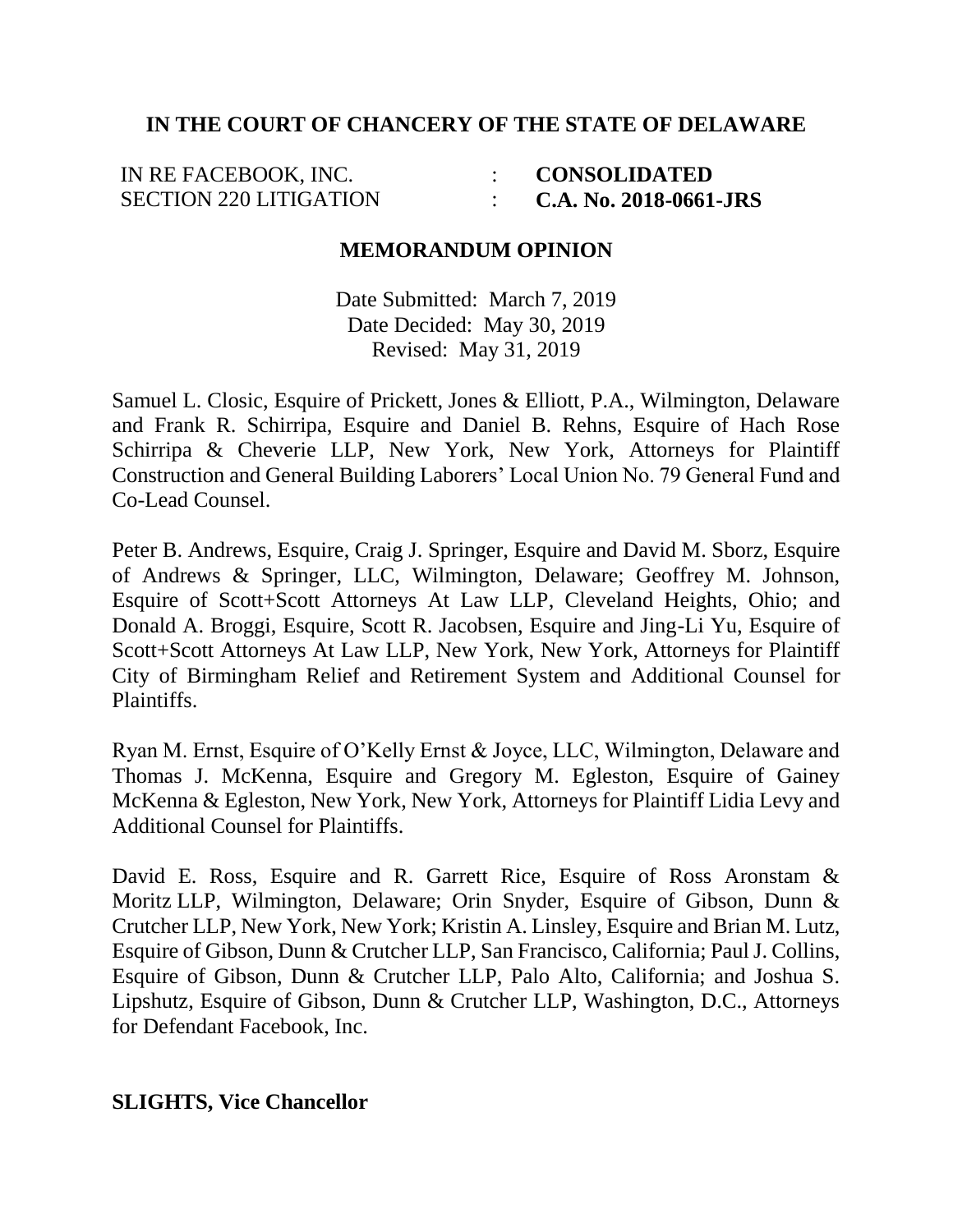In July 2018, Facebook, Inc. ("Facebook" or the "Company") experienced one of the sharpest single-day market value declines in history when its stock price dropped 19%, wiping out approximately \$120 billion of shareholder wealth. This unprecedented misfortune followed news reports that, in 2015, the private data of 50 million Facebook users had been poached by Cambridge Analytica, a British political consulting firm.<sup>1</sup> Facebook did not disclose this security breach to its users upon discovery or at any time thereafter. Users first learned of the breach when they read or heard about it in the news.

At the time of the Cambridge Analytica breach, Facebook was subject to a consent decree entered by the Federal Trade Commission (the "FTC") in 2011 (the "Consent Decree") after the FTC determined that the Company's data privacy measures were not protecting users' private information. Among other things, the Consent Decree required Facebook to implement more robust and verifiable data security protocols.

Soon after news of the Cambridge Analytica breach broke, reports surfaced that Facebook's business model included incentives to monetize its users' data without their consent. These reports were followed by news that the FTC, Federal Bureau of Investigation ("FBI"), Securities and Exchange Commission ("SEC"),

<sup>&</sup>lt;sup>1</sup> The more current data indicates that the breach affected more than 87 million users. JX 52.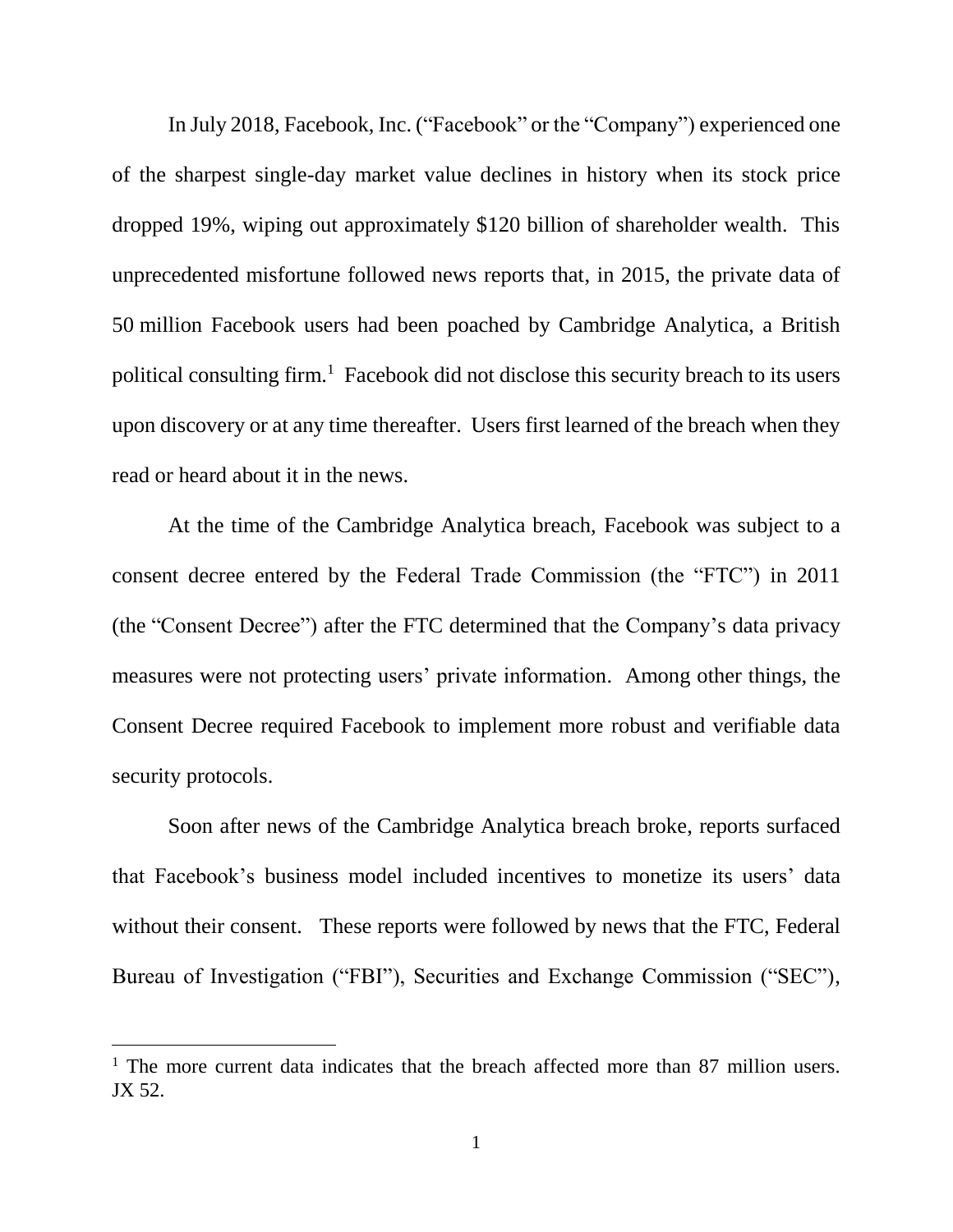Department of Justice ("DOJ"), European Information Commissioner's Office ("ICO") and other European authorities had all opened investigations into Facebook's data privacy practices.

On April 11, 2018, Plaintiff, Construction and General Building Laborers' Local No. 79 General Fund ("Local No. 79"), served a demand to inspect Facebook's books and records (the "Demand") under Section 220 of the Delaware General Corporation Law ("Section  $220$ ").<sup>2</sup> As required by statute,<sup>3</sup> Local No. 79 stated that its purpose for inspection was to "investigate and assess the actual and potential wrongdoing, mismanagement, and breaches of fiduciary duties by the members of the Company's Board" in connection with the data privacy breaches and "to investigate the independence and disinterestedness" of the Company's directors.<sup>4</sup> In response, Facebook produced about 1,700 pages of significantly redacted books and records.

<sup>2</sup> 8 *Del. C.* § 220. As explained below, several other Facebook stockholders followed Local No. 79 in directing Section 220 demands to Facebook. By order dated October 11, 2018, the Court deemed Local No. 79's Demand to be the operative demand. D.I. 17.

<sup>3</sup> 8 *Del. C.* § 220(b).

<sup>&</sup>lt;sup>4</sup> JX 54 (Local No. 79's Demand to Inspect Books and Records) at 6.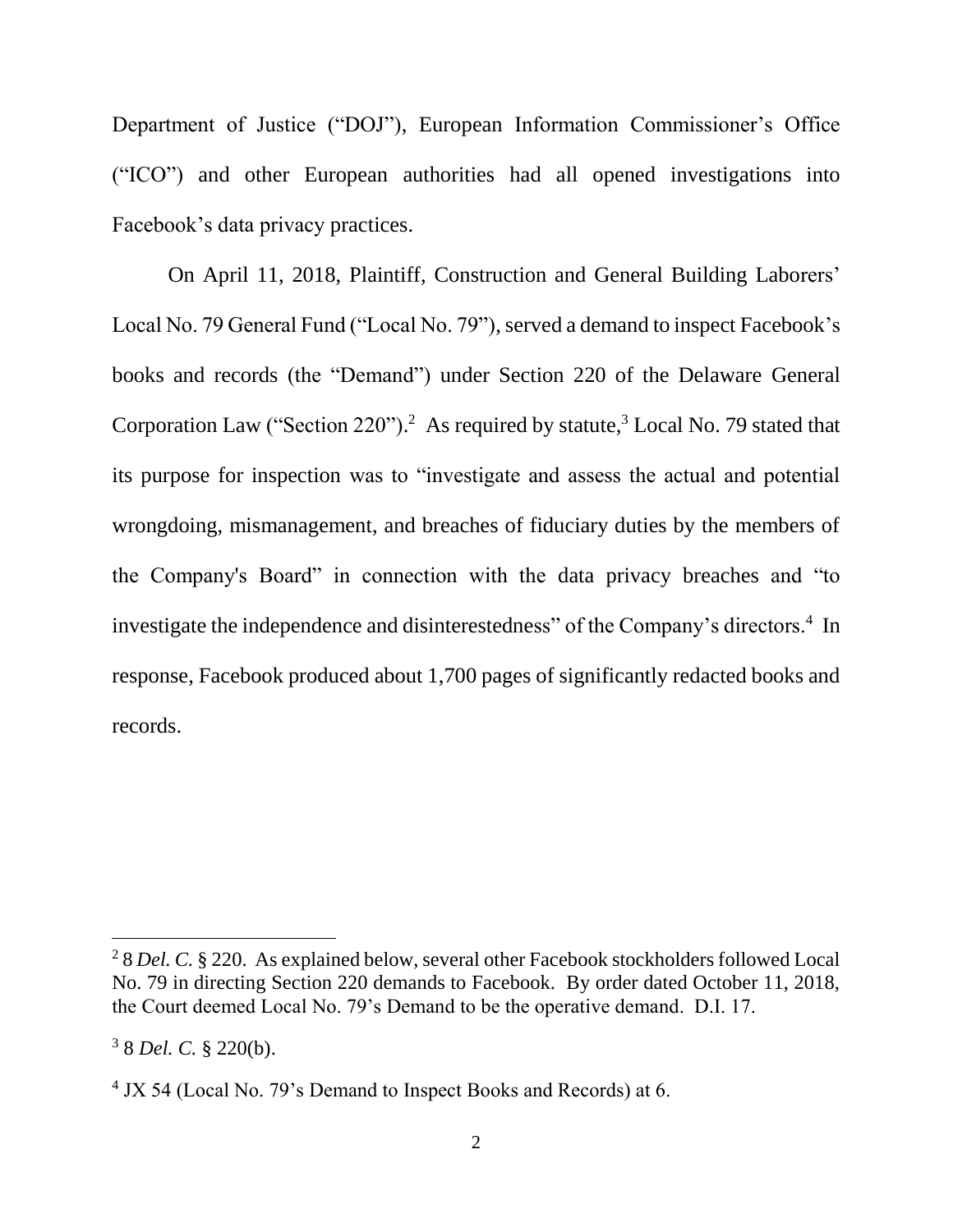When discussions between the parties regarding the scope of Facebook's production broke down, Local No. 79 filed its Verified Complaint to Compel Inspection on September 6, 2018. 5 In its answer to that Complaint, Facebook denied Plaintiff had stated a proper purpose for inspection and maintained that, even if a proper purpose had been stated, Plaintiff was not entitled to inspect any documents beyond those already produced.<sup>6</sup> Specifically, Facebook asserted the Complaint failed to plead a credible basis to infer that Facebook's directors breached their duty of oversight, or any other aspect of their fiduciary duties, because the Cambridge Analytica breach resulted from the unanticipated acts of third parties who had managed to compromise Facebook's existing (and adequate) data privacy systems.

The parties agreed to a "paper record" trial (i.e., without deposition or live testimony). After carefully reviewing the evidence and the arguments of counsel, I conclude in this post-trial decision that Plaintiffs have demonstrated, by a preponderance of the evidence, a credible basis from which the Court can infer that

<sup>&</sup>lt;sup>5</sup> I cite to Local Union No. 79's Verified Complaint ("Complaint") as "Compl.  $\P_{\_}$ " (D.I. 1). Plaintiffs, City of Birmingham Retirement and Relief System ("Birmingham") and Lidia Levy (together with Local 79, "Plaintiffs"), also filed complaints seeking to enforce their inspection rights under Section 220. The Court has designated the Local Union No. 79 Complaint as the operative complaint for purposes of this consolidated action. *See* D.I. 17. I cite to the Pre-Trial Stipulation and Order ("PTO") as "PTO  $\P$ ." (D.I. 32).

<sup>6</sup> Defendant's Answer and Defenses to Plaintiff's Verified Complaint Pursuant to 8 *Del. C.*  § 220 ("Answer") ¶ 3, 4. (D.I. 11).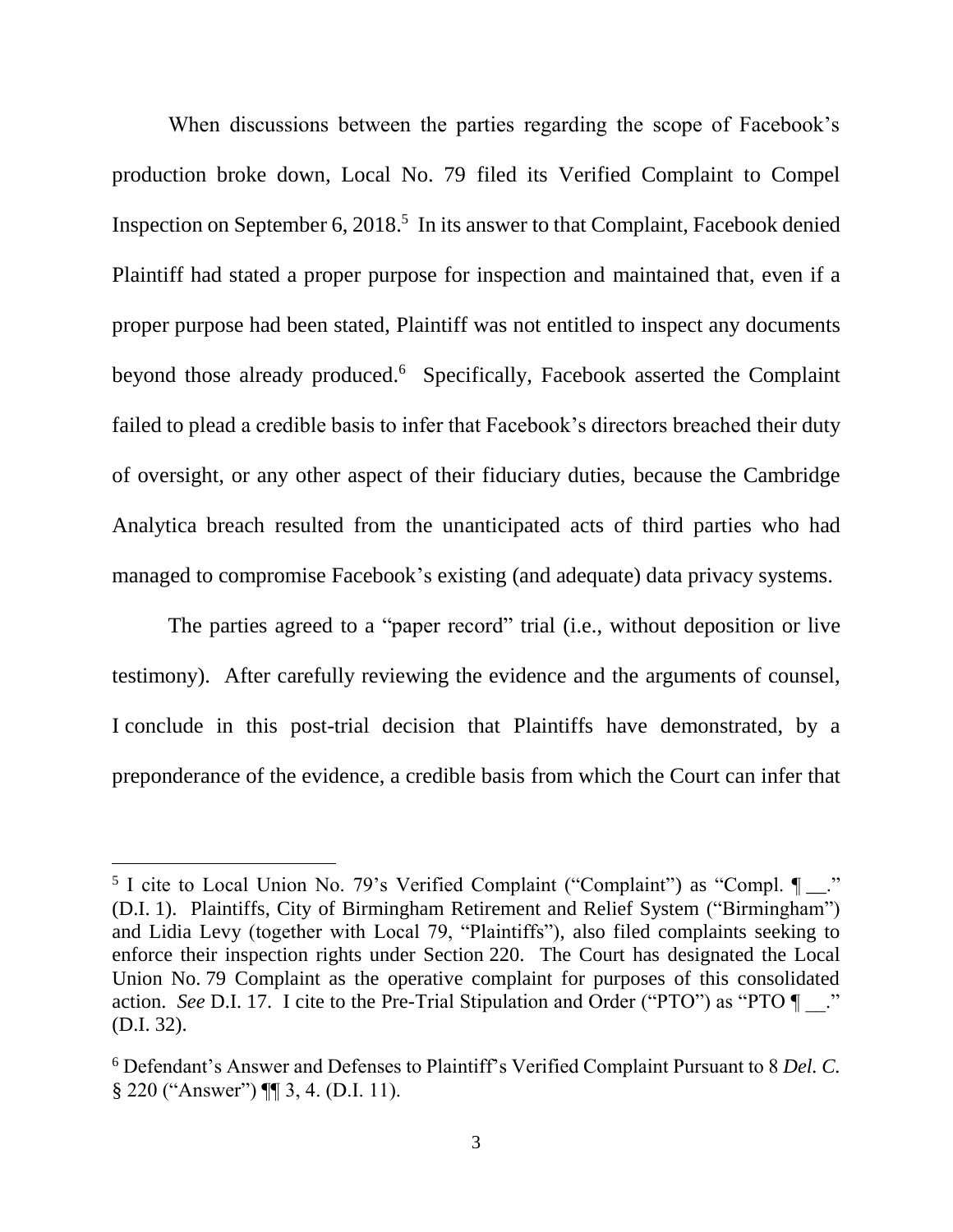wrongdoing occurred at the Board level in connection with the data privacy breaches that are the subject of this action. In so finding, I reject, as a matter of law, Facebook's implicit suggestion that I must adjudicate the merits of Plaintiffs' *Caremark* claim before allowing an otherwise proper demand for inspection to stand. This is not the time for a merits assessment of Plaintiffs' potential claims against Facebook's fiduciaries. The "credible basis" standard applicable in this Section 220 action imposes the lowest burden of proof known in our law and asks a fundamentally different question than would be asked at a trial on the merits: has the stockholder presented "some evidence" to support an inference of wrongdoing that would justify allowing the stockholder to inspect Facebook's books and records?<sup>7</sup> While this court consistently reminds stockholders that a *Caremark* claim "is possibly the most difficult theory upon which a plaintiff might hope to win a judgment,"<sup>8</sup> that admonition does not license this court to alter the minimum burden of proof governing a stockholder's qualified right to inspect books and records.

<sup>7</sup> *Seinfeld v. Verizon Commc'ns, Inc.*, 909 A.2d 117, 118 (Del. 2006) ("We reaffirm the well-established law of Delaware that stockholders seeking inspection under Section 220 must present 'some evidence' to suggest a 'credible basis' from which a court can infer that mismanagement, waste or wrongdoing may have occurred.").

<sup>8</sup> *In re Caremark Int'l Deriv. Litig.*, 698 A.2d 959, 967 (Del. Ch. 1996).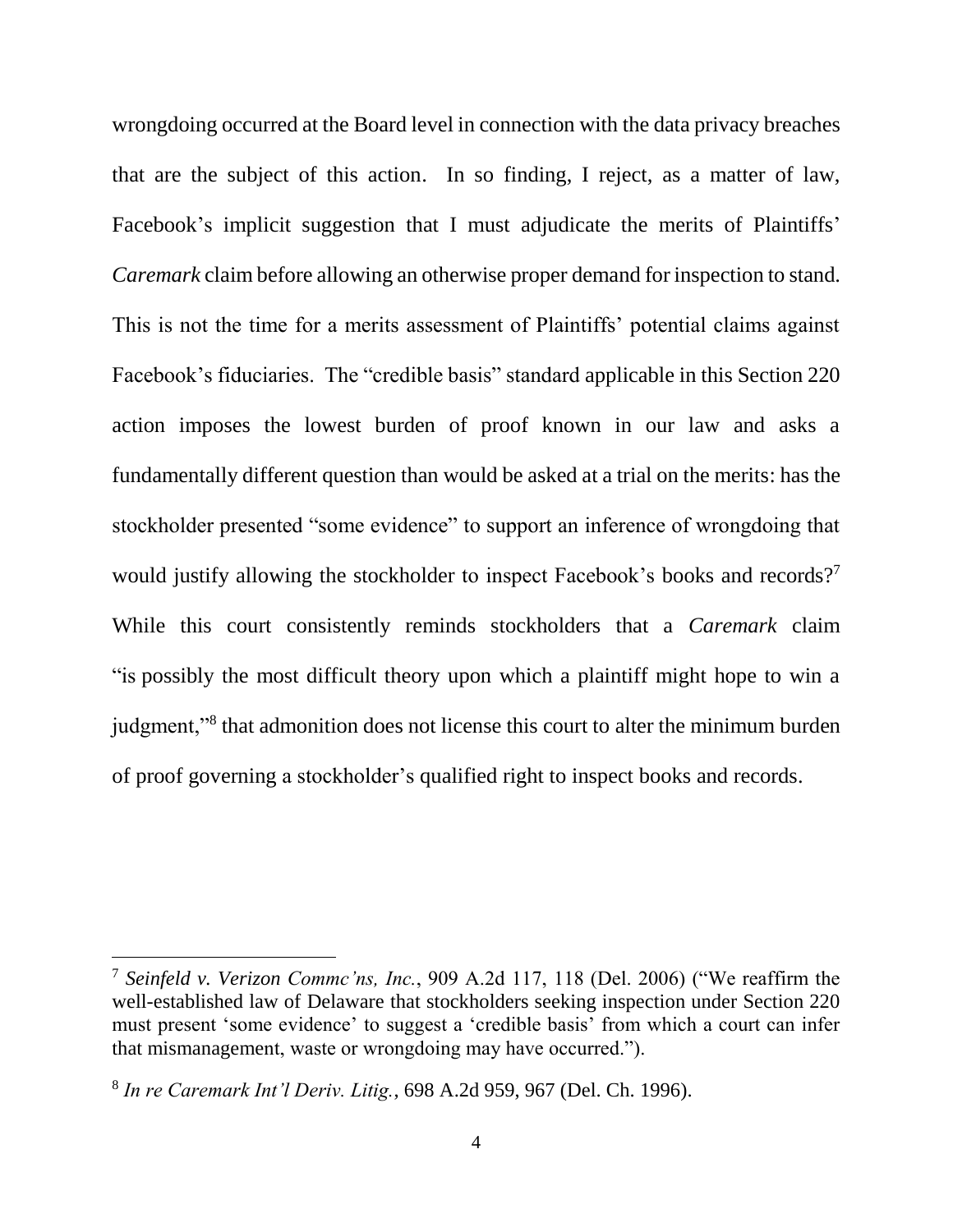In the wake of the Consent Decree, Facebook was under a positive obligation to take specific steps to protect its users' private data. That obligation was firmly in place at the time of the Cambridge Analytica breach. Delaware courts traditionally have viewed stockholder allegations that a board failed to oversee the company's obligation to comply with positive law, or positive regulatory mandates, more favorably in the *Caremark* paradigm than allegations that a board failed to oversee the company's efforts generally to avoid business risk. Plaintiffs have presented "some evidence" that the Board failed to oversee Facebook's compliance with the Consent Decree resulting in unauthorized access to its users' private data and attendant consequences to the Company. In other words, Plaintiffs have sustained their minimal burden to demonstrate a credible basis of wrongdoing justifying the inspection of certain of the Company's books and records.<sup>9</sup>

Judgment is entered for Plaintiffs. Facebook shall produce for inspection the books and records designated herein as essential to Plaintiffs' pursuit of their proper purpose.

<sup>&</sup>lt;sup>9</sup> At the risk of prolixity, I emphasize this Opinion stops well short of concluding that Facebook fiduciaries engaged in any wrongdoing in connection with any data privacy breaches that may have occurred at the Company. That merits-based determination awaits another day.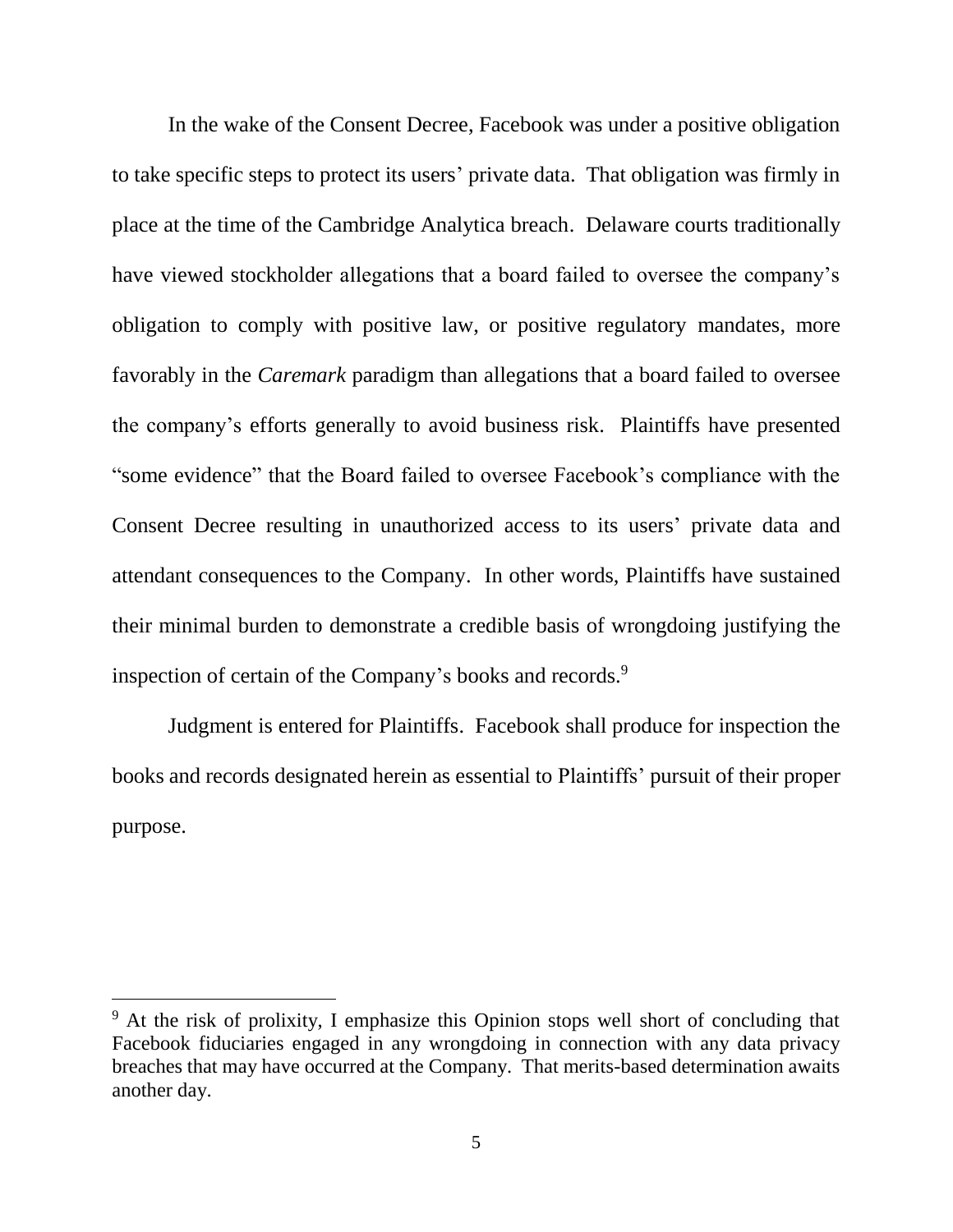#### **I. FACTUAL BACKGROUND**

The Court presided over a one-day trial on March 7, 2019. The following facts were proven by a preponderance of the evidence against the backdrop of the credible basis standard. 10

#### **A. The Parties**

 $\overline{a}$ 

Local No. 79 has continuously owned Facebook stock since June 17, 2015.<sup>11</sup>

Defendant, Facebook, is a Delaware corporation that operates the Facebook social

 $10$  At the outset of this recitation of facts, I acknowledge that Plaintiffs' evidence, by necessity, is comprised of publically available information, including a heavy dose of newspaper and other news media reports. I am mindful that these reports are hearsay. Even so, in a Section 220 proceeding, "[h]earsay statements may be considered, provided they are sufficiently reliable." *Amalgamated Bank v. Yahoo! Inc.*, 132 A.3d 752, 778 (Del. Ch. 2016). *See also, In re Plains All Am. Pipeline, L.P.*, 2017 WL 6066570, at \*3–4 (Del. Ch. Aug. 8, 2017) (ORDER) (relying on *Los Angeles Times* article to find that stockholder had stated a credible basis to suspect wrongdoing for purposes of Section 220); *Paul v. China MediaExpress Hldgs., Inc.*, 2012 WL 28818, at \*4 (Del. Ch. Jan. 5, 2012) (finding plaintiff stated credible basis to suspect wrongdoing, in part, based on the plaintiff's identification of "numerous third-party media reports alleging fraudulent conduct by the [company's] officers and directors"); *Leonard v. Texas*, 137 S.Ct. 847, 848 (2017) (denying *certiorari* and relying on articles from the *Washington Post* and *The New Yorker* for factual propositions concerning civil forfeiture). For the most part, I have referred to the news reports as chronological markers of the events that have unfolded since the entry of the Consent Decree. Unless otherwise indicated, I have not viewed these reports as standalone evidence of wrongdoing at the Company. As discussed below, many of the reports either have been acknowledged by the Company or have been corroborated by other investigations.

 $11$  JX 54 at 11. The other Plaintiffs also owned Facebook stock at the time they submitted their demands—Birmingham since June 22, 2012 (JX 56) and Levy since May 12, 2012 (JX 58).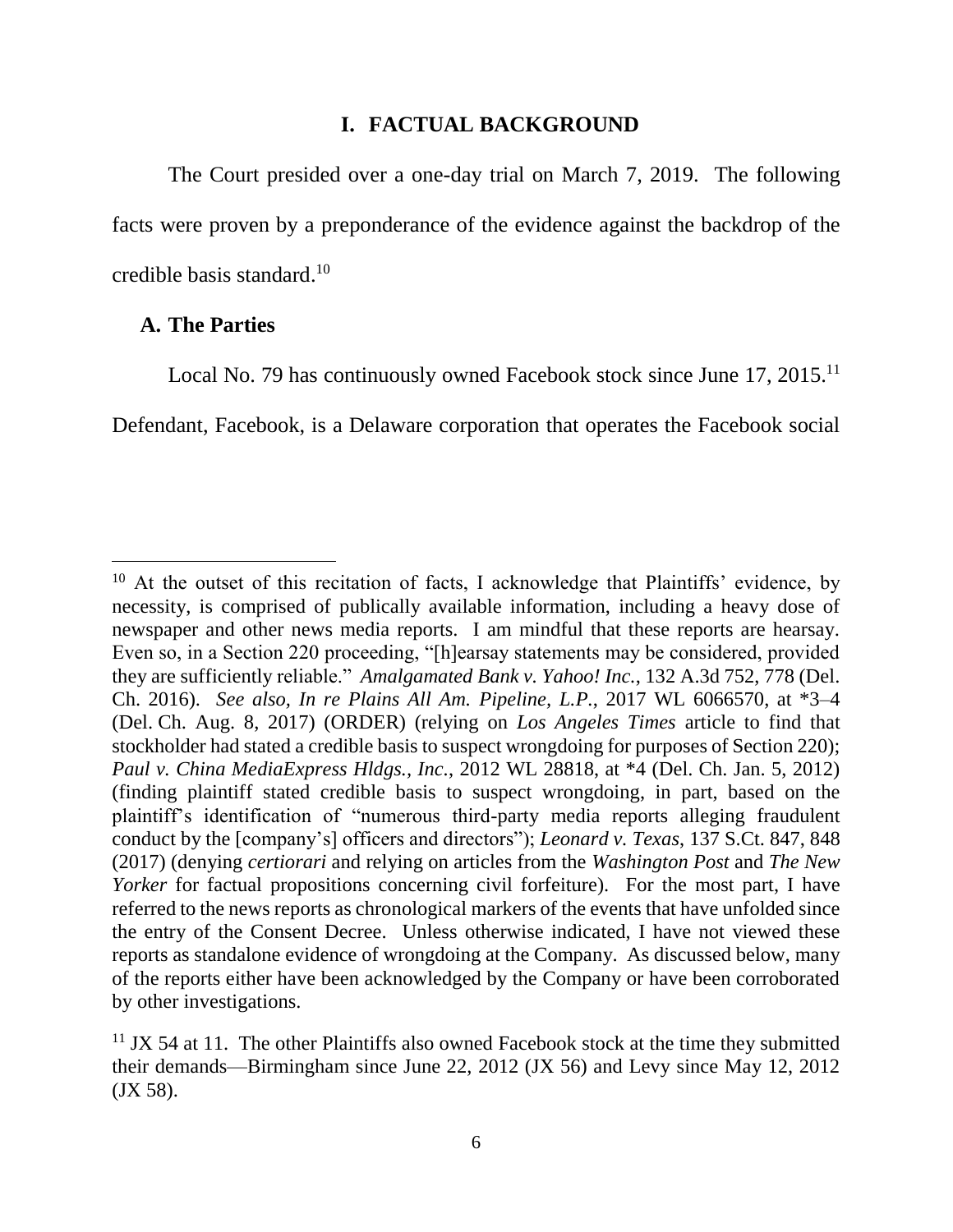media platform.<sup>12</sup> Facebook's principal executive offices are in Menlo Park, California.<sup>13</sup>

### **B. Facebook's Business**

Mark Zuckerberg founded Facebook in 2004. He serves as the Company's CEO and Chairman of its Board of Directors (the "Board").<sup>14</sup> Facebook is a social media platform that enables its more than 2.2 billion active users to stay in touch with friends and family, develop connections, learn about world events and circulate individual commentary. 15

As part of its business model, Facebook allows independent third-party developers to place their applications or links to their websites (collectively, "apps") on the Facebook platform.<sup>16</sup> Once apps are placed on the platform, Facebook's users can open the apps to interact with their Facebook "friends" through games or other app content.<sup>17</sup> In turn, Facebook, by agreement, allows the third-party app providers to "whitelist," or access, not only the data of a user who has opened the app but also

<sup>13</sup> *Id.*

 $\overline{a}$ 

 $^{14}$  *Id.*  $\blacksquare$  3.

 $17$  *Id.* 

 $12$  PTO  $\P$  2.

<sup>15</sup> Answer ¶¶ 7, 8.

<sup>&</sup>lt;sup>16</sup> JX 103 (the Parliamentary Committee's report on "Disinformation and 'Fake News'") (the "Parliamentary Report").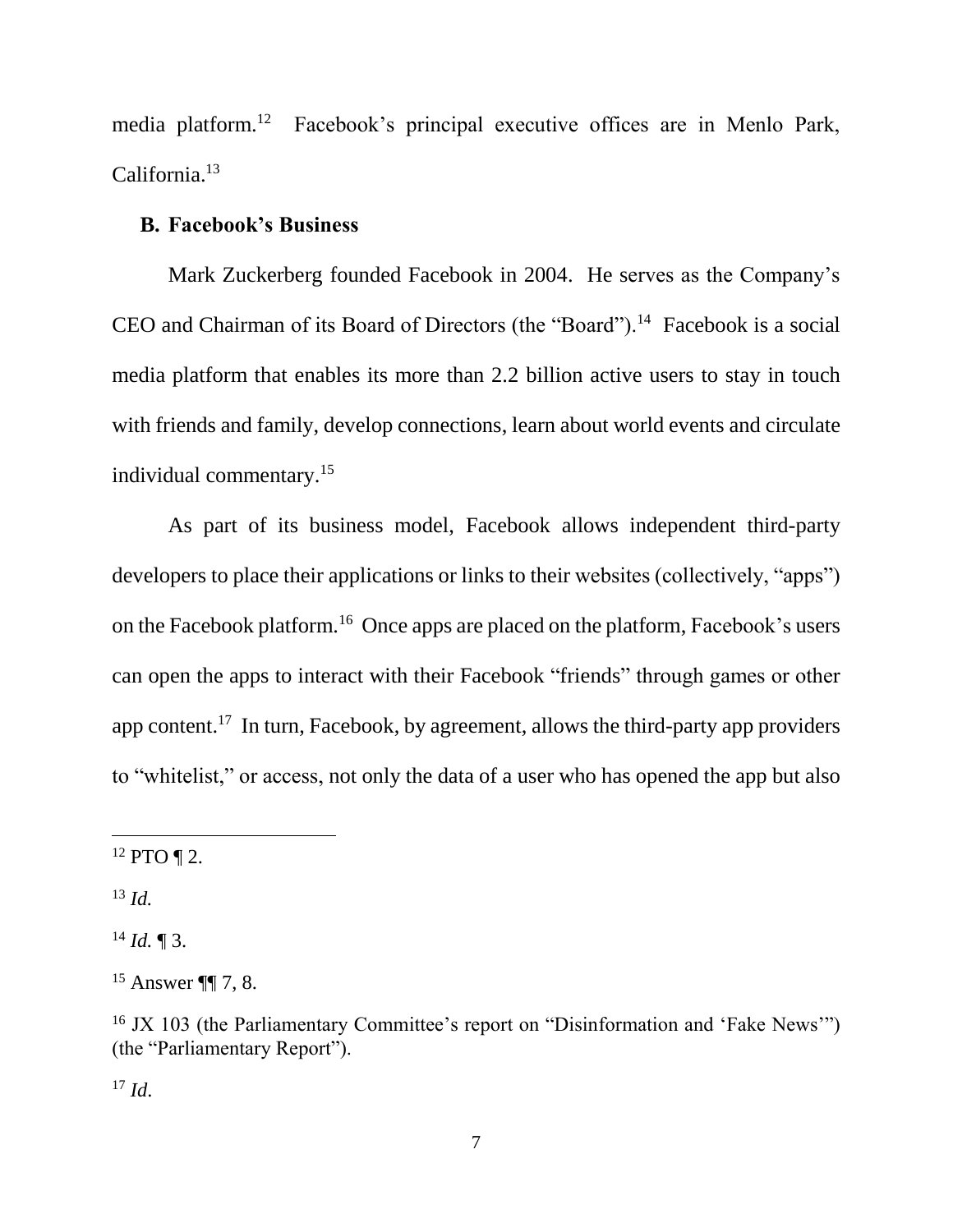the data of that user's Facebook "friends."<sup>18</sup> According to Plaintiffs, this practice of allowing its partners to whitelist Facebook user data has made Facebook much more vulnerable to data breaches.

#### **C. The FTC Consent Decree**

In November 2011, Facebook entered into the Consent Decree with the FTC as the culmination of the FTC's investigation into Facebook's allegedly inadequate data privacy practices.<sup>19</sup> The Consent Decree mandates that Facebook develop and maintain a comprehensive privacy program subject to regular assessments by a thirdparty data security firm.<sup>20</sup> The privacy program was required to  $(1)$  address privacy risks correlated with the development and management of new and existing products and services for consumers; and (2) protect the privacy and confidentiality of "covered information"––personal consumer information Facebook gathered from consumers' interactions with the Facebook platform.<sup>21</sup>

<sup>18</sup> *See* Tr. 18:9–12 ("[T]here's a concept in Facebook, it's a term of art . . . and it's called whitelisting. And it essentially gives a third party access to the entire data profile of a user and in some instances can also give the third party access to data profiles of the user's friends."). *See also*, JX 12; JX 103.

<sup>&</sup>lt;sup>19</sup> Answer ¶ 8; JX 1.

<sup>20</sup> JX 1; JX 37.

 $21$  JX 1 at § IV.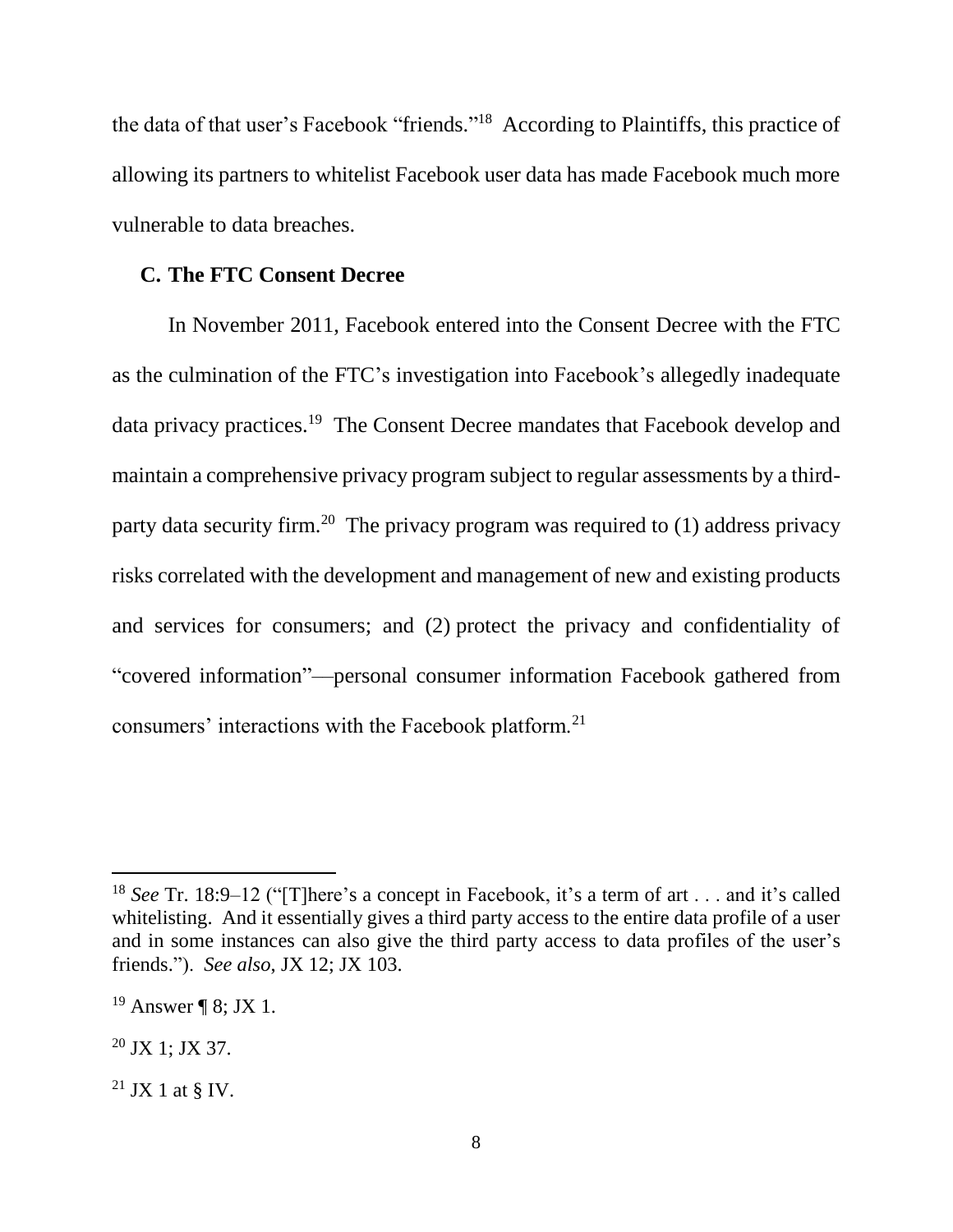To implement the Consent Decree's broad mandate, Facebook was required to execute a plan to secure its user's private data that was commensurate in scale with the size of the Company's user base and the complexity of its platform.<sup>22</sup> It also was required to track data protection outcomes in writing and to place specified employees in positions where they could execute privacy risk assessments and develop steps to protect the covered information as defined in the Consent Decree.<sup>23</sup> The Company's compliance with these mandates was to be subject to initial and biennial assessments by an independent, experienced privacy and data protection professional for a period of 20 years.<sup>24</sup> During this prescribed monitoring period, Facebook was required to inform all current and future principals, officers, directors and managers of the specific content of the Consent Decree.<sup>25</sup> The implementation of the Consent Decree was to be monitored at the Board level by Facebook's Audit Committee.<sup>26</sup>

 $22$  Under the privacy program, Facebook must undergo fixed internal privacy and security risk assessments, require employees to participate in privacy training programs, guarantee that its user and developer privacy policies and controls are crystal clear and easily accessed, and measure and strengthen its privacy program under the direction of its privacy governance team. *See* JX 37 at 7–14; JX 24 at 660.

 $^{23}$  JX 1 at  $\frac{8}{3}$  IV.

<sup>24</sup> *Id.* at § V.

<sup>25</sup> *Id.* at §§ VII, X.

<sup>26</sup> JX 39 at 1468; JX 41 at 1593; JX 29 at 998; JX 13 at 401.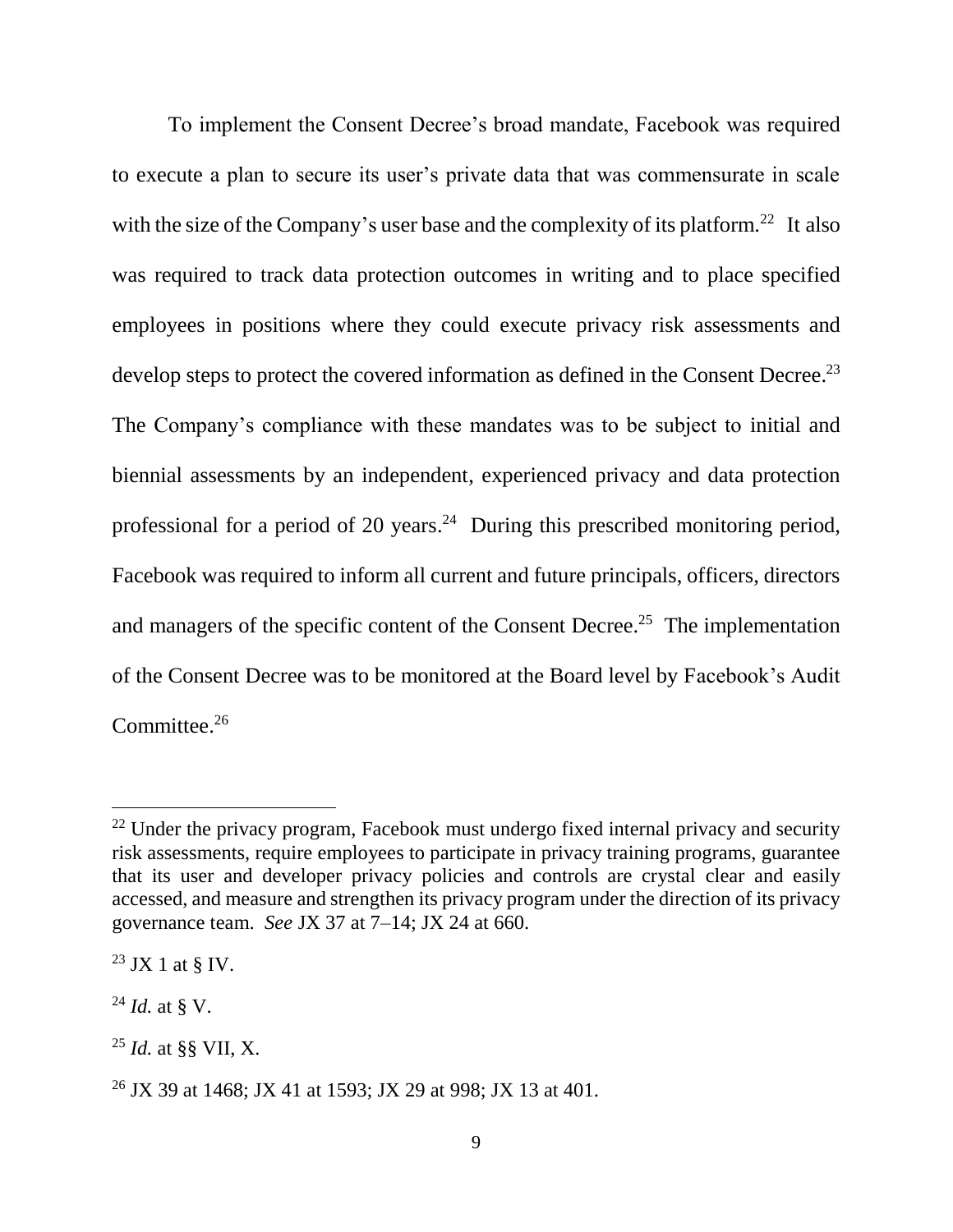In the three bi-annual assessments completed after the entry of the Consent Decree, an independent data privacy firm attested that Facebook had invoked privacy controls "meet[ing] or exceed[ing] the protections required" under the Consent Decree.<sup>27</sup> The independent firm additionally verified that Facebook's privacy program "has built-in procedures to evaluate and adjust the Privacy Program in light of testing and monitoring results, as well as other relevant circumstances."<sup>28</sup> In 2017, Facebook's privacy team detected 370,000 noncompliant apps and took corrective measures that varied from instituting constraints, to delivering cease-anddesist letters, to eliminating the apps from the platform.<sup>29</sup>

# **D. The Cambridge Analytica Breach**

In 2013, Aleksandr Kogan, a Cambridge University professor and data researcher, created a personality "quiz" app called "thisisyourdigitallife."<sup>30</sup> In 2014, the app went live on the Facebook platform, positioning itself as a "research app used by psychologists" and assuring users that the results of the quiz would be utilized only for academic purposes.<sup>31</sup> About  $270,000$  users installed the app and

- $29$  JX 67 at 9.
- $30$  JX 44 at 2.
- <sup>31</sup> *Id.*

<sup>27</sup> JX 37 at 19; JX 6; JX 27.

<sup>28</sup> JX 37 at 14; *see, e.g.*, JX 42 at 1627–29, 1637; JX 35 at 1352.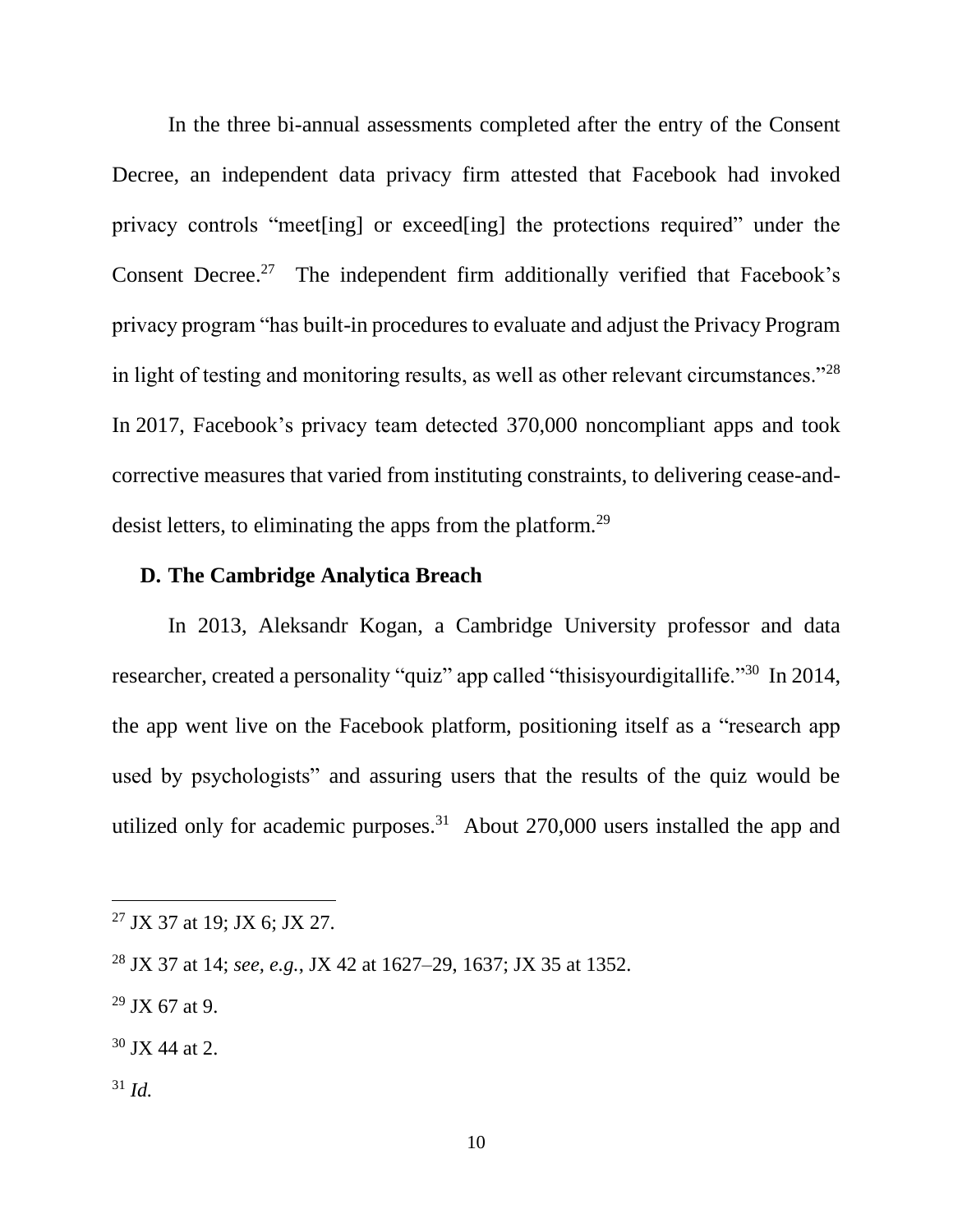agreed to share their personal data, as well as aspects of their Facebook friends' personal data.<sup>32</sup> At the time, Facebook's policies permitted this data sharing to varying degrees depending on the friends' privacy and application settings.<sup>33</sup>

In December 2015, *The Guardian* published a story reporting that Kogan's company, Global Science Research ("GSR"), sold the data of millions of Facebook users as collected on the "thisisyourdigitalife" app to Cambridge Analytica in violation of Facebook's data use and platform policies.<sup>34</sup> The article reported Cambridge Analytica used the data to develop psychological profiles of U.S. voters.<sup>35</sup> Following the article's release, the Company blocked Kogan and his app from Facebook and obtained written verifications from Kogan, GSR, Cambridge Analytica, a Cambridge Analytica employee and others that all Facebook user data in their possession had been destroyed.<sup>36</sup> Cambridge Analytica's CEO, Alexander Nix, then testified before the Parliament of the United Kingdom and later confirmed

<sup>32</sup> *Id*.

 $\overline{a}$ 

 $35$  JX 30.

<sup>33</sup> JX 10; JX 30.

<sup>34</sup> JX 30; JX 98; *see* JX 53 (At an April 10, 2018 combined hearing of the Senate Judiciary and Commerce, Science and Transportation Committees (the "April 10 Senate Hearing"), Senator Richard Blumenthal noted that the terms of service between Facebook and Kogan explicitly allowed Kogan to sell that data.).

<sup>36</sup> JX 44 at 2; JX 50.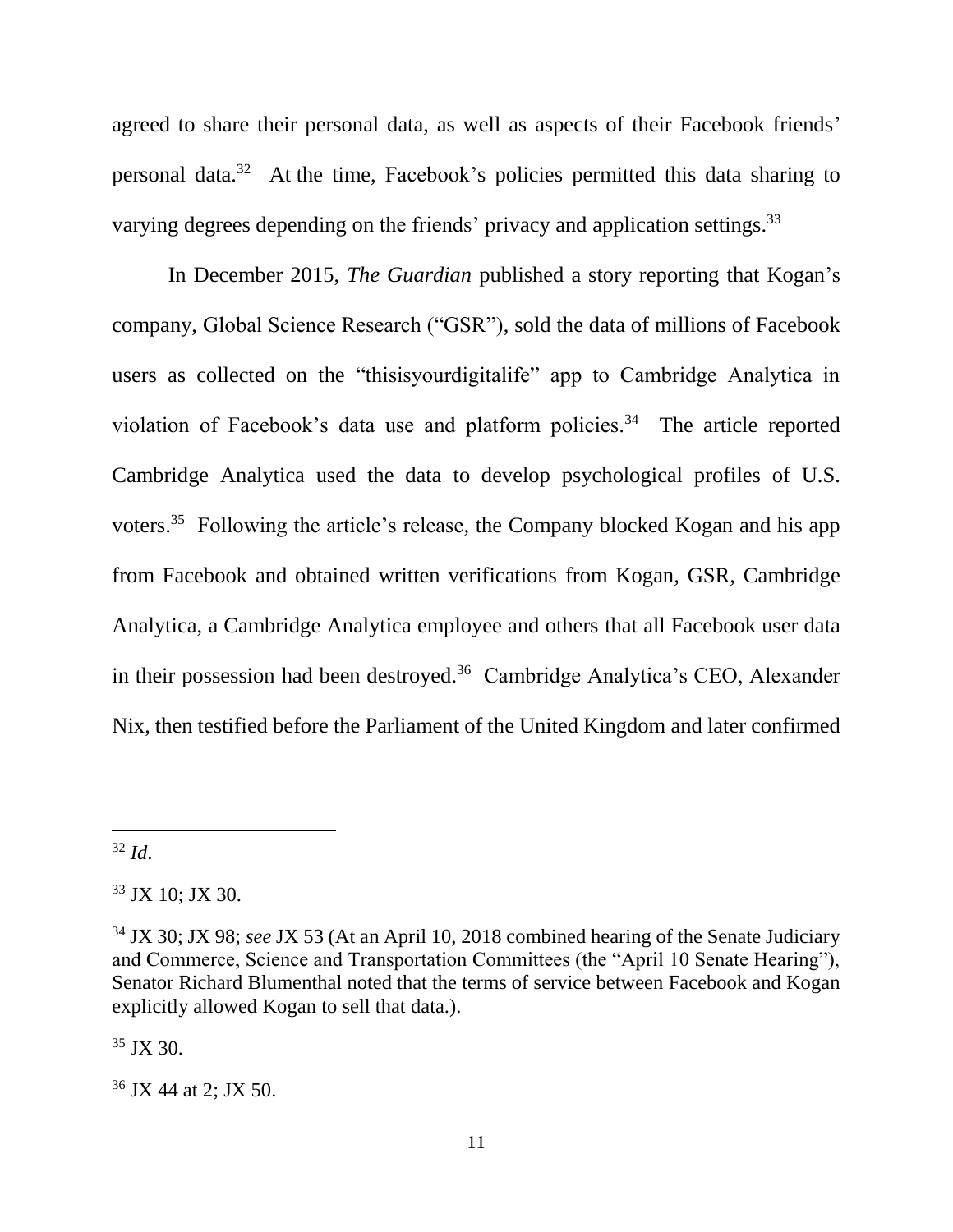in writing to the House of Commons that Cambridge Analytica neither owned nor utilized Facebook user data. $37$  With that, Facebook believed the issue was resolved.

On March 17, 2018, *The New York Times* and *The Guardian* reported that, in 2015, Cambridge Analytica had misappropriated Facebook user data via Kogan's app—resurfacing the issue.<sup>38</sup> This time, though, the articles went a step further, revealing Cambridge Analytica lied when it conveyed to Facebook in 2016 that it had deleted all the user data.<sup>39</sup> Instead, according to the reports, Cambridge Analytica kept the data and deployed it in connection with the 2016 Presidential campaign.<sup>40</sup> *The New York Times* also reported that, in response to multiple requests for information, Facebook "downplayed the scope of the leak and questioned whether any of the data still remained out of its control."<sup>41</sup> After these reports

 $41$  JX 45 at 2.

<sup>37</sup> JX 43; JX 46.

<sup>38</sup> JX 45; JX 46. *See also*,JX 53 (Zuckerberg acknowledged at the April 10 Senate Hearing, "[w]hat we know now is that Cambridge Analytica improperly accessed some information about millions of Facebook members by buying it from an app developer.").

<sup>39</sup> JX 45; JX 46. *See* JX 53 (Zuckerberg further testified at the April 10 Senate hearing, "[w]hen we first contacted Cambridge Analytica, they told us that they had deleted the data. About a month ago, we heard new reports that suggested that wasn't true.").

<sup>40</sup> JX 45; JX 46. *See also*, JX 53 at 17 (At the April 10 Senate Hearing, Senator Maria Cantwell stated, "Cambridge Analytica was providing support to the Trump campaign under Project Alamo[.]"); JX 103 at 42 (the Parliamentary Report describing the use of Cambridge Analytica's data in the 2016 Presidential campaign).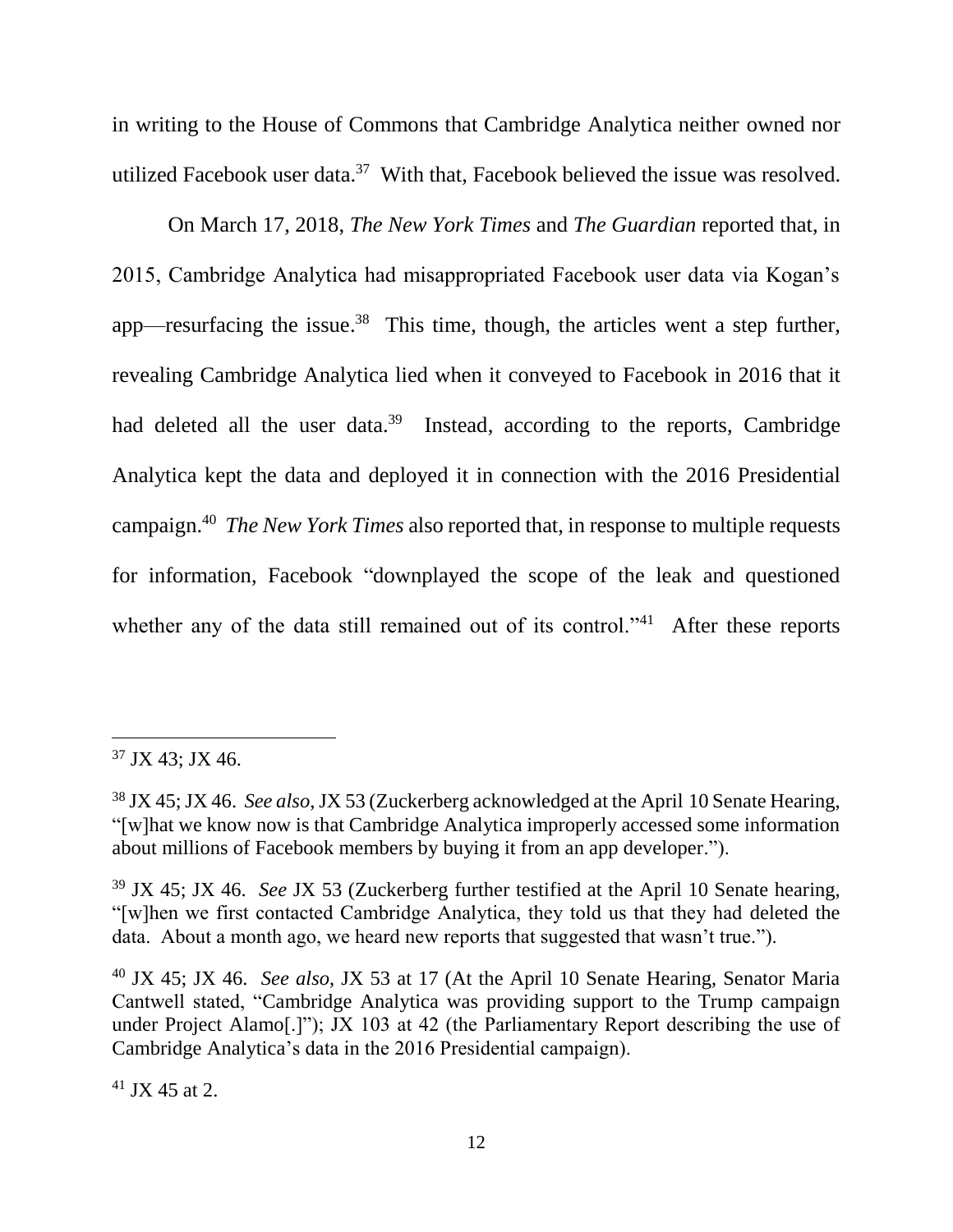surfaced, Facebook suspended Cambridge Analytica and its employees from the Facebook platform.<sup>42</sup>

On March 20, 2018*, Bloomberg News* provided further color by detailing the many investigations that had been launched into Facebook's data security practices.<sup>43</sup> Among the investigations mentioned, the article reported that the FTC had opened an investigation into whether Facebook violated the 2011 Consent Decree.<sup>44</sup> According to the article, the FTC would soon deliver a notice to Facebook detailing its concerns that the Company was not complying with the Consent Decree and generally was not protecting its users' private data.<sup>45</sup> Six congressional committees likewise had opened investigations into how Cambridge Analytica managed to access the personal data of 50 million Facebook users.<sup>46</sup> In response, Facebook reportedly led staff-level briefings to prepare for inquiries by the

<sup>43</sup> JX 47.

 $\overline{a}$ 

 $45 \text{ IX } 47.$ 

<sup>46</sup> *Id.*

 $42$  JX 44; JX 50.

<sup>44</sup> *Id. See* JX 51 (the FTC's March 26, 2018 press release confirming it was currently pursuing a non-public investigation into Facebook's privacy practices and compliance with the Consent Decree).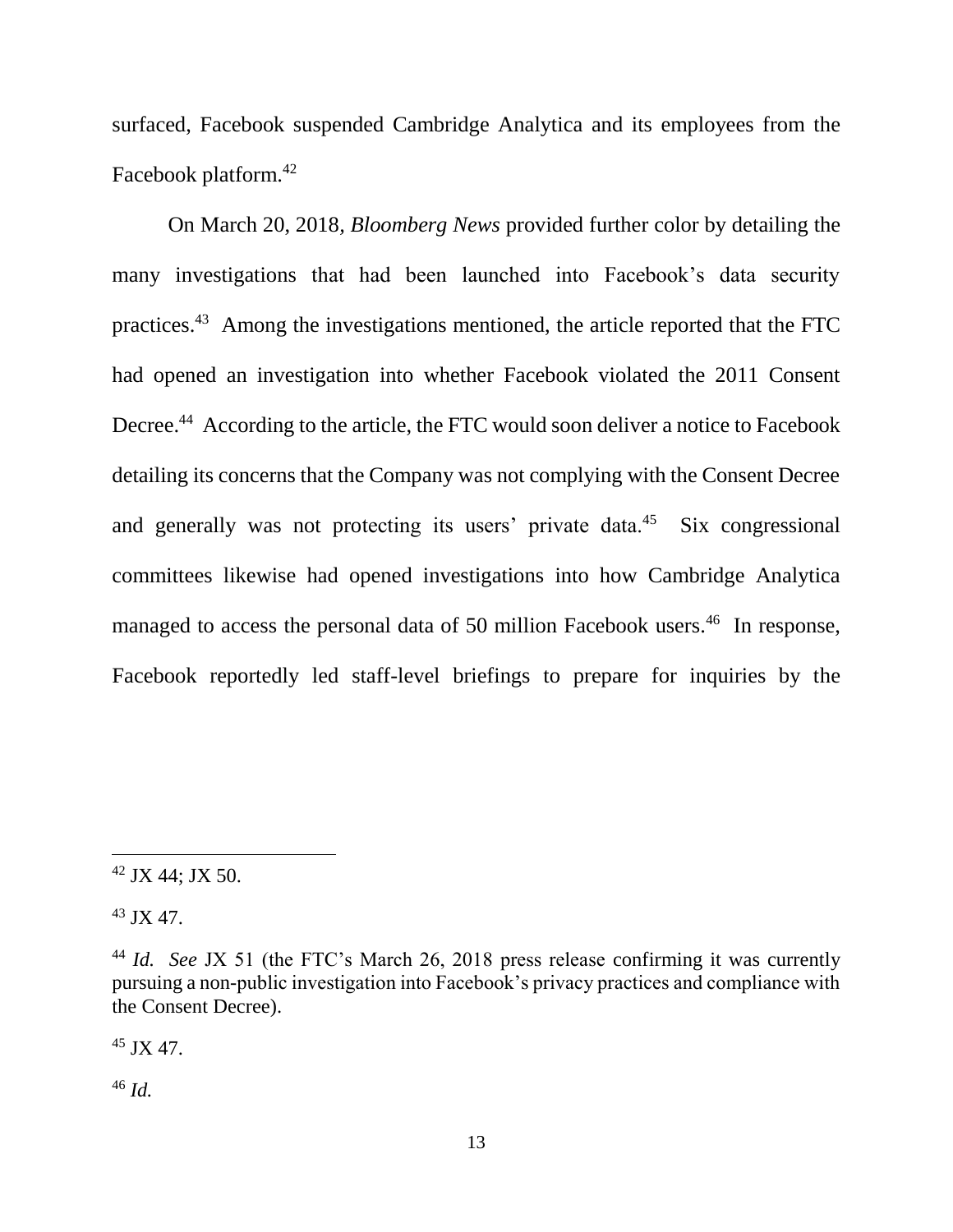Judiciary, Commerce and Intelligence Committees of both congressional Chambers.<sup>47</sup>

On the same day the *Bloomberg News* story was published, *The New York Times* reported that Alex Stamos, Facebook's Chief Information Security Officer, had decided to leave the Company.<sup>48</sup> According to this report, Stamos advocated for transparency regarding Russian agents' use of Facebook to influence the 2016 Presidential election, but faced immutable "resistance" from the Company.<sup>49</sup>

On March 21, 2018, *Bloomberg News* reported a former Facebook operations manager, Sandy Parakilas, had advised British lawmakers that he warned senior executives at the Company about inadequate data protection guidelines but the warnings were ignored.<sup>50</sup> Parakilas made clear he had mapped out the data security weaknesses within the platform, including a list of bad and potentially bad actors, how these actors might exploit user data and the risks to which the Company might

<sup>47</sup> *Id.* at 2–3.

<sup>48</sup> JX 48. *See* Tr. 44:10–14.

<sup>49</sup> *Id.* JX 103 at 74 (The U.K. House of Commons Digital, Culture, Media and Sports Committee (the "Parliamentary Committee") was "left with the impression that either Simon Milner [Policy Director for the U.K., Middle East and Africa, at Facebook] or Mike Schroepfer [Facebook's Chief Technology Officer] deliberately misled the Committee or they were deliberately not briefed by senior executives at Facebook about the extent of Russian interference in foreign elections.").

<sup>50</sup> JX 49. *See* JX 53 at 35 (Senator Richard Blumenthal submitted a letter from Parakilas indicating "not only a lack of resources, but lack of attention to privacy [at the Company].").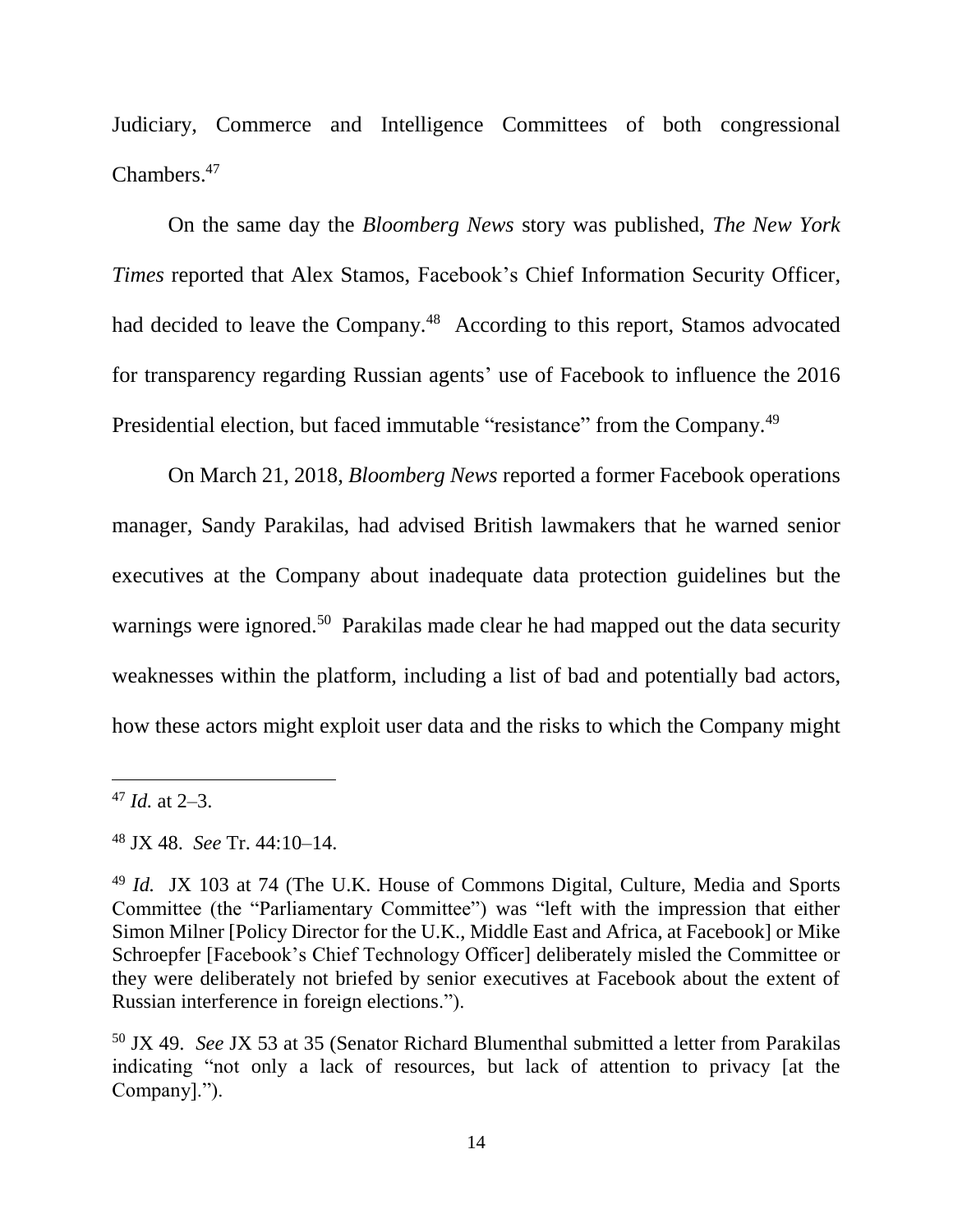be exposed if a data breach occurred. <sup>51</sup> Parakilas stated Facebook could have avoided the Cambridge Analytica breach, but instead permitted third parties to obtain users' personally identifiable data in furtherance of its whitelist agenda.<sup>52</sup>

On March 26, 2018, the FTC issued a press release confirming it was pursuing a non-public investigation into Facebook's privacy practices and compliance with the Consent Decree. <sup>53</sup> In the press release, the FTC's acting director, Thomas Pahl, explained that the FTC's primary means for maintaining consumer privacy was to initiate enforcement actions when companies, like Facebook, failed to honor commitments they made to maintain their customers' privacy. <sup>54</sup> He then emphasized Facebook had an affirmative obligation to comply with the Consent Decree's privacy and data security requirements.<sup>55</sup>

On April 4, 2018, *The New York Times* reported the number of Facebook users affected by the Cambridge Analytica data breach had grown from 50 million to 87 million.<sup>56</sup> The article made a point to report that Facebook had not disclosed that

<sup>52</sup> *Id.*

 $\overline{a}$ 

- $53$  JX 51.
- <sup>54</sup> *Id.*
- <sup>55</sup> *Id.*

<sup>56</sup> JX 52.

<sup>51</sup> JX 49.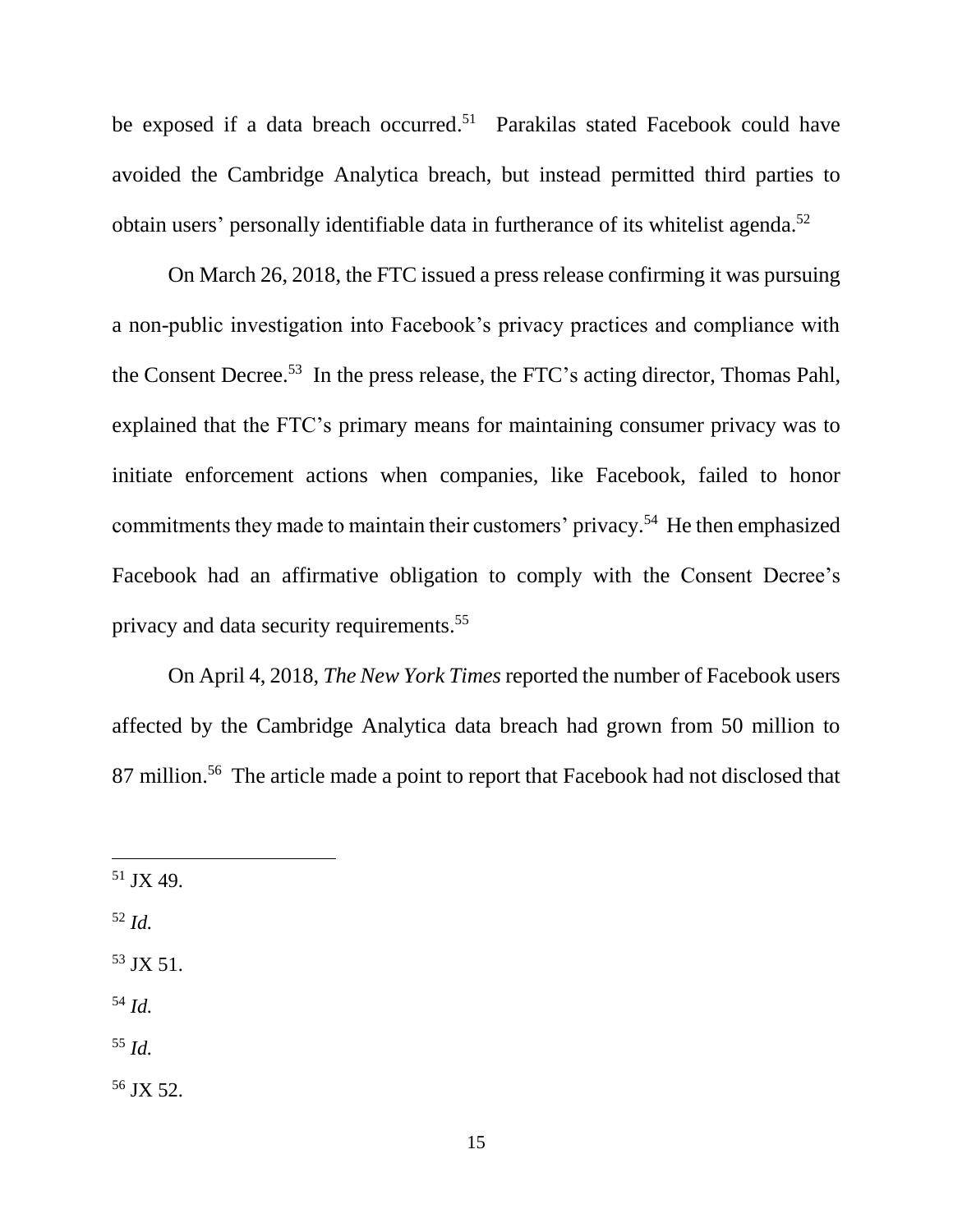figure voluntarily, and then made the disturbing revelation that certain Facebook search and account recovery functions may have exposed "most" of its two billion users to outside parties' information harvesting.<sup>57</sup>

The bad reports kept coming. On April 30, 2018, *The New York Times* reported that Jan Koum, the founder of Facebook subsidiary, WhatsApp, and a member of Facebook's Board, had announced his plans to leave the Company amidst reports that he had "grown increasingly concerned about Facebook's position on user data in recent years," "was perturbed by the amount of information that Facebook collected on people" and "wanted stronger protections for that data."<sup>58</sup> Mr. Koum reportedly "personally got along with Mark Zuckerberg, Facebook's chief executive, [but] felt the company's board simply paid lip service to the privacy and security concerns he raised."<sup>59</sup>

<sup>57</sup> *Id. See also*, JX 103 at 22 (the ICO "fined Facebook because it allowed applications and application developers to harvest the personal information of its customers who had not given their informed consent—think of friends, and friends of friends— and then Facebook failed to keep the information safe.").

<sup>58</sup> JX 57.

<sup>59</sup> *Id.*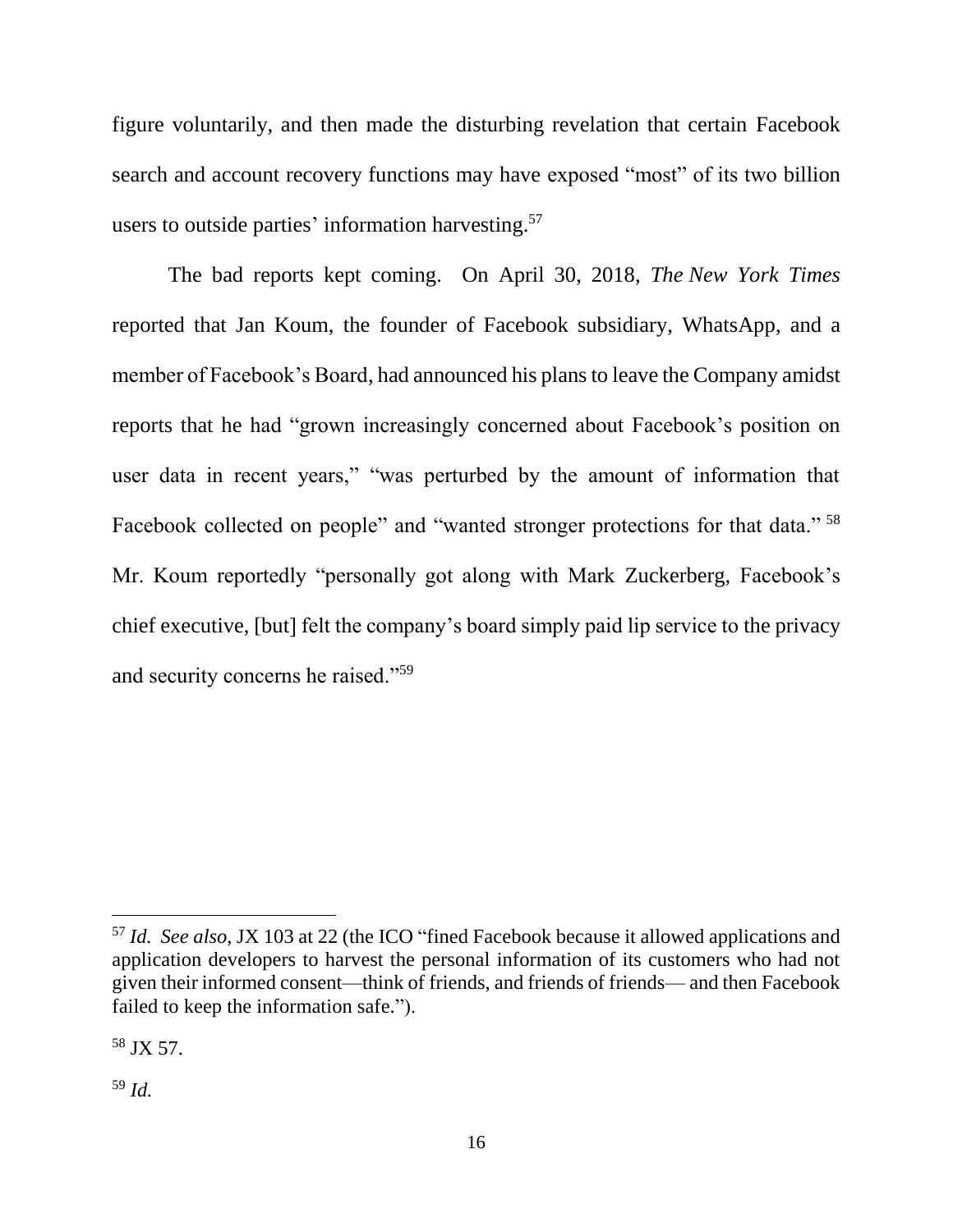#### **E. Zuckerberg Testifies Before Congress**

On March 21, 2018, *USA Today* reported that Zuckerberg, for the first time, had spoken on behalf of Facebook about the Cambridge Analytica breach.<sup>60</sup> Zuckerberg characterized the controversy as "a breach of trust between Facebook and the people who share their data with us and expect us to protect it."<sup>61</sup> In response to his remarks, analysts observed, "Facebook exhibits signs of systemic mismanagement,  $\lceil \cdot \rceil$  a new concern  $\lceil \cdot \rceil$  not contemplated until recently."<sup>62</sup>

Within weeks of the *USA Today* article, Zuckerberg testified at the April 10 Senate Hearing, where he acknowledged that Facebook discovered the Cambridge Analytica data breach in 2015, but elected not to conduct an audit concerning the scope of that breach.<sup>63</sup> After Facebook told Cambridge Analytica to erase and discontinue using the collected data, the Company "considered it a closed case," particularly when Cambridge Analytica represented it had erased the user data.<sup>64</sup>

<sup>61</sup> *Id.*

<sup>62</sup> *Id.*

<sup>63</sup> JX 53 at 11.

<sup>64</sup> *Id.*

 $60$  JX 104.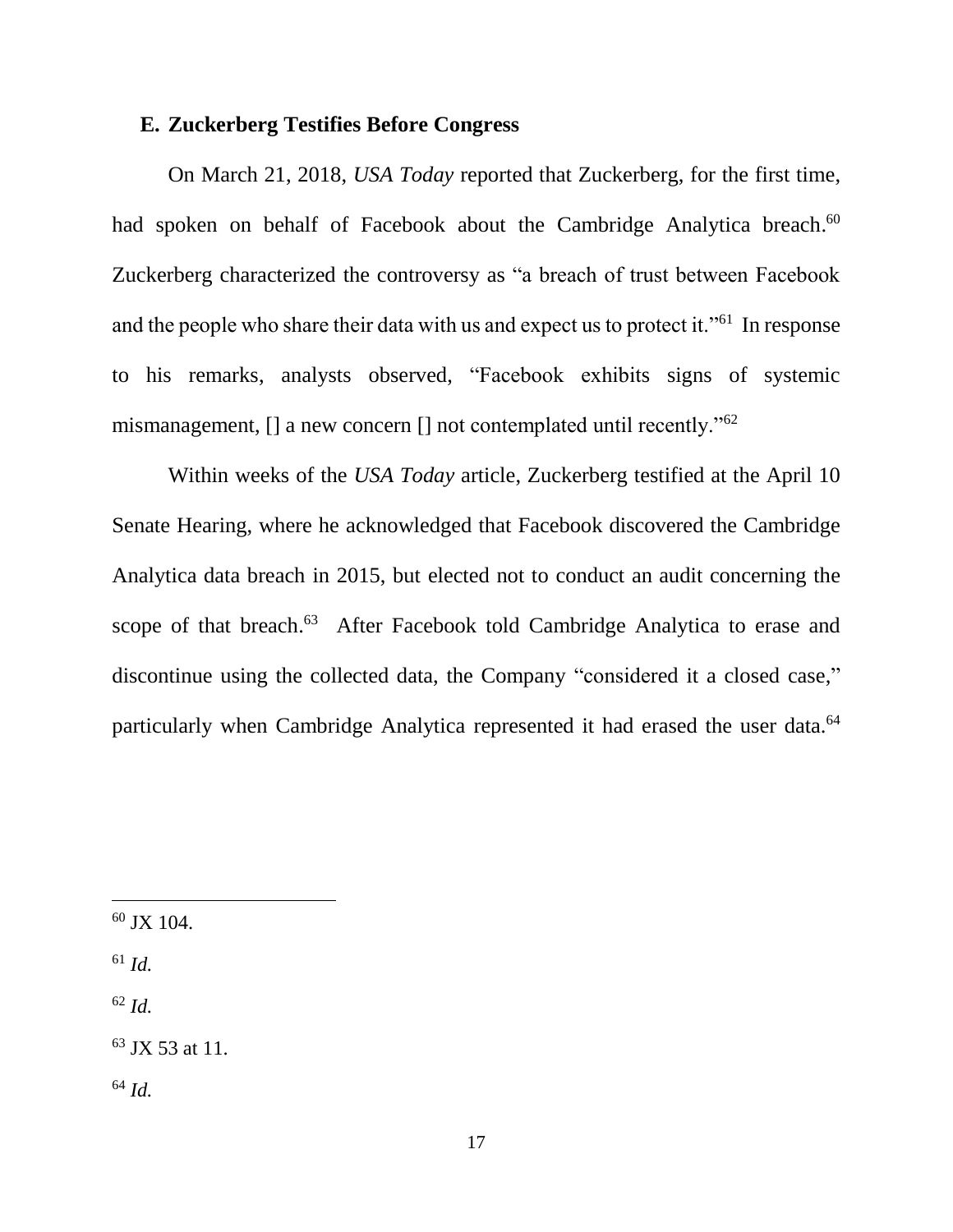Having determined that the case was "closed," Facebook did not notify the FTC or any other outside party of the massive intrusion into its users' private data.<sup>65</sup>

During the April 10 Senate hearing, Senator Richard Blumenthal opined that Facebook was on notice that it was in violation of the Consent Decree, as evidenced in part by the terms of service it had agreed to with Aleksandr Kogan and others like him.<sup>66</sup> These agreements, according to Senator Blumenthal, revealed Facebook's "willful blindness" to the fact that third parties would sell user data in violation of the Consent Decree. <sup>67</sup> In response, Zuckerberg stated, "[Facebook] should have been aware that this app developer submitted a term that was in conflict with the rules of the platform."<sup>68</sup>

# **F. The Regulators Investigate**

On June 5, 2018, *The New York Times* reported Facebook persisted in maintaining data-sharing partnerships with a minimum of four Chinese electronics companies––including Huawei Technologies Co., Inc., a manufacturing company that maintained a close relationship with the Chinese government and was identified

<sup>65</sup> *Id.*

<sup>66</sup> JX 53 at 35.

<sup>67</sup> *Id.*

<sup>68</sup> *Id.*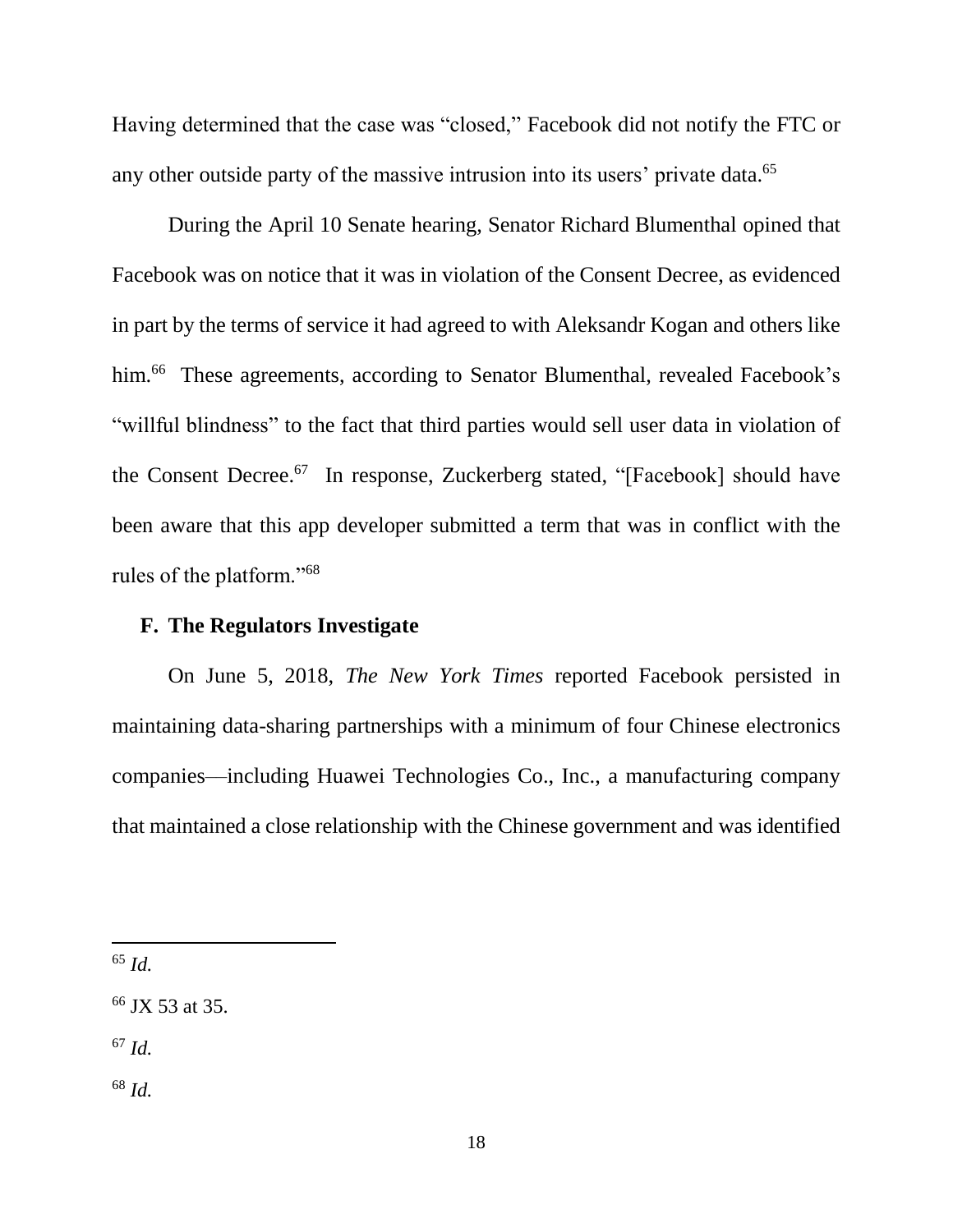by American intelligence officials as a national security threat.<sup>69</sup> Agreements providing access to private user data had been in place since at least 2010 and continued in effect through the date of the reporting. <sup>70</sup> *The New York Times* also revealed Facebook permitted access to private user data to many other large manufacturers as well––including Amazon.com, Inc., Apple Inc., BlackBerry Ltd. and Samsung Electronics Co., Ltd.<sup>71</sup>

On July 2, 2018, *The Washington Post* reported the FBI, SEC and DOJ had teamed up with the FTC in its investigation of Facebook's data security practices. 72 The federal investigations widened in scope to address the extent to which Facebook

 $71$  JX 62.

JX 103 at 78.

 <sup>69</sup> JX 62. *See also*, JX 53 at 87 (Senator Jon Tester stated at the April 10 Senate hearing, "Facebook allowed a foreign company to steal private information. They allowed a foreign company to steal private information from tens of millions of Americans, largely without any knowledge of their own.").

<sup>70</sup> JX 62. *See also*, JX 103 at 25 (The FTC's 2011 complaint revealed "from May 2007 to July 2010, [Facebook] allowed external app developers unrestricted access to information about Facebook users' personal profile and related information[.]").

 $72$  JX 68. The Parliamentary Report revealed the specifics of the FBI's criminal complaint, including:

the work of 'Project Lakhta', in which individuals have allegedly 'engaged in political and electoral interference operations targeting populations within the Russian Federation and in various other countries, including, but not limited to, the United States, members of the European Union, and Ukraine[.]' Since at least May 2014, Project Lakhta's stated goal in the United States was to spread distrust towards candidates for political office and the political system in general.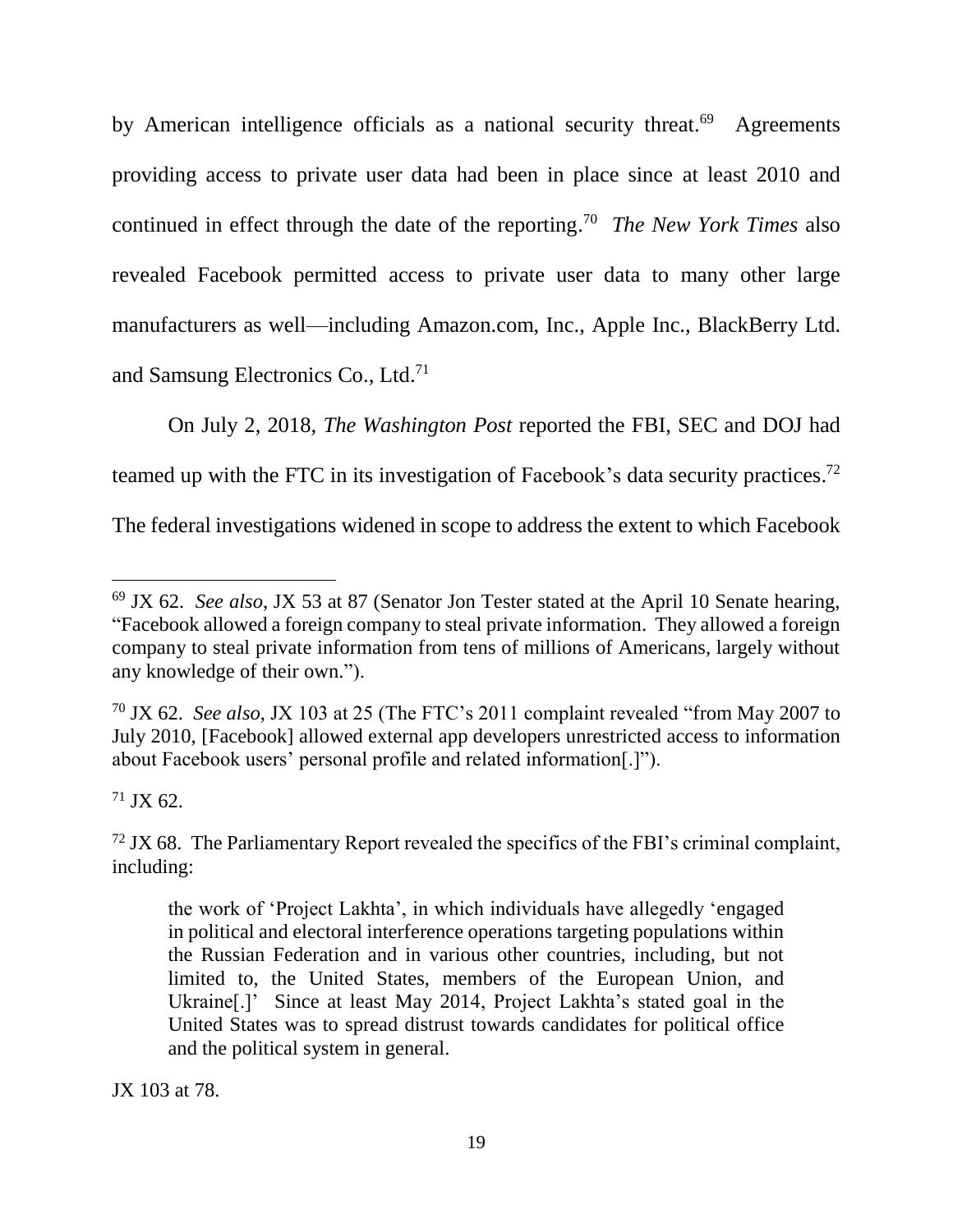knew that its users' data had been misappropriated and disseminated in 2015 and the reasons the Company failed to inform its users or investors of the breaches in real time.<sup>73</sup> Investigators reportedly also concentrated on inconsistencies in more recent accounts from Facebook executives, including Zuckerberg's testimony before Congress.<sup>74</sup>

On November 12, 2018, *The New York Times* obtained an internal Facebook document detailing agreements Facebook entered into with device manufacturers whereby the Company provided the personal data of hundreds of millions of its users.<sup>75</sup> The Company reportedly failed to monitor the behavior of these third parties after allowing them to access user data, a failure discovered in 2013 by Facebook's FTC-approved privacy monitor.<sup>76</sup> Once again, Facebook never told its users of these agreements with device manufacturers even though the vast majority of users had not given the Company permission to distribute their information.<sup>77</sup>

<sup>74</sup> *Id.*

<sup>75</sup> JX 80.

<sup>76</sup> *Id.*

<sup>77</sup> *Id.*

<sup>73</sup> JX 68.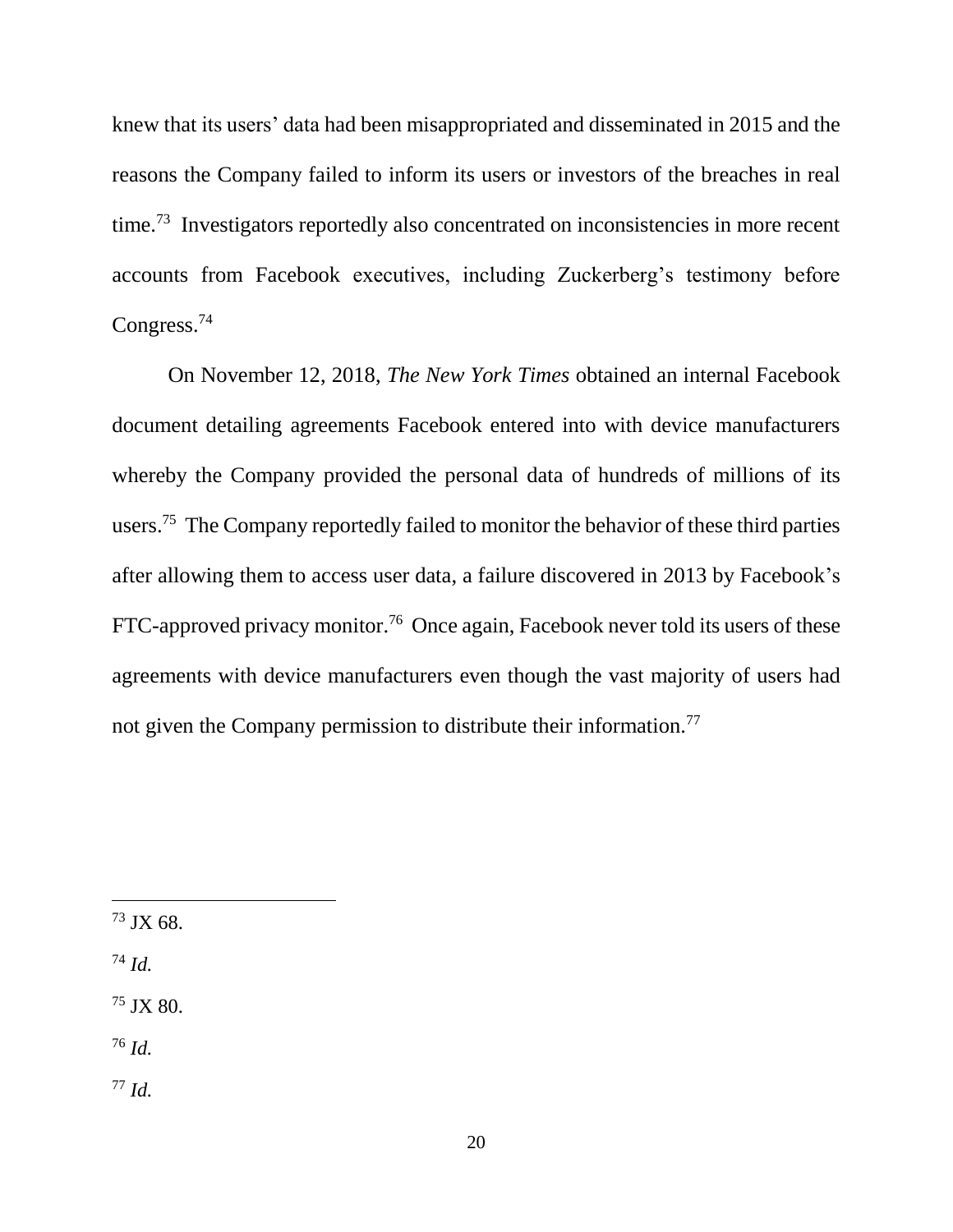The joint investigations discovered that, in 2013, in furtherance of its commitments to the FTC, Facebook engaged PricewaterhouseCoopers ("PwC") to conduct an assessment of its partnerships with Microsoft and Research in Motion, the makers of Blackberry.<sup>78</sup> PwC discovered only "limited evidence" that Facebook oversaw or assessed its partners' compliance with its data use policies.<sup>79</sup> An unredacted version of a letter from PwC uncovered by a Senate aide suggested that PwC found "no evidence that Facebook had ever addressed the original problem."<sup>80</sup>

### **G. Facebook's Data Protection Problems Continue**

On September 28, 2018, *The New York Times* reported that an attack on Facebook's computer network had exposed the private data of 50 million users.<sup>81</sup> The breach allowed the hackers to gain access to user accounts and potentially take control of them.<sup>82</sup> Then, on October 31, 2018, *Business Insider* reported on the ineffectiveness of Facebook's ad transparency tools as evidenced by the fact that

<sup>80</sup> *Id.*

<sup>81</sup> JX 77.

<sup>82</sup> *Id.*

<sup>78</sup> *Id.*

 $79$  JX 80 at 2.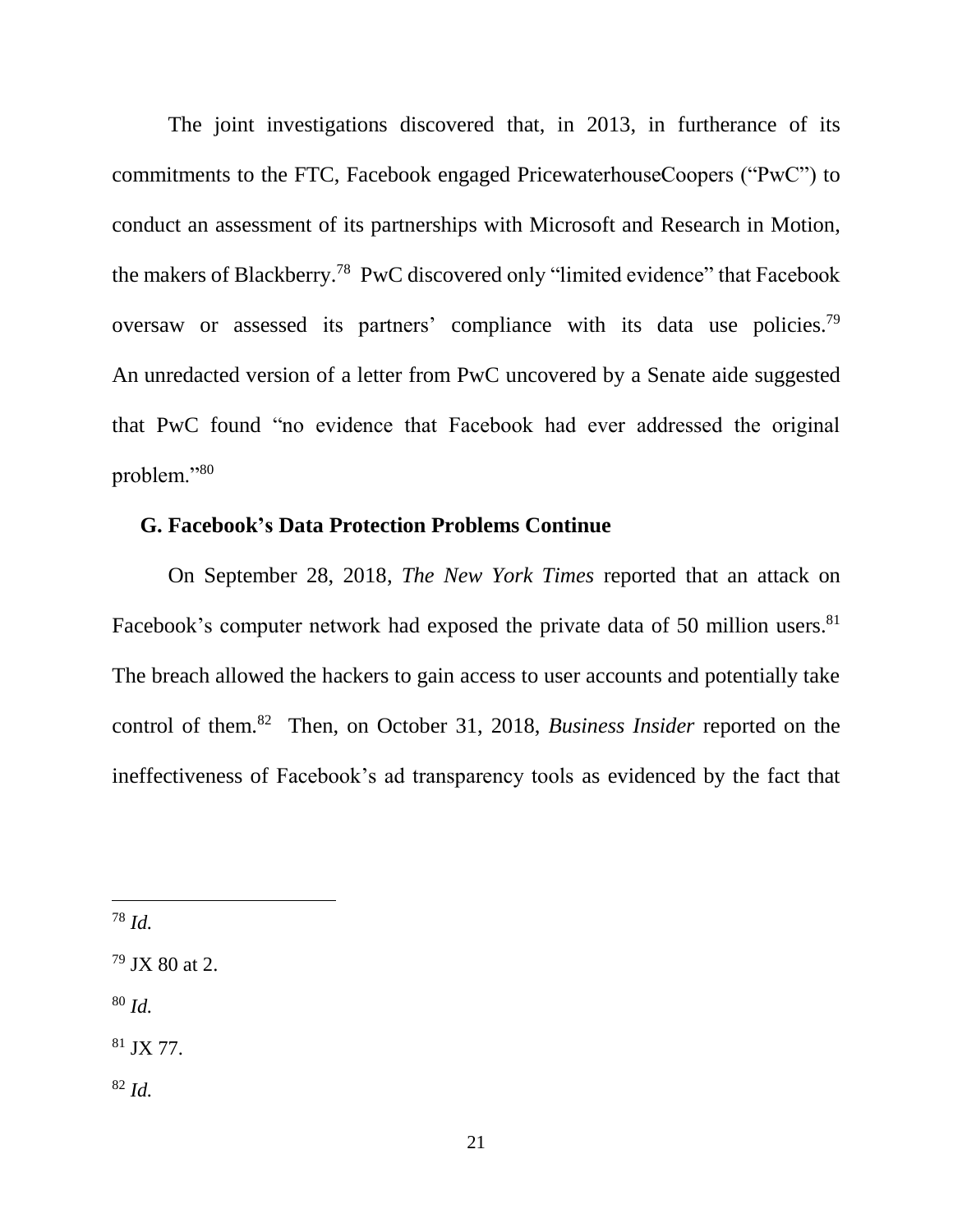reporters had been permitted to run advertisements "paid for" by Cambridge Analytica.<sup>83</sup>

On November 14, 2018, *The New York Times* reported that Alex Stamos, then Facebook's Chief Security Officer, told the Board on September 6, 2017, that the Company had not eliminated suspicious Russian activity on its platform.<sup>84</sup> In response, Board member, Sheryl Sandberg, allegedly yelled at Stamos, "[y]ou threw us under the bus!"<sup>85</sup> This exchange occurred after Zuckerberg and Sandberg asked Stamos and other Facebook executives to update Facebook's Audit Committee on data privacy issues and after Stamos had been rebuked by Zuckerberg and Sandberg for providing too much information.<sup>86</sup> The article further revealed that Zuckerberg and Sandberg intended publicly to disclose the Cambridge Analytica breach the same day as the Company's quarterly Board meeting in September 2017.<sup>87</sup> Stamos wrote the proposed report of Facebook's findings to

 $\overline{a}$ 

<sup>85</sup> JX 82 at 1.

<sup>86</sup> *Id.* at 9–10.

<sup>87</sup> *Id.* at 9.

<sup>83</sup> JX 79.

<sup>84</sup> JX 82. *See also*, JX 103 at 74 (The Parliamentary Report noted, "[i]n September 2017, Alex Stamos, the then Chief Security Officer, told the members of Facebook's Executive Board that that Russian activity was still not under control.").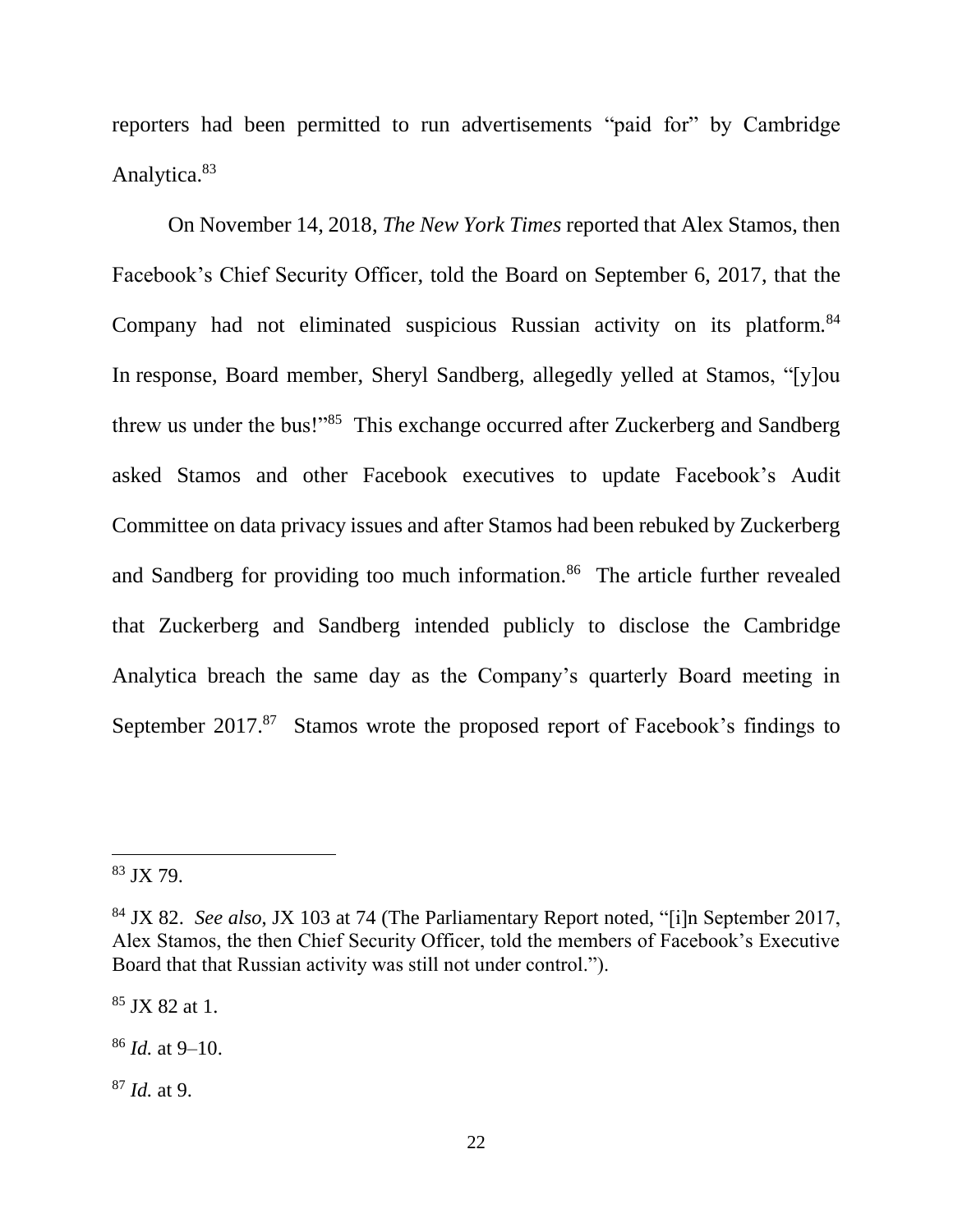assist Sandberg in her public comments.<sup>88</sup> Sandberg, however, sent the report back to Stamos because she wanted it to be less specific.<sup>89</sup>

On December 5, 2018, the Parliamentary Committee released internal Facebook documents, including executive emails and internal presentations.<sup>90</sup> These internal documents revealed Facebook's business plan, first conceived in 2013, was to monetize its platform by "privatizing" user data through agreements with certain preferred partners to "whitelist" apps and services integrated into the platform so that Facebook and its partners could reciprocally share user data.<sup>91</sup> Facebook entered into whitelisting agreements with companies in varied industries, like the Royal Bank of Canada and Walgreens  $Co^{92}$  In September 2013, Facebook executed a business strategy to "review access" to user data by documenting the business partners it would allow to have paid access to user data through the

 $\overline{a}$ 

<sup>89</sup> *Id.*

 $92$  JX 8, 22, 26.

<sup>88</sup> *Id.*

<sup>90</sup> JX 3–5, 7–9, 12, 21–22, 26.

 $91$  JX 12 at 3–4, 30. As noted, "whitelisting" a third party at Facebook means to provide that third party with complete access to user data and the data of that users' friends, irrespective of whether the users' friends use the third-party app. JX 103 at 29.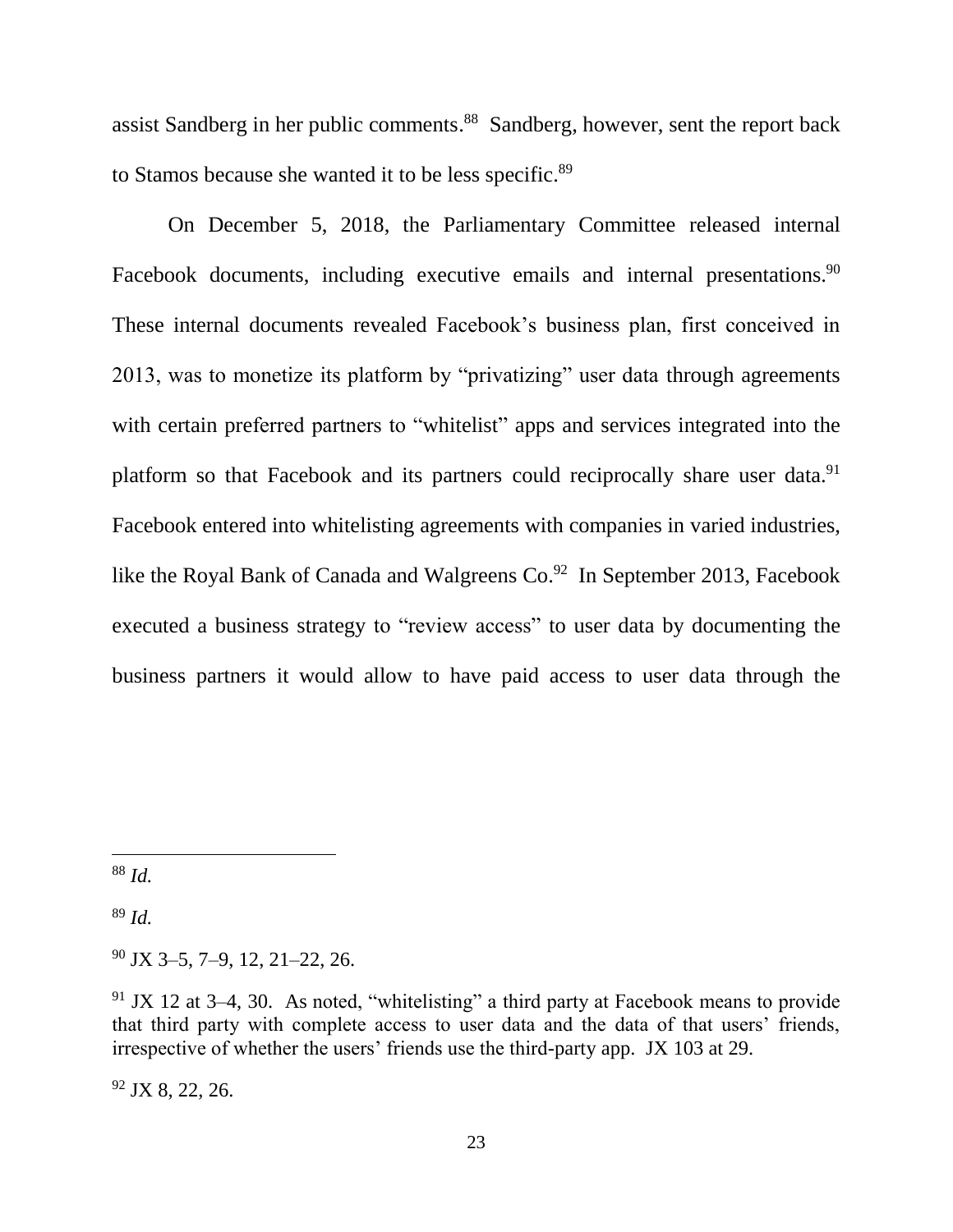"whitelist" and those who would be denied access because they were deemed to be a competitive threat to the Company.<sup>93</sup>

According to the documents released by the Parliamentary Committee, Zuckerberg was the first to conceive of the plan to monetize user data within the Facebook platform and he emailed the idea and the implementing steps to Sandberg and the Vice Presidents of the Company.<sup>94</sup> Zuckerberg hoped to engage in "reciprocity" in the sharing of user data if the information generated by a Facebook business partner was valuable to the Company.<sup>95</sup>

The documents also revealed Facebook accessed users' Android phone data without permission and designed the Facebook platform so that it could readily retrieve that data.<sup>96</sup> The Facebook application installed on Android phones read users' call log histories and messaging histories without permission, and was specifically engineered to "upgrade" users to this level of access without clearly alerting them that the "upgrade" was occurring.<sup>97</sup> Facebook's executives believed

 $\overline{a}$ 

 $96$  JX 21.

<sup>97</sup> *Id.* at 1.

 $93$  JX 7 at 1–3.

 $94$  JX 3, 4, 5.

 $95$  JX 5 at 1 (Sandberg wrote by email, "I think the observation that we are trying to maximize sharing of Facebook, not just sharing in the world, is a critical one. I like full reciprocity and this is the heart of why.").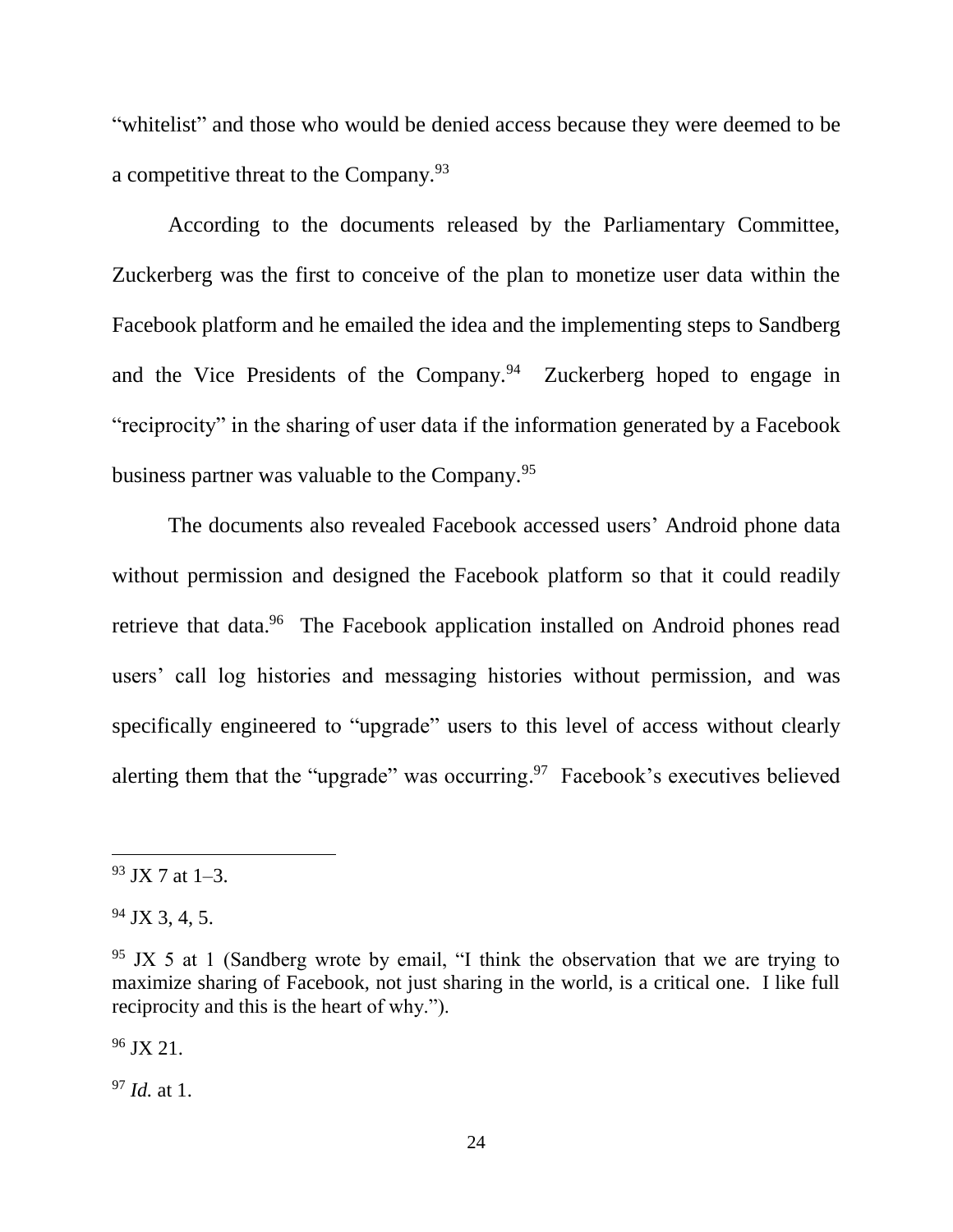this effort to avoid obtaining Android's user permissions was "a pretty high risk thing to do."<sup>98</sup> Nevertheless, the plan was approved at the highest levels of Facebook. 99

On December 18, 2018, *The New York Times* published the latest in its series of articles on Facebook, this time providing additional reporting regarding the Company's failure to disclose that it had allowed its business partners broad access to users' personal data.<sup>100</sup> *The New York Times* interviewed former employees of the FTC consumer protection division who were involved in the investigation leading to the Consent Decree, and each stated that Facebook's ongoing data sharing partnerships likely violated the agreement.<sup>101</sup> *The New York Times* also interviewed Facebook employees, who revealed that many of these partnerships were not captured by the Company's privacy compliance program because they were deemed business contracts outside of Facebook's data policies.<sup>102</sup> The Facebook privacy

 $\overline{a}$ 

 $101$  JX 90 at 3.

 $102$  *Id.* at 11–12.

<sup>98</sup> *Id.*

 $99$  JX 21 at 2.

 $100$  JX 90. JX 103 at 30 ("Apps were able to circumvent users' privacy of platform settings and access friends' information, even when the user disabled the Platform.").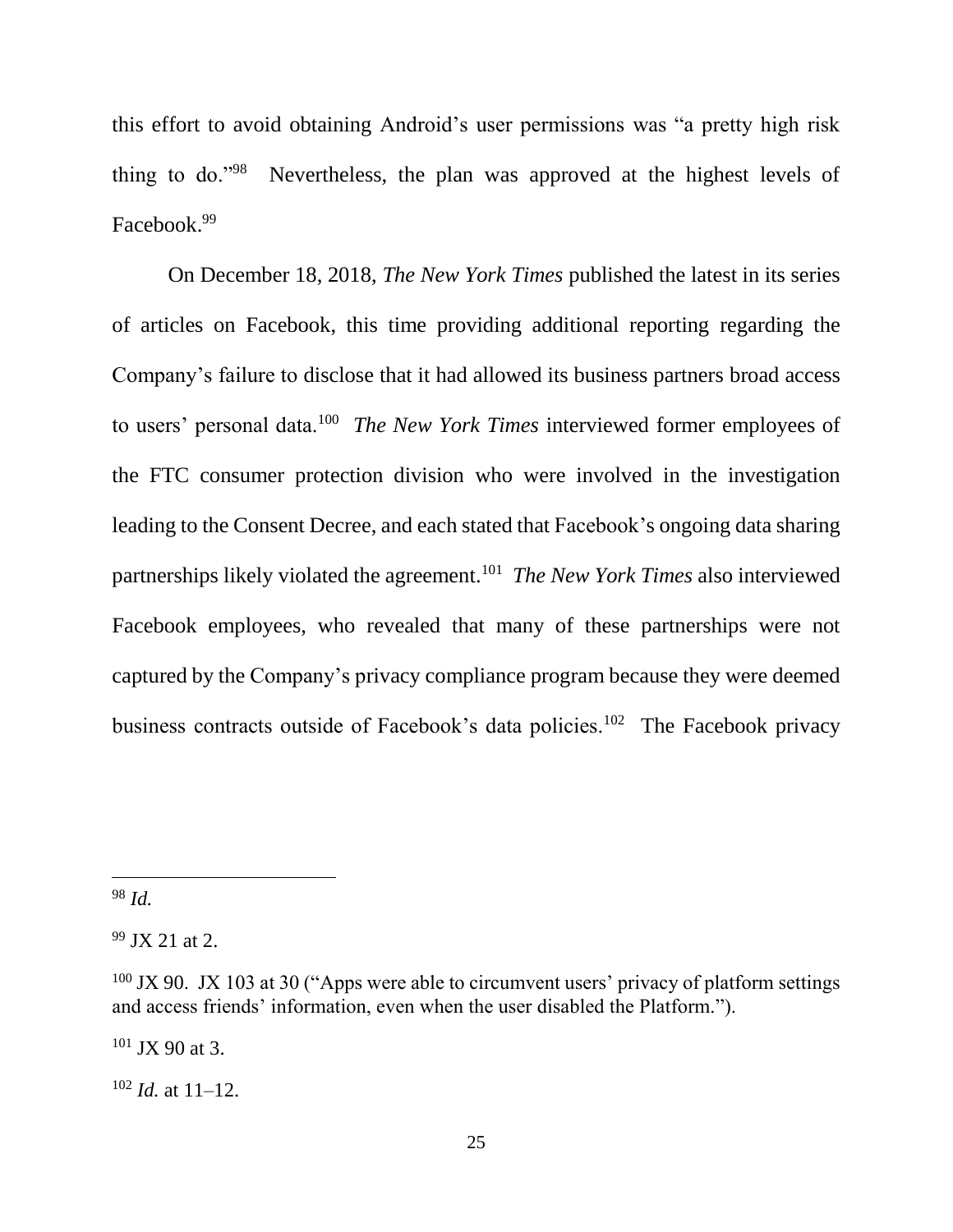team allegedly had no means to review or propose modifications to the data-sharing agreements that the Company's senior officials negotiated.<sup>103</sup>

### **H. The Fallout**

Multiple lawsuits have been filed—some as direct consumer class actions, some as government enforcement actions and some as derivative actions against Facebook fiduciaries—alleging that Facebook's implementation of a business model that exposed private user data to unauthorized third-party access has caused harm to consumers and harm to the Company.<sup>104</sup> Indeed, according to *Fortune* magazine, Facebook is facing "dozens" of "data lawsuits."<sup>105</sup>

On February 14, 2019, *The Washington Post* reported Facebook was currently negotiating with the FTC over a "multi-billion dollar fine" for Facebook's

<sup>103</sup> *Id.*

<sup>104</sup> *See, e.g.*, *Sbriglio v. Zuckerberg*, C.A. No. 2018-0307-JRS (derivative action in Delaware); *Leagre v. Zuckerberg*, C.A. No. 2018-0675-JRS (same); *In re Facebook, Inc., Consumer Privacy User Profile Litig.*, C.A. No. 3:18-md02843 (a multidistrict privacy litigation in the U.S. District Court in the Northern District of California); *Yuan v. Facebook, Inc. et al.*, C.A. No. 3:18-cv-01725 (a federal securities action pending in the U.S. District Court in the Northern District of California); *District of Columbia v. Facebook, Inc.*, C.A. No. 2018-CA-008715 (a consumer class action brought by the United States Government pending in the District of Columbia); *State of Illinois ex rel. Foxx v. Facebook Inc*., et al., Case No. 2018-CH-03868 (Cook Cty. Cir. Ct.) (a consumer action brought by the Cook County State's Attorney in Illinois).

<sup>&</sup>lt;sup>105</sup> Jeff John Roberts, FACEBOOK HAS BEEN HIT BY DOZENS OF DATA LAWSUITS. AND THIS COULD BE JUST THE BEGINNING (2018), http://fortune.com/2018/04/30/facebookdata-lawsuits/ (last visited May 30, 2019).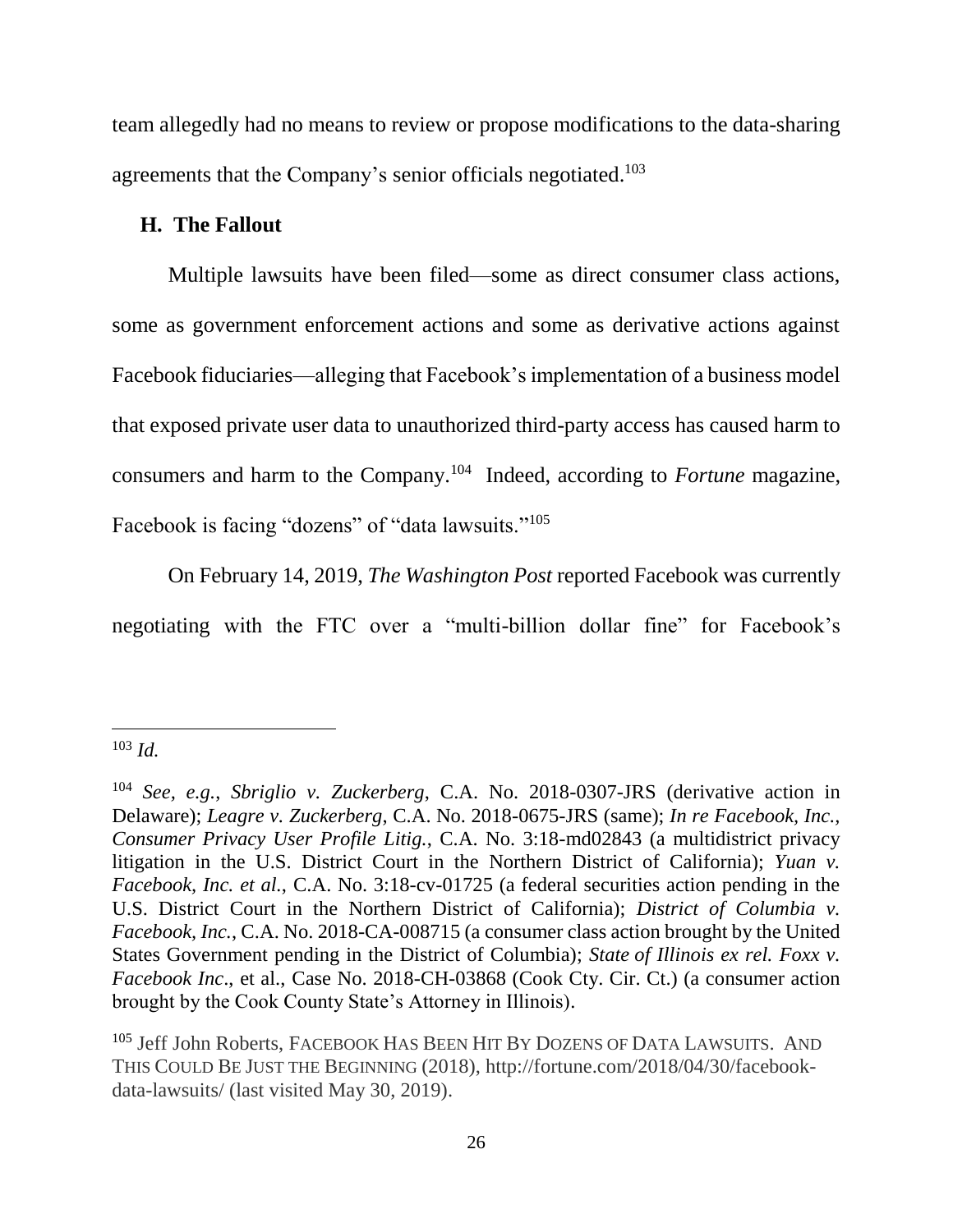mishandling of user data and violation of the Consent Decree.<sup>106</sup> On that same day, the Parliamentary Committee published the Parliamentary Report, revealing emails from Zuckerberg and Sandberg that the Parliamentary Committee read as confirming Facebook "intentionally and knowingly" violated both data privacy and competition laws.<sup>107</sup> The Parliamentary Report further determined that the "Cambridge Analytica Scandal was facilitated by Facebook's policies," observing that the "incident displays the fundamental weakness of Facebook in managing its responsibilities to the people whose data is used for its own Commercial purposes."<sup>108</sup>

#### **I. Procedural History**

After *The Guardian* and *The New York Times* published articles on the Cambridge Analytica breach in March 2018,<sup>109</sup> the Company received inspection demands from multiple Facebook stockholders under Section 220, including each of the three plaintiffs in this consolidated action. On April 11, 2018, Plaintiff Local No. 79 sent its Demand to Facebook's Board. The Demand focused on Facebook's failure to secure its users' private data and specified three purposes for inspection of

 $106$  JX 102.

<sup>107</sup> JX 103.

<sup>108</sup> *Id.*

 $109$  JX 45; JX 46.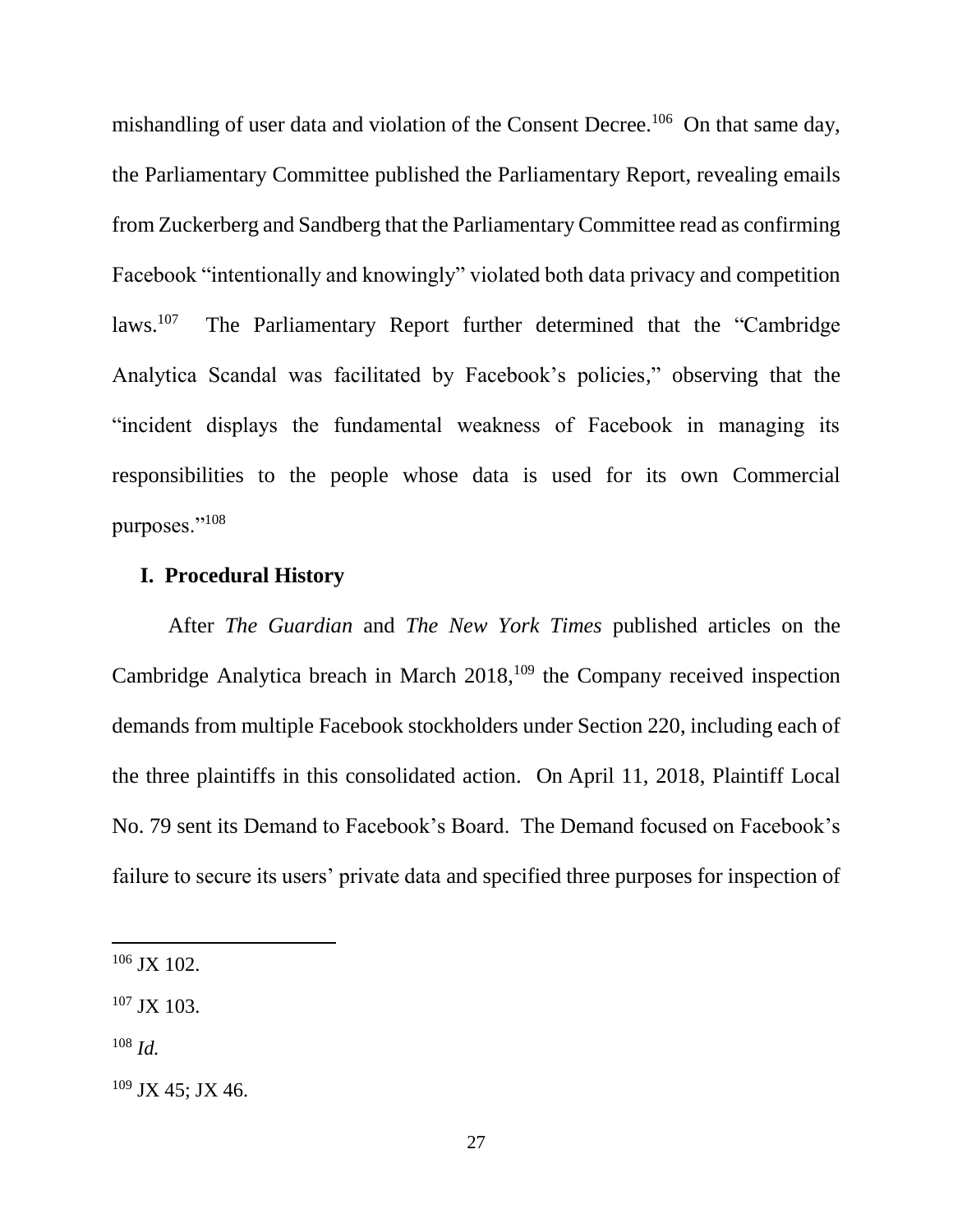Facebook's books and records: (1) to "investigate and assess the actual and potential wrongdoing, mismanagement, and breaches of fiduciary duty by members of the Company's Board[;]" (2) to "assess the ability of the Company's Board to impartially consider a demand for action (including for the filing of a derivative lawsuit on the Company's behalf[;]" and (3) to "take appropriate action in the event the members of the Company's Board did not discharge their fiduciary duties, including the preparation and filing of a shareholder derivative lawsuit, if appropriate."<sup>110</sup>

The Demand sought eight categories of "Board Materials" that, by definition, encompassed both Board and committee materials, to include "all presentations, board packages, recordings, agenda, summaries, memoranda, charts, transcripts, notes, minutes of meetings, drafts of minutes of meetings, exhibits distributed at meetings, summaries of meetings, or resolutions."<sup>111</sup> As for timeframe, the Demand sought "all books, records, and documents within the Company's possession, custody, or control for and/or relating to the period February 3, 2017 to present."<sup>112</sup>

<sup>&</sup>lt;sup>110</sup> Compl. Ex. A at  $6 \sqrt{47}$ .

 $111$  Compl. Ex. A at 5–6, n. 5.

<sup>112</sup> *Id.* at 6.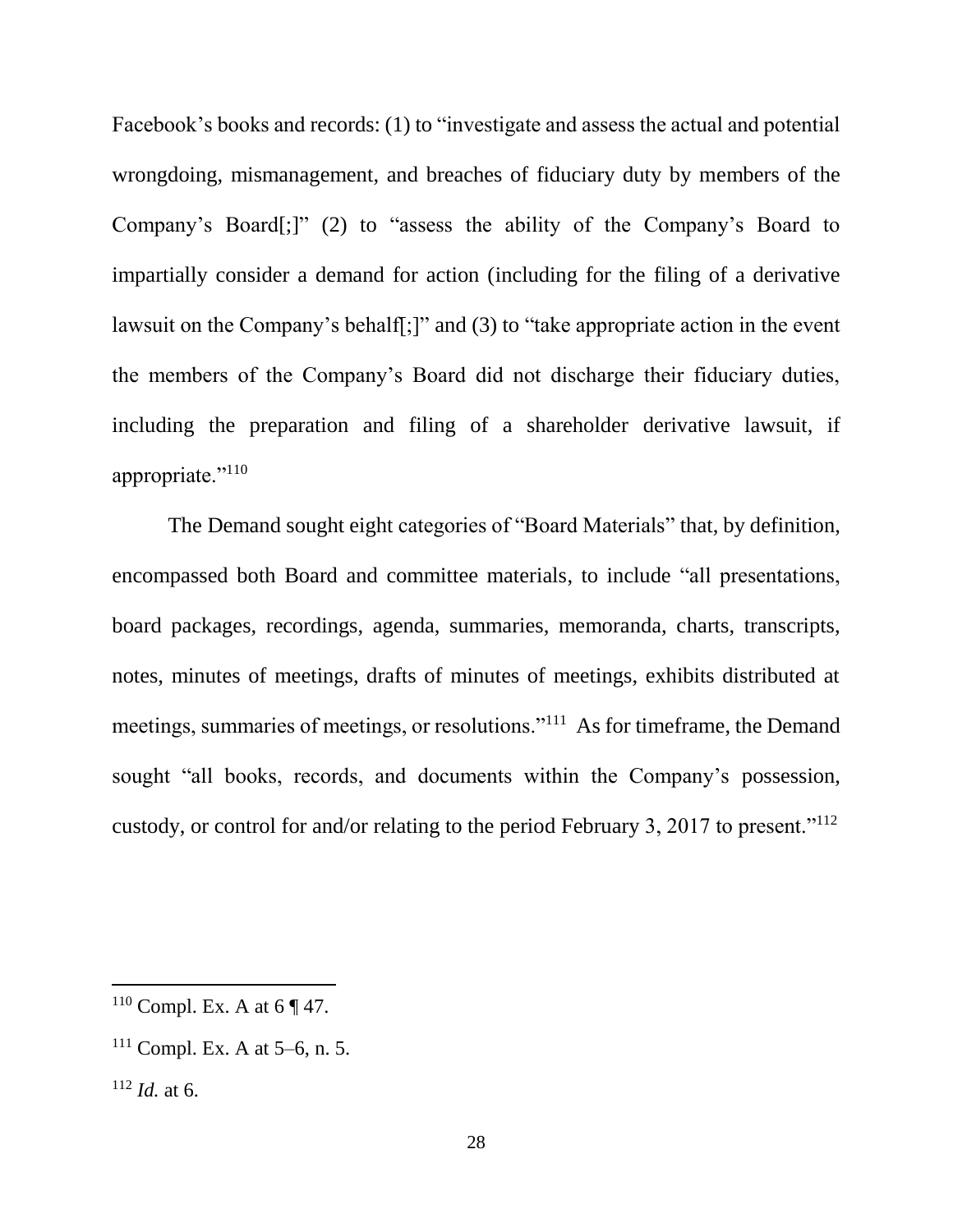In its May 1, 2018 response to the Demand (the "Demand Response"), Facebook asserted that the Demand failed to meet the requirements of Section 220 by failing to "provide a credible basis to support a finding of actionable mismanagement," primarily because the news articles identified in the Demand did not directly implicate Facebook's directors.<sup>113</sup> Further, Facebook stated that if Local No. 79 sought to investigate a *Caremark* claim, the Demand failed to provide any evidence that Facebook "'utterly failed to implement a reporting system or ignored red flags.'"<sup>114</sup> Facebook also maintained that the stockholder's eight inspection requests were overbroad because the requests were "akin to civil litigation discovery requests, seeking broad categories of documents relating to the Company's privacy policies, risk management and compliance issues, and Board issues."<sup>115</sup>

While maintaining its objections to the Demand and subject to the parties entering into an appropriate confidentiality agreement, Facebook agreed to produce certain Board minutes and related materials apparently in hopes of avoiding litigation.<sup>116</sup> On June 12 and 18, 2018, Facebook produced 1,694 pages of its books

 $113$  JX 60 at 3.

<sup>114</sup> *Id.* at 4 (quoting *Beatrice Corwin Living Irrevocable Tr. v. Pfizer, Inc.*, 2016 WL 4548101, at \*5 (Del. Ch. Sept. 1, 2016)).

 $115$  *Id.* at 5–6.

<sup>116</sup> Compl. Ex. B; *see* Compl. ¶ 54. *See also*, JX 59; JX 60.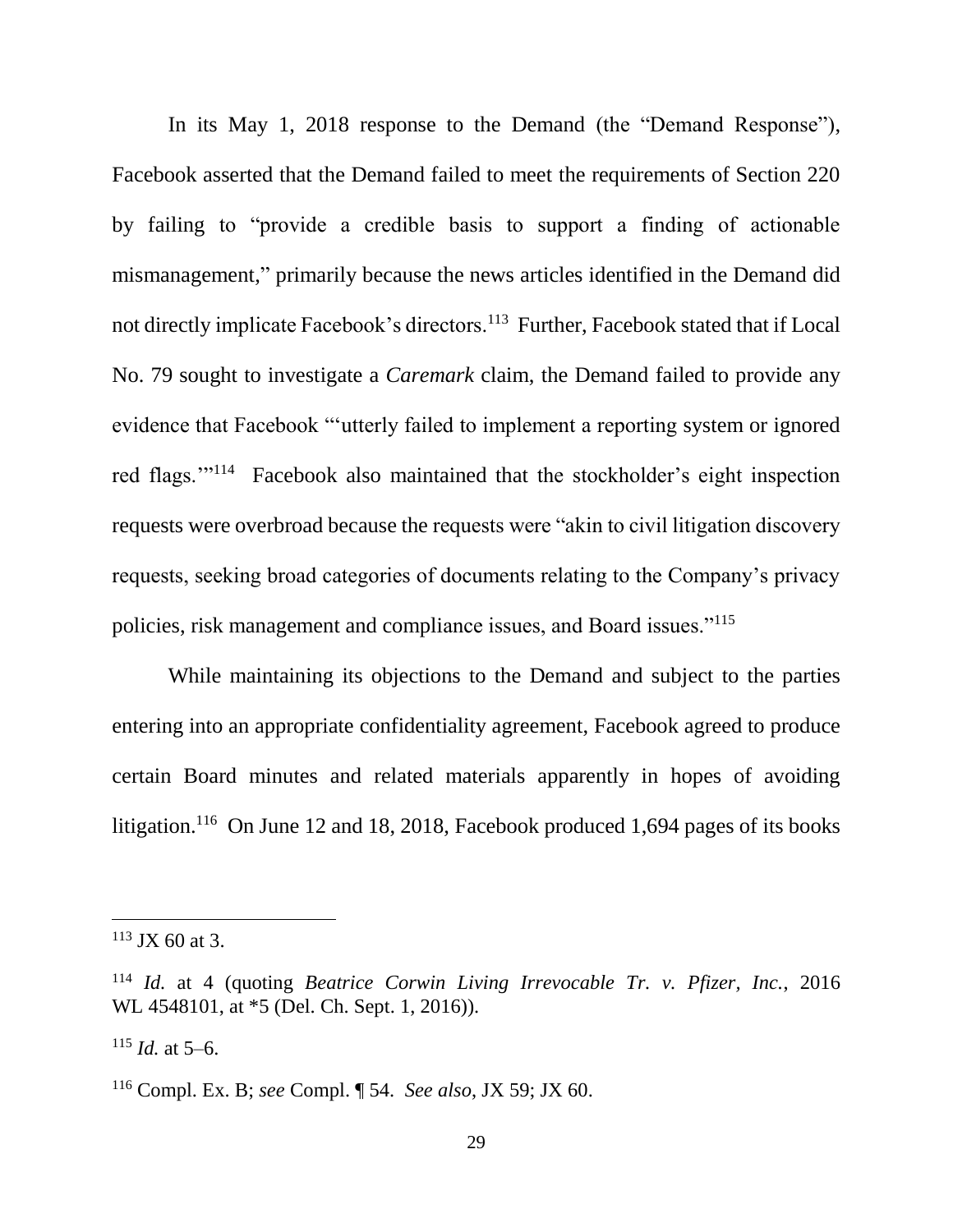and records.<sup>117</sup> Of that total, 1,612 pages were redacted completely and marked as "non-responsive," containing no information, or produced with only a title or other information identifying the document.<sup>118</sup> Ignoring the date parameters stated in the Demand, the production included documents dated between January 2014 and December 2017.<sup>119</sup> Rather than identify the category of documents identified in the Demand to which the produced documents were responsive, the Demand Response created its own category, "all documents relating to unauthorized access of thirdparty user data."<sup>120</sup>

On September 6, 2018, Local No. 79 filed its Complaint in which it repeated the allegations of wrongdoing stated in its Demand but omitted certain of the specific categories of documents it had originally sought in the Demand.<sup>121</sup> On September 28, 2018, Facebook answered the Complaint and raised the same defenses it had stated in its Demand Response, including that Plaintiffs lack a proper purpose for the Demand and seek an overbroad production of books and records

<sup>118</sup> *Id*.

<sup>119</sup> *Id.*

<sup>120</sup> JX 97 at 6.

 $121$  D.I. at 1.

 $117 \text{ pX}$  1–22.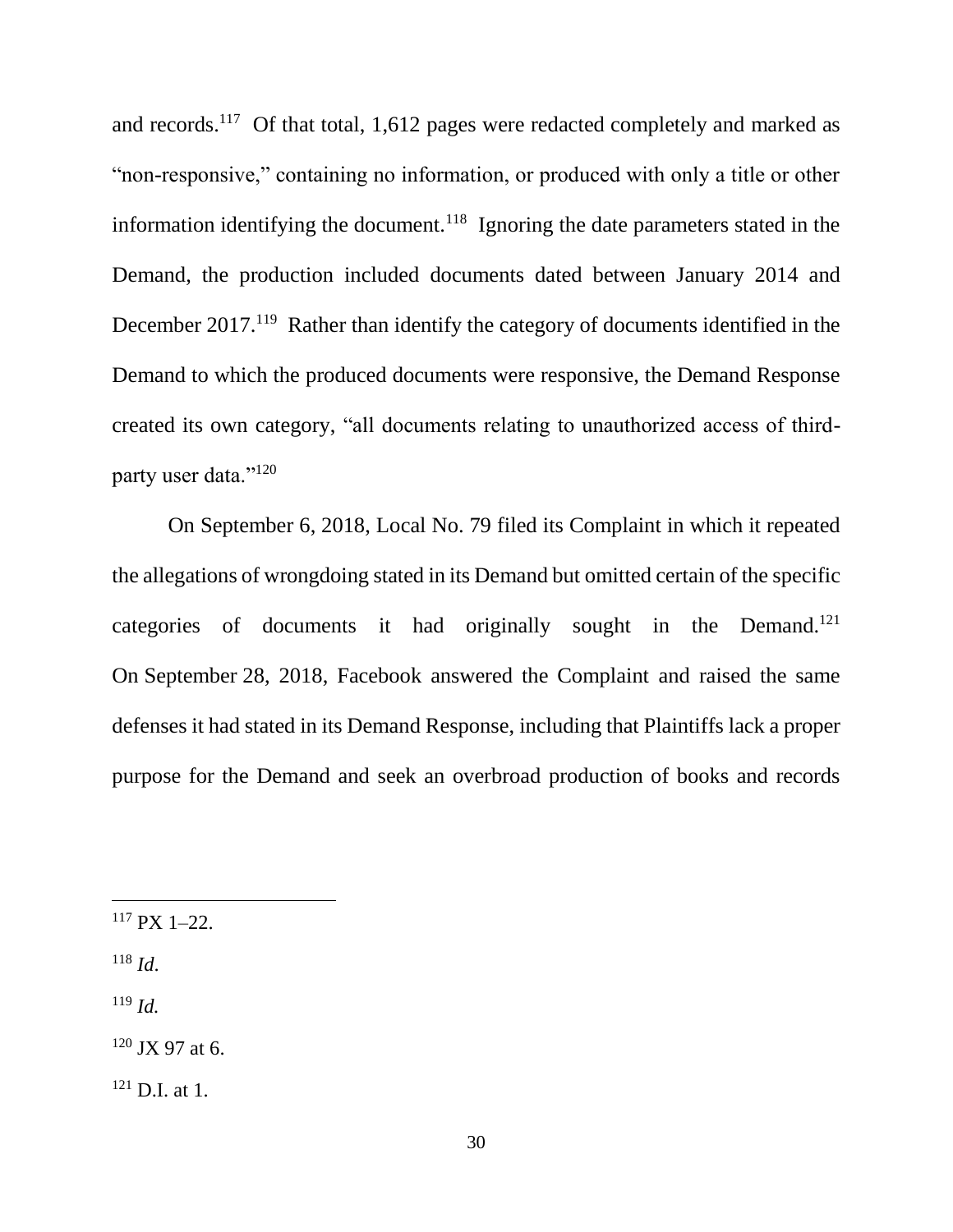given the stated purposes for inspection.<sup>122</sup> On October 11, 2018, the Court entered a Stipulation and Order consolidating this action with two related Section 220 actions—the Birmingham action and the Levy action.<sup>123</sup> Under the consolidation order, the Local No. 79 Complaint became the operative complaint, and the Demand became the operative demand.<sup>124</sup> The trial occurred on March 7, 2019.

In a commendable effort to clarify the issues for trial, the parties met on September 12, 2018, to discuss the scope of documents Plaintiffs sought to inspect. The following day, Plaintiffs provided a revised (and broader) list of requested books and records, identified custodians from whom documents should be collected and clarified that the Company should collect documents generated from January 1, 2011 through the present.<sup>125</sup> The documents requested were:

- Board and Committee Meeting Materials
	- o Minutes, presentations, agendas, and resolutions for the Board and Board Committees of Facebook;
	- o Any notes taken or other written materials generated by the Board members in connection with any meeting of the Board of Facebook or any committee of the Board; and
	- o Unredacted versions of relevant non-privileged documents produced in response to Shareholder's Demand for Books and Records.

 $122$  D.I. at 11.

 $123$  D.I. at 17.

<sup>124</sup> PTO ¶ 15.

 $125$  JX 76.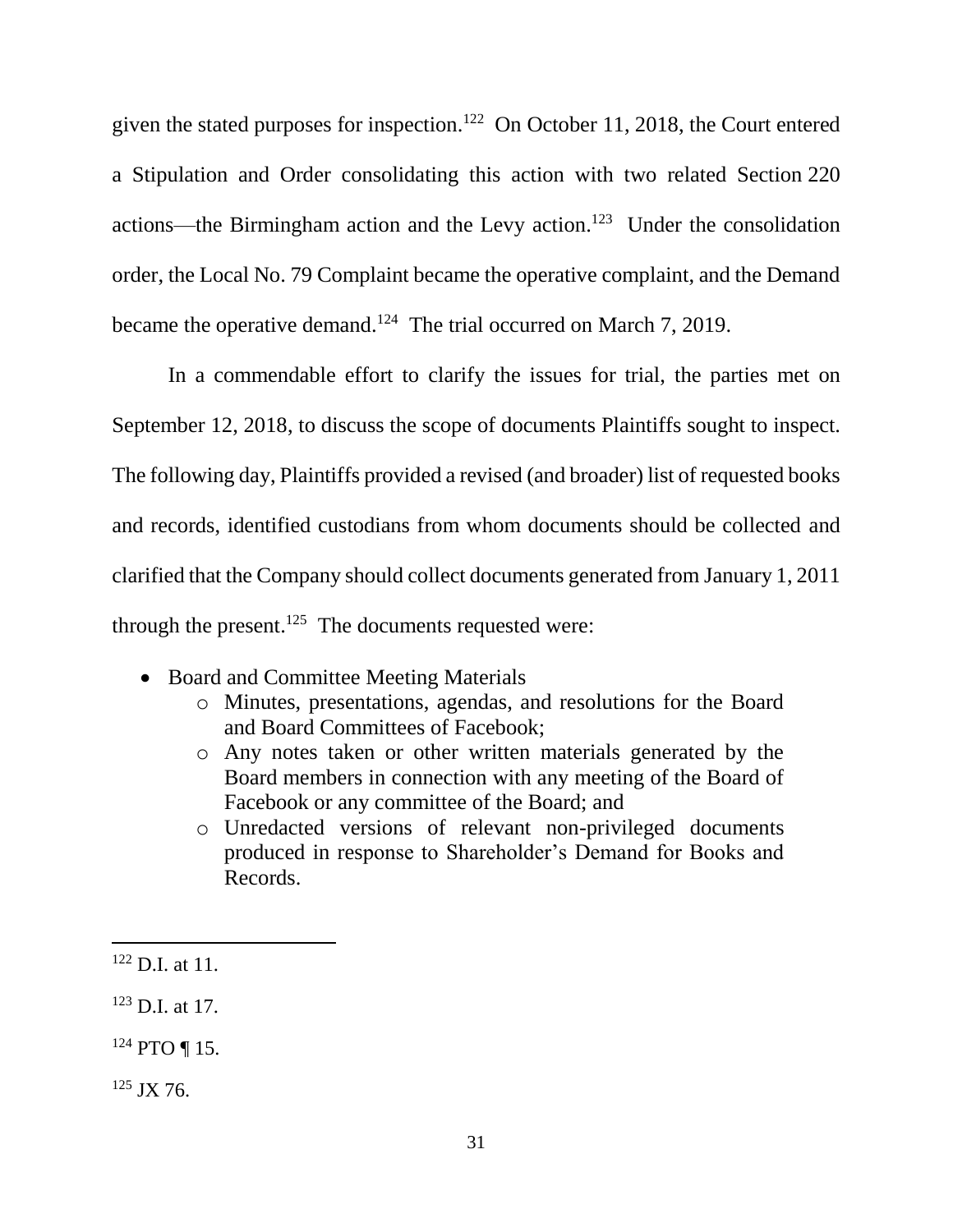- Senior Management Material
	- o Relevant written materials generated by or provided to Mark Zuckerberg including emails, reports, presentations, and business plans;
	- o Relevant written materials generated by or provided to Facebook's internet security, regulatory affairs or other relevant departments; and
	- o Non-privileged relevant written materials generated by or provided to Facebook's legal department.
- Relevant policies or procedures of Facebook;
- Documents produced to the government in connection with the 2011 consent decree and Cambridge Analytica and the resulting investigations;
- Board independence materials—any board questionnaires for each board member;
- Organizational charts for Facebook's relevant departments;
- All documents produced to other stockholders in response to Section 220 demands or otherwise;
- Privilege log as set forth in paragraph four of the June 2018 Confidentiality Stipulation; and
- Electronic communications by and between the board, executives and senior management relating to the subject matter in the Demand and Complaint.<sup>126</sup>

Needless to say, the revised list sought a substantially expanded scope of documents

than Plaintiffs requested in the Demand.

On January 2, 2019, the parties met again to discuss the scope of production

and Facebook ultimately asked Plaintiffs to prepare a form of order they would ask

the Court to enter if the parties litigated the matter through trial.<sup>127</sup> Plaintiffs agreed

 <sup>126</sup> *Id.*

<sup>127</sup> JX 92.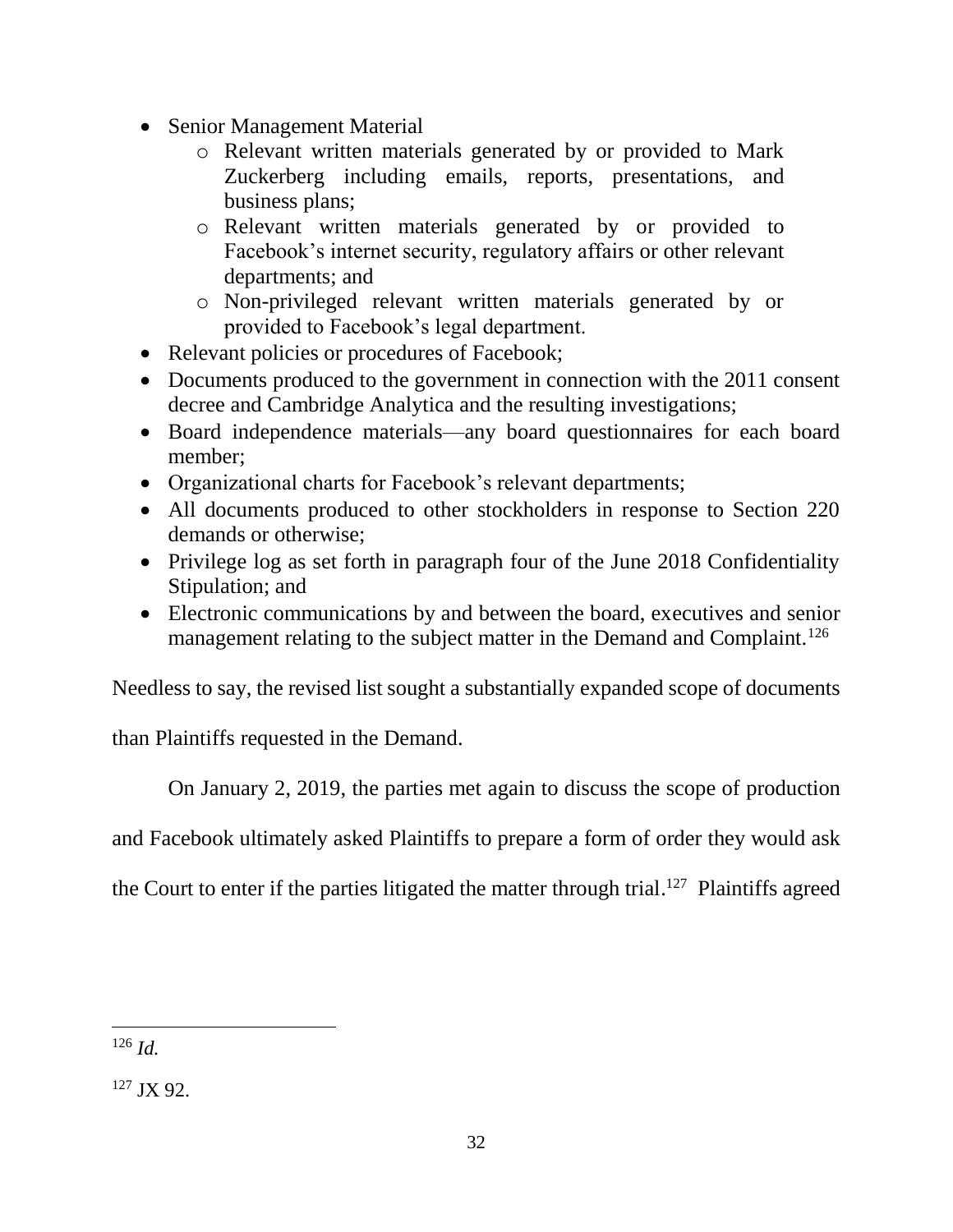and, on January 16, 2019, provided their proposed form of order that defined the

categories of documents to be produced as follows:

- (1) the 2011 Consent Decree and related correspondence with the FTC;
- (2) the investigations conducted by the Department of Justice, Securities and Exchange Commission, and Federal Bureau of Investigation regarding Defendant's sharing of personal information and related correspondence with each of those agencies;
- (3) third party access to and handling of Facebook user data, including but not limited to agreements with other companies regarding the same;
- (4) how the Facebook platform shares user data, including but not limited to design decisions regarding the Facebook application programming interface ("API") and third party access to the Facebook platform;
- (5) Defendant's general compliance policies and procedures respecting data privacy and access to user data;
- (6) Defendant's internal investigation policies, procedures and protocols;
- (7) the Atlas (SOC1 & SOC 2/3), Custom Audience (SOC 2/3) and Workplace (SOC 2/3) audits performed by or on behalf of Defendant, and any other internal investigations or audits performed regarding topics 1–6;
- (8) any other regulatory, criminal, and civil investigations and civil lawsuits regarding topics 1–6; and
- (9) documents relating to the independence of Defendant's directors and committees of the Board.<sup>128</sup>

Plaintiffs provided their proposed list of custodians a week later, including

(1) all members of Facebook's Audit Committee since 2011; (2) any person who

presented to the Audit Committee since 2011; (3) a list of seven Facebook officers,

<sup>128</sup> JX 94.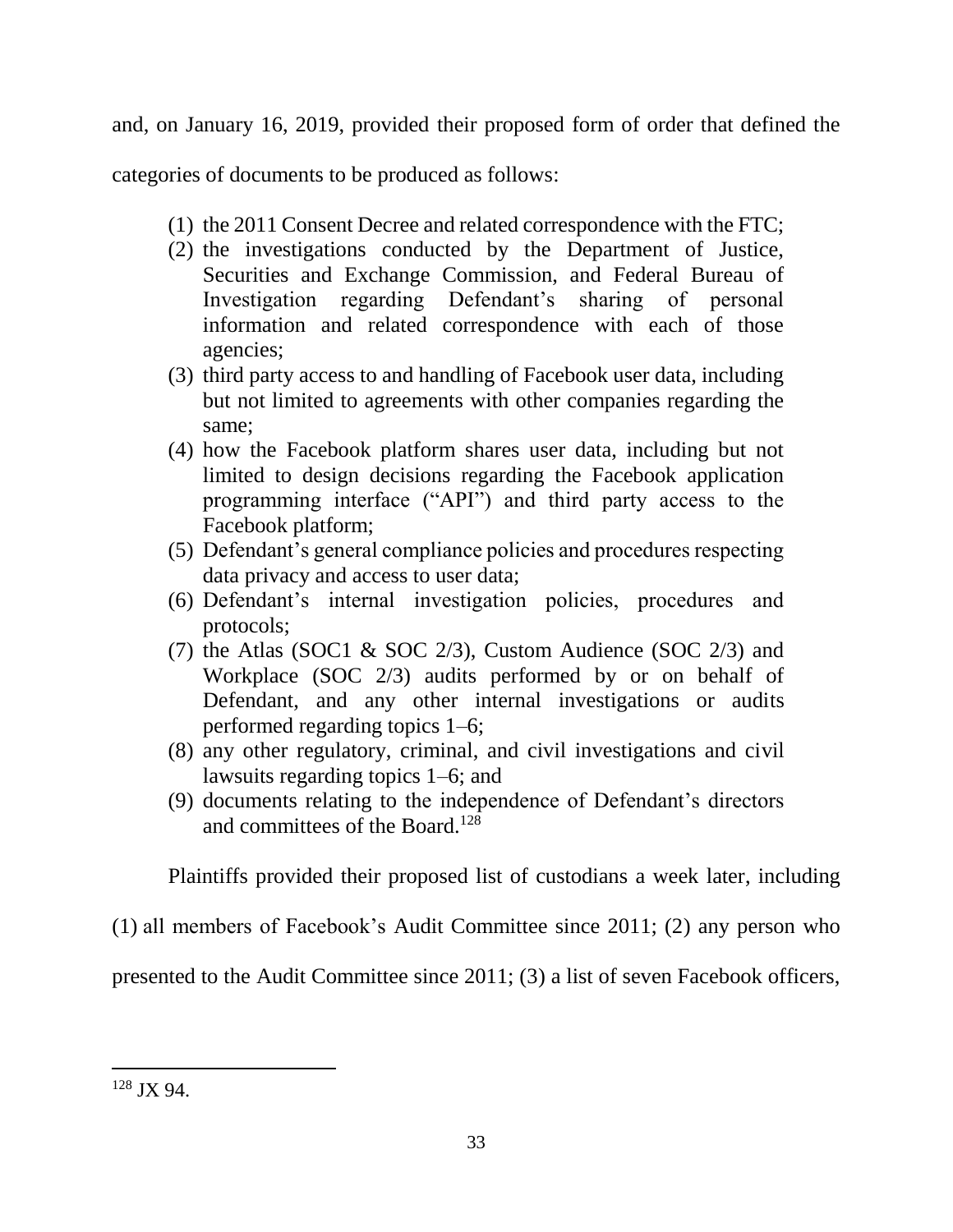including its general counsel; and (4) Facebook officers/directors Zuckerberg and

Sandberg.<sup>129</sup> Ultimately, this exercise did not lead to an agreement.

In the Pre-Trial Order, the categories of books and records and the custodians

from whom Plaintiffs sought records changed again. There, Plaintiffs sought:

[H]ard-copy and electronic documents from the period of January 1, 2011 through December 31, 2018, received or authored by any member of Facebook's Board relating to the following topics are necessary and essential to the purposes stated in the Local No. 79 Section 220 Demand:

- (1) the Consent Decree that Facebook entered into with the United States Federal Trade Commission in November 2011 and related correspondence with the [FTC];
- (2) the investigations conducted by the United States Department of Justice, Securities and Exchange Commission, and Federal Bureau of Investigation regarding Facebook's sharing of personal information and related correspondence with each of those agencies;
- (3) compliance with the European Union's General Data Privacy Regulation and related correspondence with European regulators;
- (4) third party access to and handling of Facebook user data, including but not limited to agreements with other companies regarding the same;
- (5) how the Facebook platform shares user data, including but not limited to design decisions regarding the Facebook application programming interface ("API") and third party access to the Facebook platform;
- (6) Facebook's general compliance policies and procedures respecting data privacy and access to user data;
- (7) Facebook's internal investigation policies, procedures and protocols;
- (8) the Atlas (SOC1 & SOC 2/3), Custom Audience (SOC 2/3) and Workplace (SOC 2/3) audits performed by or on behalf of

<sup>129</sup> JX 95.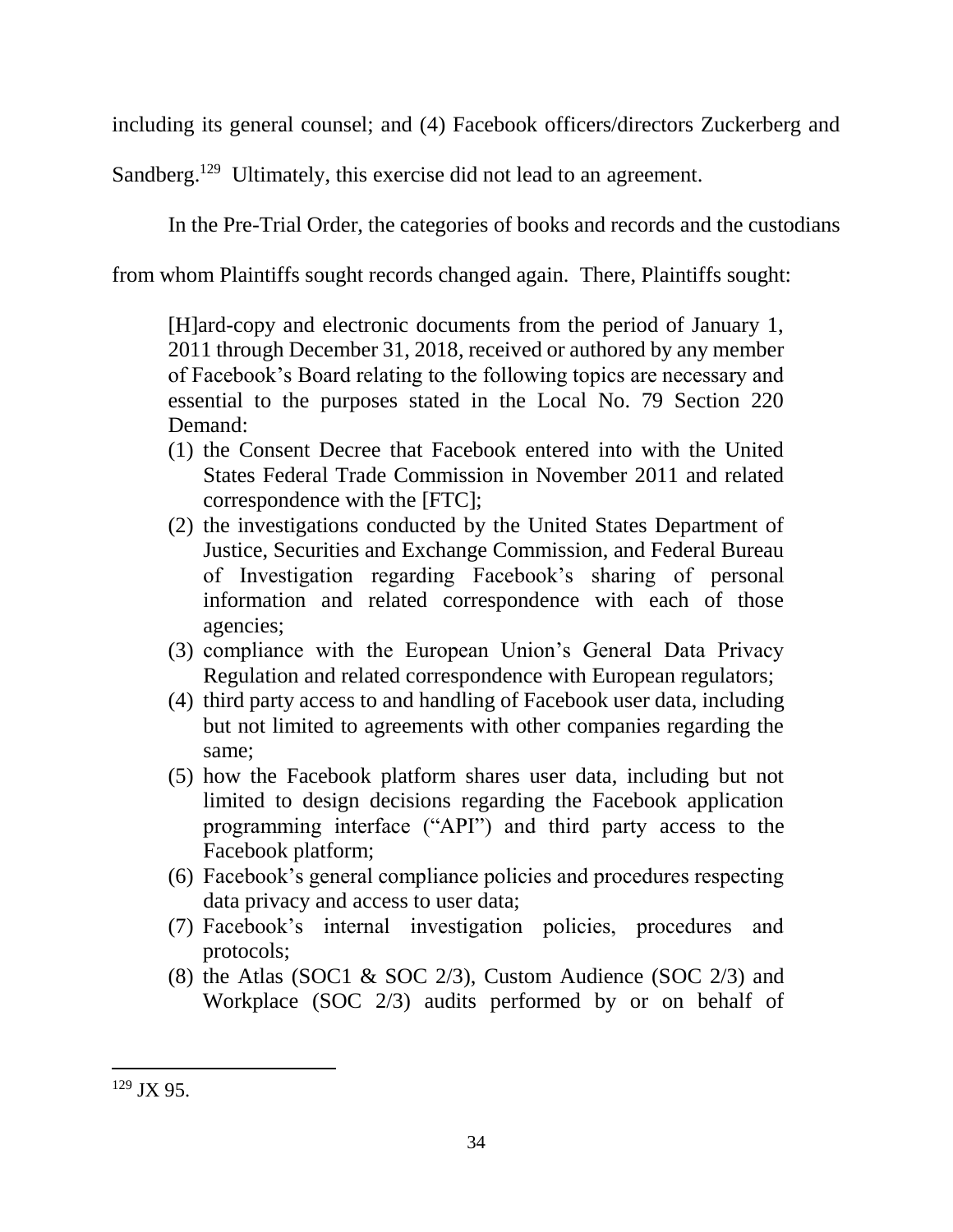Facebook, and any other internal investigations or audits performed regarding topics 1–7;

- (9) any other regulatory, criminal, and civil investigations and civil lawsuits regarding topics 1–7; and
- (10) documents relating to the independence of Facebook's directors and committees of the Board (collectively, "Plaintiffs' Responsive Topics"). $130$

Plaintiffs also requested electronic communications, including emails, concerning these topics from the following custodians: Erskine B. Bowles, Sam Lessin, Sheryl Sandberg, Alex Stamos, Colin Stretch and Mark Zuckerberg.<sup>131</sup> Defendants addressed this version of Plaintiffs' demand for inspection in their Pre-Trial Brief and at trial.

Plaintiffs' demand took on yet another form in Plaintiffs' Pre-Trial Brief,

where the categories were stated to include:

- (1) The 2011 FTC Consent Order and related correspondence with the FTC;
- (2) Investigations conducted by the [DOJ], [SEC], [FBI] and [ICO] regarding Facebook's sharing of personal information and related correspondence with each of those agencies;
- (3) Third party access to and handling of Facebook user data, including but not limited to, design decisions regarding the Facebook application programming interface ("API") and third-party access to the Facebook platform;
- (4) Facebook's general compliance policies and procedures respecting data privacy and access to user data;
- (5) Facebook's internal investigation policies, procedures and protocols;
- (6) Facebook's Atlas (SOC1  $&$  SOC 2/3), Custom Audience (SOC 2/3) and Workplace (SOC 2/3) audits performed on behalf of the Company, and

<sup>130</sup> PTO ¶ 18.

 $131$  *Id.* at ¶ 19.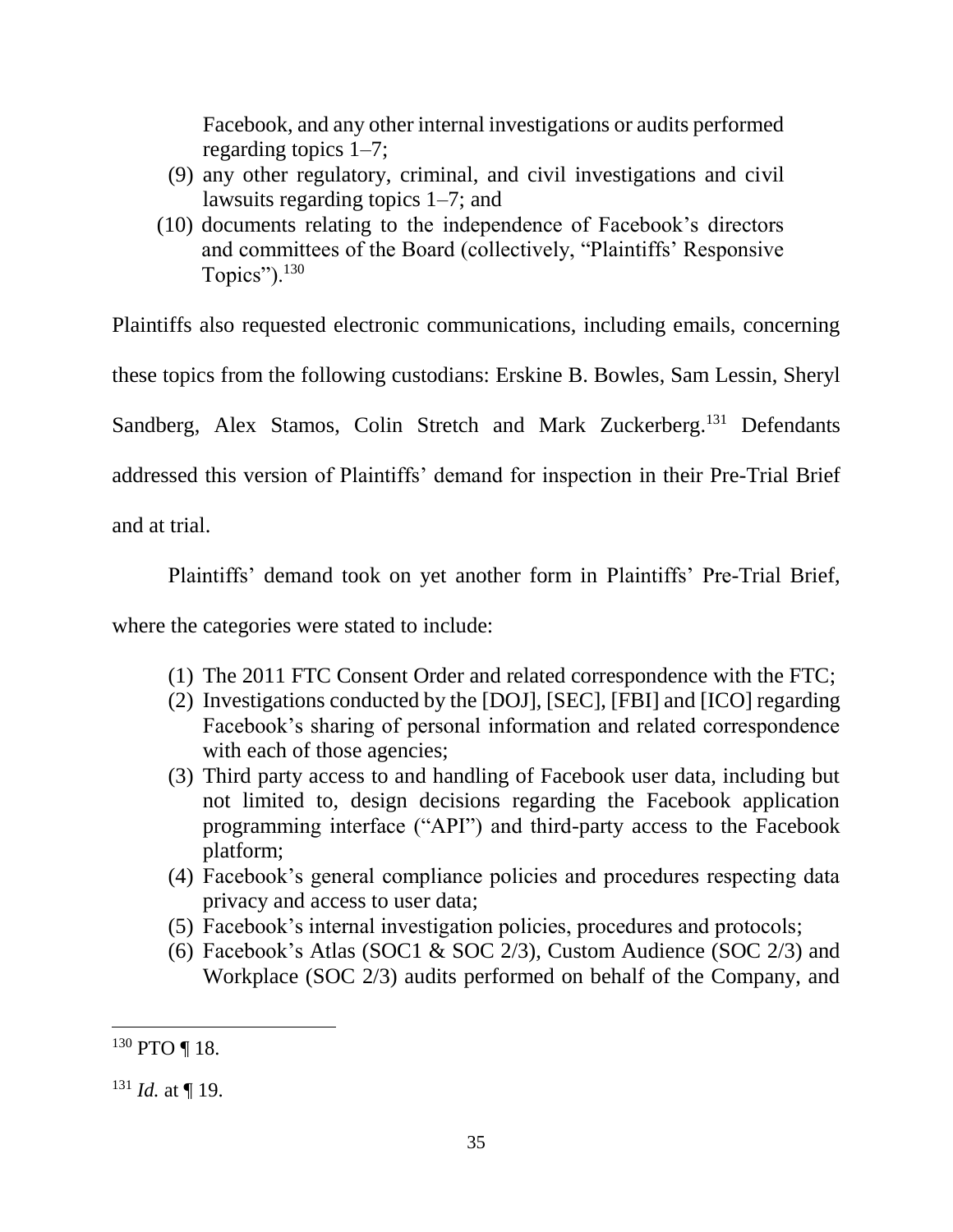any other internal investigations or audits performed regarding the topics identified in items 2–6 above; and

(7) The independence of Facebook's directors and committees of the Board. 132

The temporal range remained from January 1, 2011 to the present.<sup>133</sup> And Plaintiffs again requested electronic communications, including emails, concerning the designated topics from Erskine B. Bowles, Sam Lessin, Sheryl Sandberg, Alex Stamos, Colin Stretch and Mark Zuckerberg.<sup>134</sup> This latest iteration formed the basis of Plaintiffs' arguments at trial.<sup>135</sup>

### **II. ANALYSIS**

Plaintiffs argue the evidence presented at trial provides a credible basis from which the court can infer that mismanagement, waste or wrongdoing may have occurred. Specifically, they contend they have presented some evidence that members of the Board and Facebook senior management knowingly implemented policies that placed user data at risk of misappropriation and failed to monitor Facebook's compliance with the Consent Decree and, more generally, its efforts to protect its users' private information. The books and records identified in the

<sup>133</sup> *Id.* at 39.

- $134$  *Id.* at 40–42.
- $135$  Tr. at 41:2-43:23.

<sup>132</sup> Pls.' Pre-Trial Br. 33–38.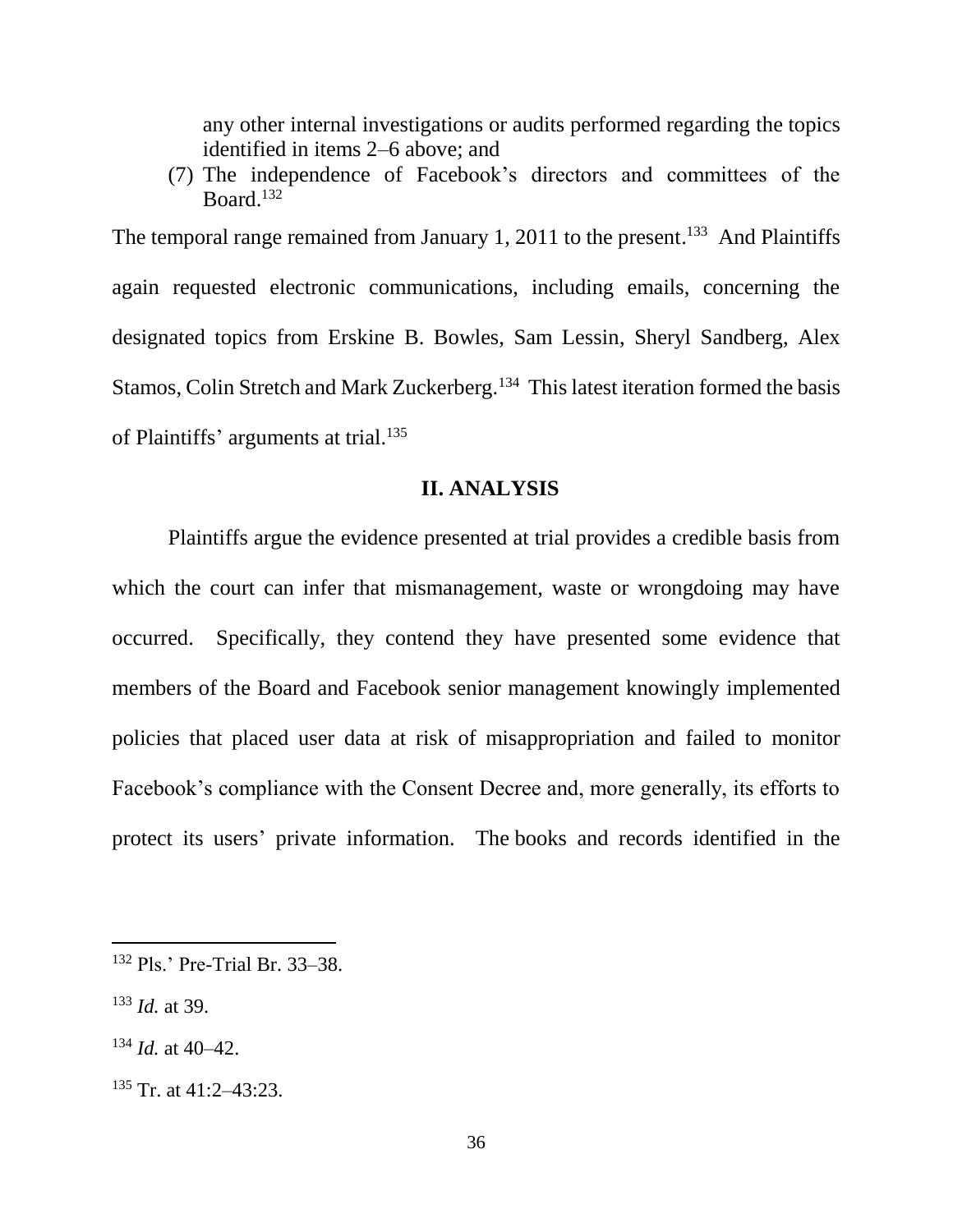Demand, say Plaintiffs, are necessary and proper to investigate this potential wrongdoing.

Facebook responds that Plaintiffs have failed to demonstrate a credible basis to infer Facebook's directors breached their *Caremark* obligations. Even if a credible basis to infer wrongdoing has been demonstrated, Facebook argues Plaintiffs' inspection requests are not "circumscribed with [requisite] precision [because they are not] limited to those documents that are necessary, essential and sufficient to the stockholder's purpose."<sup>136</sup>

There is no dispute that Plaintiffs have satisfied Section 220's so-called "form and manner" requirements.<sup>137</sup> Accordingly, I begin my substantive analysis by addressing whether Plaintiffs have stated a proper purpose for inspection. After concluding that they have, I turn to the dispute regarding the scope of the documents to be produced.

#### **A. Section 220's Minimal Burden of Proof**

The standard for evaluating a demand for books and records under Section 220 is well settled. A stockholder of a Delaware corporation may inspect the corporation's books and records for any "proper purpose" rationally related to

<sup>136</sup> *Marathon P'rs, L.P. v. M&F Worldwide Corp.*, 2004 WL 1728604, at \*4 (Del. Ch. July 30, 2004).

<sup>137</sup> *See Amalgamated Bank v. Yahoo!*, 132 A.3d at 775–76 (discussing "form and manner" requirements).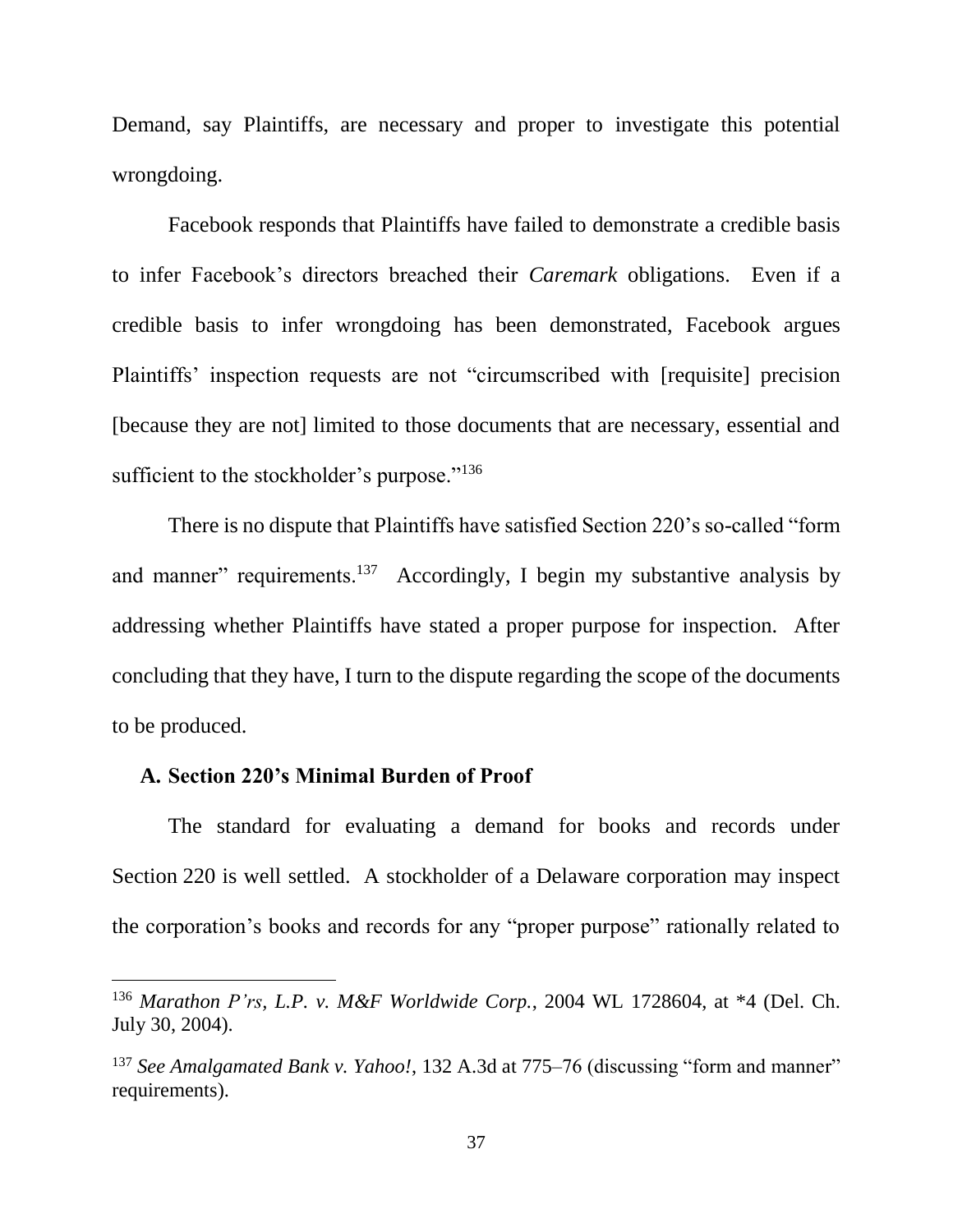the stockholder's "interest as a stockholder."<sup>138</sup> An intent to investigate mismanagement or wrongdoing is a proper purpose if supported by the requisite evidentiary showing.<sup>139</sup> To demonstrate that an investigative purpose is proper, the stockholder must prove, by a preponderance of the evidence, "a credible basis from which the court can infer that mismanagement, waste or wrongdoing may have occurred."<sup>140</sup> The "credible basis" standard is the lowest burden of proof known in our law; it requires merely that the plaintiff put forward "some evidence" of wrongdoing.<sup>141</sup> After demonstrating a proper purpose, "[a] plaintiff seeking inspection must [next] demonstrate that 'each category of books and records requested is essential and sufficient to [its] stated purpose. $\frac{1}{142}$ 

<sup>140</sup> *Id.* at 118 (internal quotation marks omitted).

<sup>138</sup> 8 *Del. C.* § 220(b) ("A proper purpose shall mean a purpose reasonably related to such person's interest as a stockholder.").

<sup>&</sup>lt;sup>139</sup> *Seinfeld*, 909 A.2d at 121 ("It is well established that a stockholder's desire to investigate wrongdoing or mismanagement is a 'proper purpose.'").

<sup>&</sup>lt;sup>141</sup> *Id.* at 118 (explaining that to satisfy the credible basis standard the stockholder must present "some evidence" of wrongdoing); *Id.* at 123 ("Although the threshold for a stockholder in a section 220 proceeding is not insubstantial, the 'credible basis' standard sets the lowest possible burden of proof.").

<sup>142</sup> *Henry v. Phixios Hldgs., Inc.*, 2017 WL 2928034, at \*11 (Del. Ch. July 10, 2017) (quoting *Thomas & Betts Corp. v. Leviton Mfg. Co.*, 681 A.2d 1026, 1035 (Del. 1996)). *See also*, *Sec. First Corp. v. U.S. Die Casting and Dev. Co.*, 687 A.2d 563, 569 (Del. 1997) (When making a Section 220 demand, the plaintiff must show by a preponderance of the evidence "that each category of books and records is essential to the accomplishment of the stockholder's articulated purpose for the inspection.").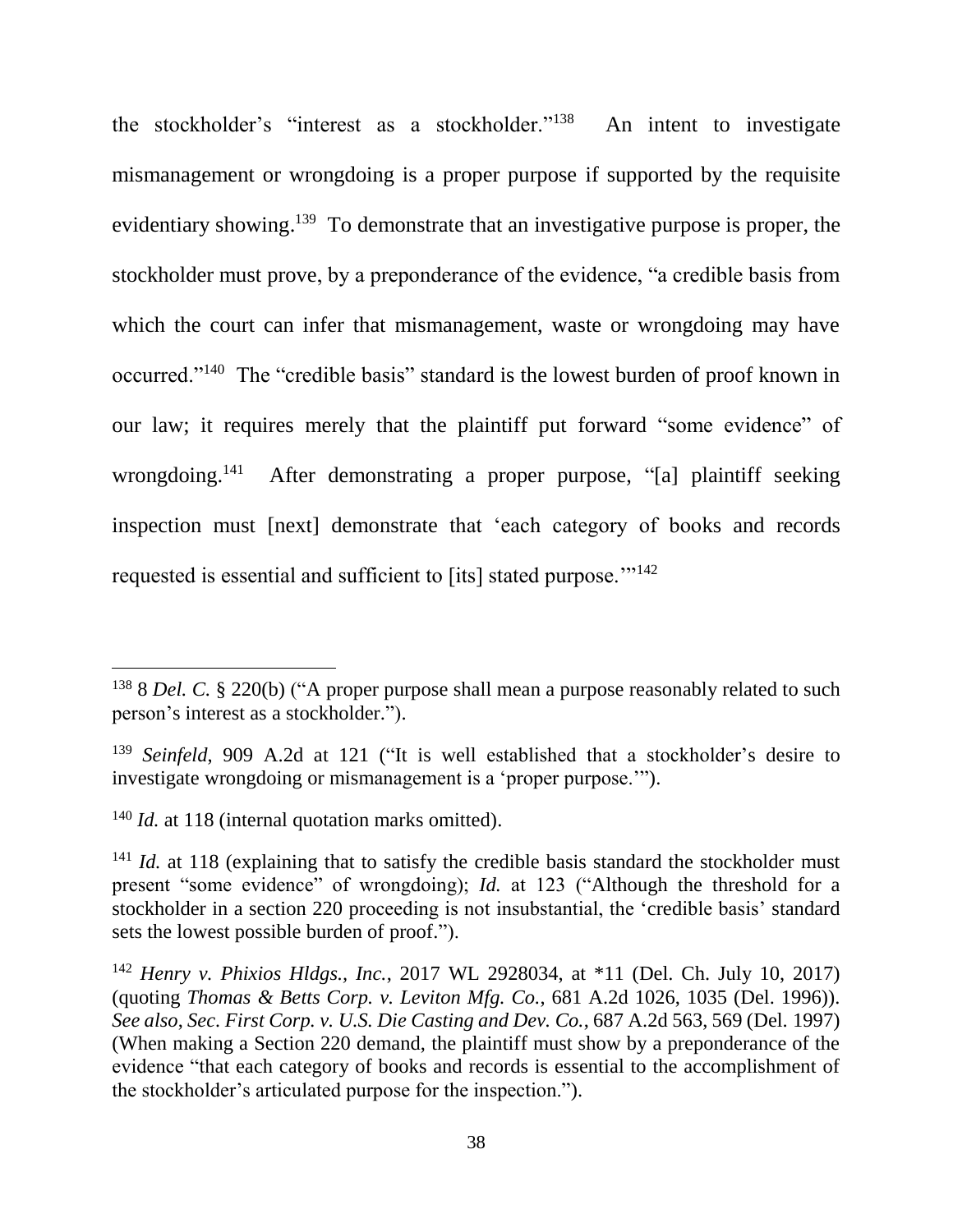#### **B. Plaintiffs Have Demonstrated Proper Purposes for Inspection**

The preponderance of the evidence presented at trial provides a credible basis to infer the Board and Facebook senior executives failed to oversee Facebook's compliance with the Consent Decree and its broader efforts to protect the private data of its users. I summarize that evidence below.

*First*, Plaintiffs presented the Parliamentary Report where, after summarizing emails, meeting minutes, witness interviews and other evidence, the Parliamentary Committee concluded the "Cambridge Analytica Scandal was facilitated by Facebook's policies and the incident displays the fundamental weakness of Facebook in managing its responsibilities to the people whose data is used for its own Commercial purposes."<sup>143</sup> According to the Parliamentary Report, "[i]f [Facebook] had fully complied with the [Consent Decree], [the Cambridge Analatica scandal]... would not have happened."<sup>144</sup> The Parliamentary Report went on to summarize evidence that Facebook had implemented a business plan to

<sup>143</sup> JX 103 at 24–25, 92; JX 3–5, 7–9, 12, 21–22, 26. "In total, the Committee held 23 oral evidence sessions, reviewed over 170 written submissions, heard evidence from 73 witnesses, asked 4,350 questions of these witnesses, and had many exchanges of public and private correspondence with individuals and organizations." JX 103 at 10. *See In re UnitedHealth Gp., Inc. Section 220 Litigation*, 2018 WL 1110849, at \*7 (Del. Ch. Feb. 28, 2018) (finding credible basis to suspect wrongdoing was evidenced by a complaint brought on behalf of the Department of Justice, which included "references to, and quotations from, the Company's internal emails, letters, audit reports, charts, attestations, policies, presentation materials, and memoranda").

 $144$  JX 103 at 90.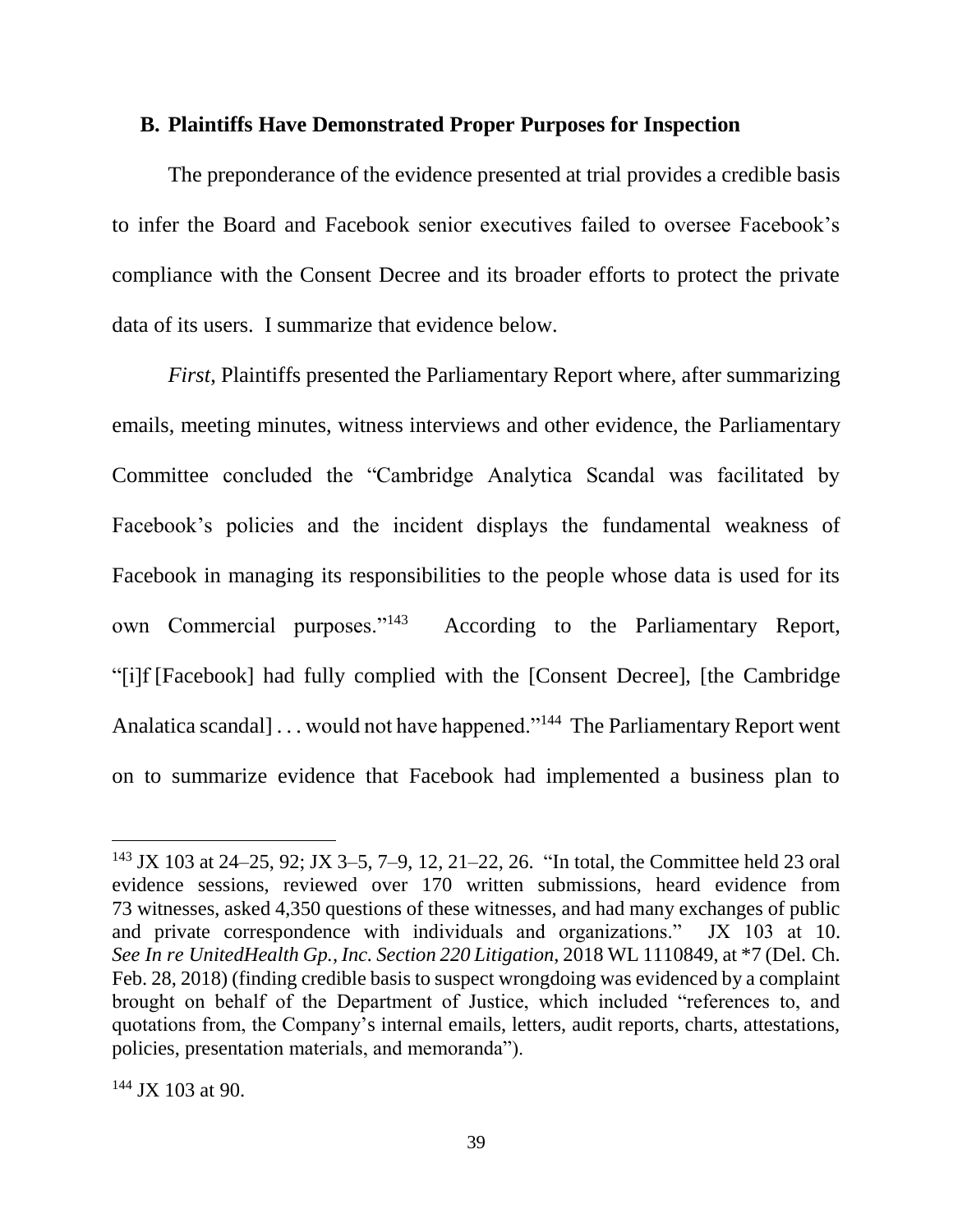"override its users' privacy settings in order to transfer data to some app developers" and "to charge high prices  $\dots$  for the exchange of that data."<sup>145</sup> And, importantly, the Parliamentary Report concluded that the Board was aware of data privacy breaches but attempted "to deflect attention" from these breaches to avoid scrutiny.<sup>146</sup>

*Second*, the Consent Decree demonstrates that an enforceable regulatory order mandated that the Company's management and its Board implement and monitor Facebook's compliance with specifically identified and detailed data privacy procedures.<sup>147</sup> Lest there be any doubt about whether the Board was aware of the specific requirements of the Consent Decree, the document itself makes clear that it is to be "deliver[ed] . . . to . . . all current and future principals, officers, directors, and managers[.]"<sup>148</sup> While there is certainly room to defend the claim, there is some evidence the Board knew of the Company's obligations to implement data security

 $148$  JX 1 at § VII.

<sup>145</sup> *Id.*

 $146$  JX 103 at 72.

 $147$  JX 1. The Consent Decree explicitly requires Facebook "and its representatives" to "disclose to [Facebook's] users . . . the categories of nonpublic user information that will be disclosed to such third parties[,]" "the identity or specific categories of such third parties" and "obtain the user's affirmative express consent." *Id.* Facebook "and its representatives" must also "implement procedures reasonably designed to ensure that covered information cannot be accessed by any third party from servers under [Facebook's control<sup>[1]"</sup> *Id.* And Facebook must "establish and implement, and thereafter maintain, a comprehensive privacy program[.]" *Id.* at § II.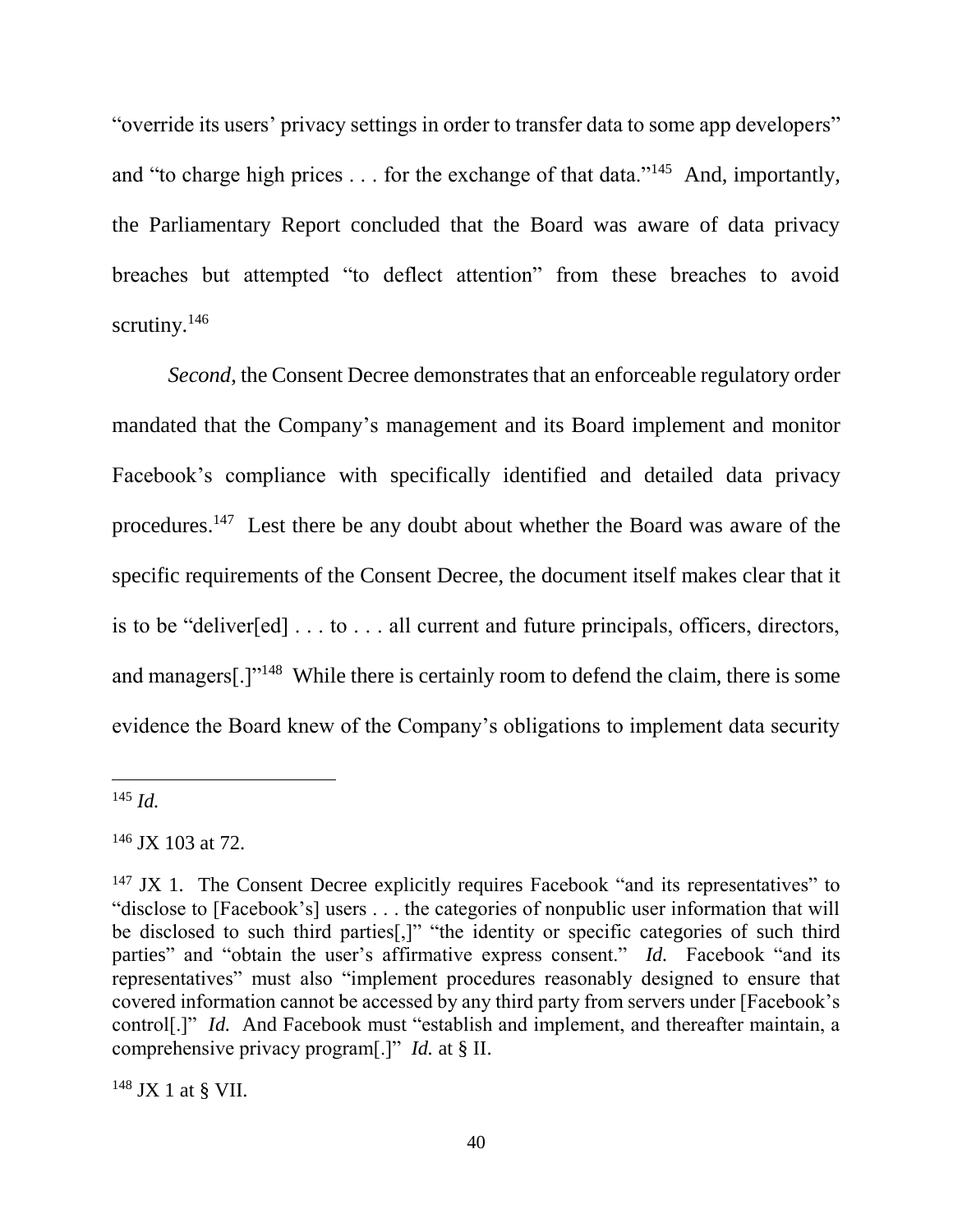measures, knew the Company had not implemented or maintained those measures as required by the Consent Decree and, nevertheless, condoned the Company's monetization of its users' private data in violation of the Consent Decree.<sup>149</sup>

The Consent Decree was an affirmative obligation imposed on the Company much like positive law. The legal academy has observed that Delaware courts are more inclined to find *Caremark* oversight liability at the board level when the company operates in the midst of obligations imposed upon it by positive law yet fails to implement compliance systems, or fails to monitor existing compliance systems, such that a violation of law and resulting liability occurs.<sup>150</sup> Professor

<sup>&</sup>lt;sup>149</sup> The Parliamentary Report concluded, "[t]he Cambridge Analytica scandal was facilitated by Facebook's policies. If it had fully complied with the FTC settlement, it would not have happened." JX 103 at 28.

<sup>150</sup> In other words, it is more difficult to plead and prove *Caremark* liability based on a failure to monitor and prevent harm flowing from risks that confront the business in the ordinary course of its operations. Failure to monitor compliance with positive law, including regulatory mandates, on the other hand, is more likely to give rise to oversight liability. *See* James D. Cox & Randall S. Thomas, *Corporate Darwinism: Disciplining Managers in a World with Weak Shareholder Litigation*, 95 N.C. L. Rev. 19, 55–56 (2016) ("Indeed, the division between [*In re Massey Energy Co.*] and [*In re Citigroup Inc. S'holder Deriv. Litig.*] may be that *Citigroup* involved a challenge to legitimate business practices, whereas *Massey* is riveted, as was *Caremark*, on the directors' conscious disregard of the corporation's adherence with the law when implementing business strategies . . . . [T]he facts required to satisfy even *Massey* reflect such an abandonment of the directors' monitoring role as to suggest outright complicity in the lawless acts rather than a want of oversight."); Donald C. Langevoort, Caremark *and Compliance: A Twenty-Year Lookback*, 90 Temp. L. Rev. 727, 735 (2018) ("[T]he moment the board is brought into the compliance risk discussion, liability exposure increases to at least a small extent, and *Caremark* itself no longer sets the applicable standard."). *See also*, *In re Citigroup Inc. S'holder Deriv. Litig.*, 964 A.2d 106, 131 (Del. Ch. 2009) ("There are significant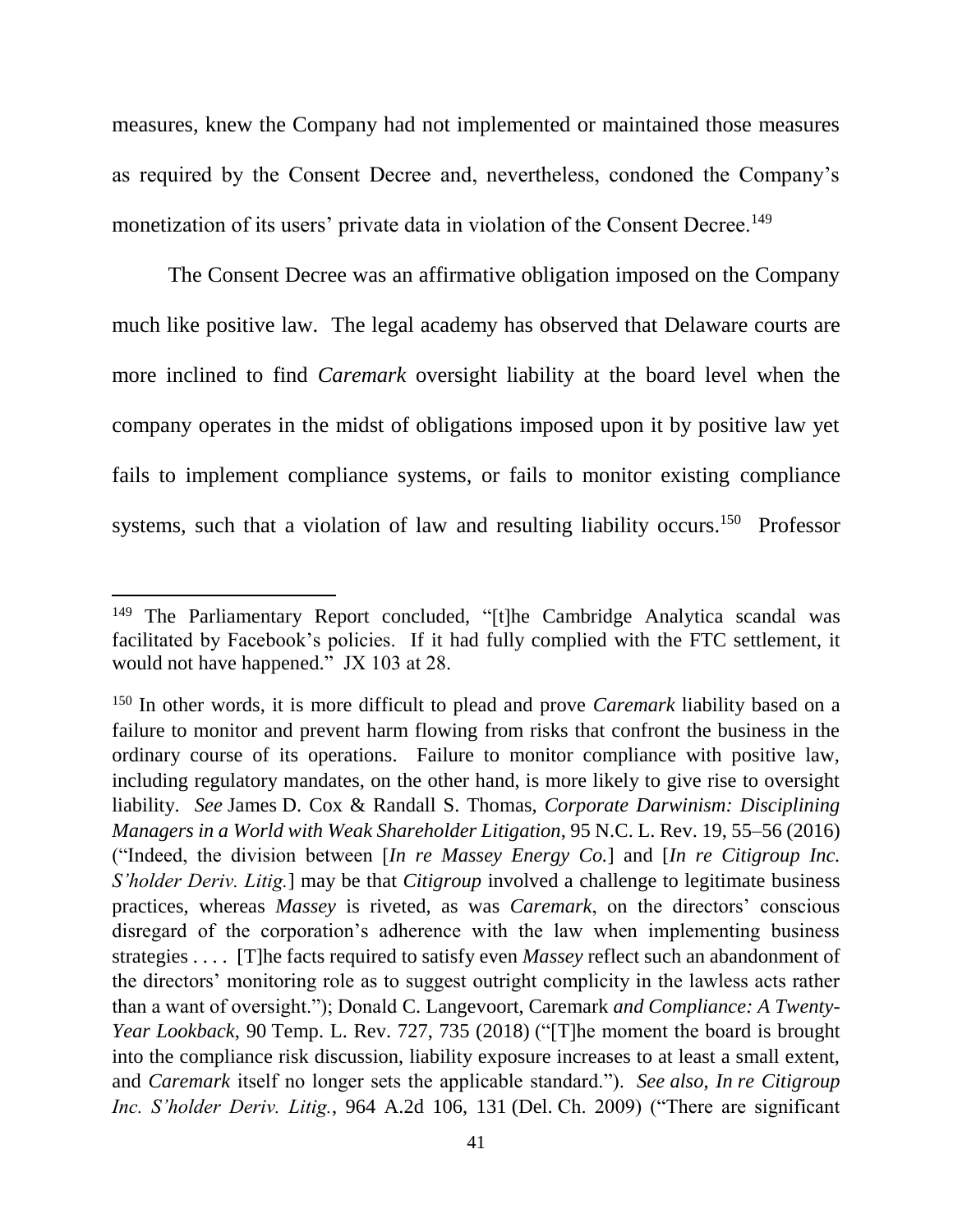Elizabeth Pollman aptly describes this as a circumstance where the board acts with

"disobedience."<sup>151</sup> Our law does not countenance board level disobedience.

Stated differently,

Delaware law does not charter law breakers. Delaware law allows corporations to pursue diverse means to make a profit, subject to a critical statutory floor, which is the requirement that Delaware corporations only pursue "lawful business" by "lawful acts." As a result, a fiduciary of a Delaware corporation cannot be loyal to a Delaware corporation by knowingly causing it to seek profit by violating the law . . . . Telling your parents that all the kids are getting caught shoplifting, cheating, or imbibing illegal substances is not, fortunately, a good excuse. For fiduciaries of Delaware corporations, there is no room to flout the law governing the corporation's affairs. If the fiduciaries of a Delaware corporation do not like the applicable law, they can lobby to get it changed. But until it is changed, they must

differences between failing to oversee employee fraudulent or criminal conduct and failing to recognize the extent of a Company's business risk."); *In re Goldman Sachs Gp., Inc. S'holder Litig.*, 2011 WL 4826104, at \*21 (Del. Ch. Oct. 12, 2011) ("As a preliminary matter, this Court has not definitively stated whether a board's *Caremark* duties include a duty to monitor business risk."); *Asbestos Workers Local 42 Pension Fund v. Bammann*, 2015 WL 2455469, at \*14 (Del. Ch. May 22, 2015) ("It is not entirely clear under what circumstances a stockholder derivative plaintiff can prevail against the directors on a theory of oversight liability for failure to monitor *business risk* under Delaware law; the Plaintiff cites no examples where such an action has successfully been maintained.") (emphasis in original); *Reiter on Behalf of Capital One Fin. Corp. v. Fairbank*, 2016 WL 6081823, at \*8 (Del. Ch. Oct. 18, 2016) ("In applying the *Caremark* theory of liability, even in the face of alleged red flags, this Court has been careful to distinguish between failing to fulfill one's oversight obligations with respect to fraudulent or criminal conduct as opposed to monitoring the business risk of the enterprise."); *Okla. Firefighters Pension & Ret. Sys. v. Corbat, No. 12151*, 2017 WL 6452240, at \*18 (Del. Ch. Dec. 18, 2017) ("Banamex made a risky business decision that turned out poorly for the company. That suggests a failure to monitor or properly limit *business* risk, a theory of director liability that this Court has never definitively accepted. Indeed, evaluation of risk is a core function of the exercise of business judgment.").

<sup>151</sup> Elizabeth Pollman, *Corporate Disobedience*, 68 Duke L.J. 709, 756 (2019).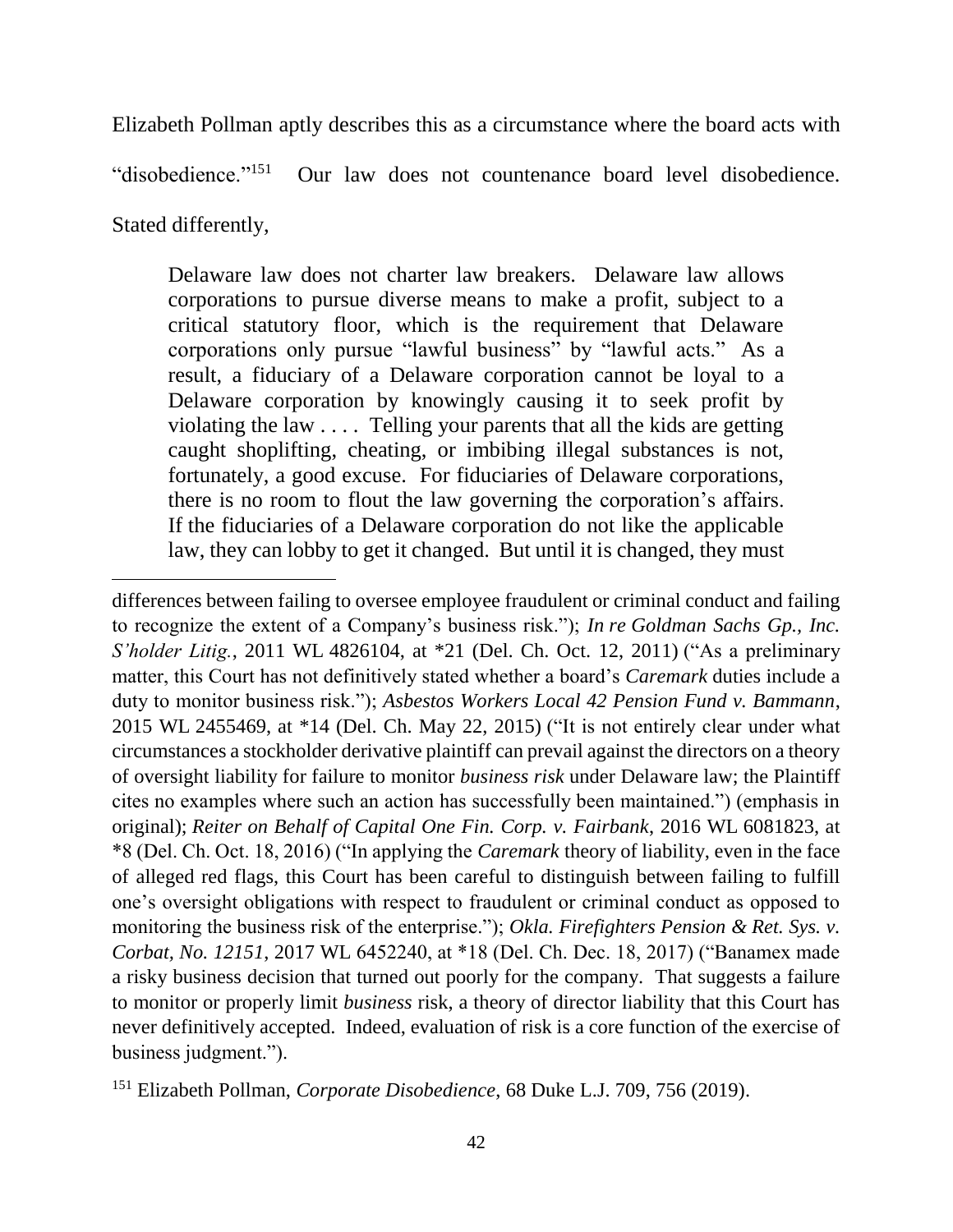act in good faith to ensure that the corporation tries to comply with its legal duties. $152$ 

Plaintiffs have presented a credible basis to infer that the Board acted with disobedience by allowing Facebook to violate the Consent Decree. They are entitled to inspect books and records to investigate that potential wrongdoing.

*Third*, Plaintiffs point to information released to the public sphere since they initiated their Demand indicating that a key component of Facebook's business plan was to monetize access to user data through agreements with partners based on "reciprocity," even after entering into the Consent Decree.<sup>153</sup> Facebook's long-term business model was to "go with full reciprocity and access to app friends," permitting business partners to obtain full information from users, including users' Facebook friends.<sup>154</sup> There is some evidence Facebook whitelisted these business partners, giving them unauthorized access to the Facebook platform and Facebook's user data for a substantial fee.<sup>155</sup> All the while, its users were left in the dark.<sup>156</sup>

<sup>154</sup> *Id*. at 35–36.

<sup>152</sup> *In re Massey Energy Co.,* 2011 WL 2176479, at \*20–21 (Del. Ch. May 31, 2011) (internal footnote omitted) (Strine, V.C.).

 $153$  JX 103 at 26–28.

<sup>155</sup> JX 3–5, 7–9, 12, 21–22, 26; JX 103 at 29–31.

<sup>&</sup>lt;sup>156</sup> JX 103 at 30.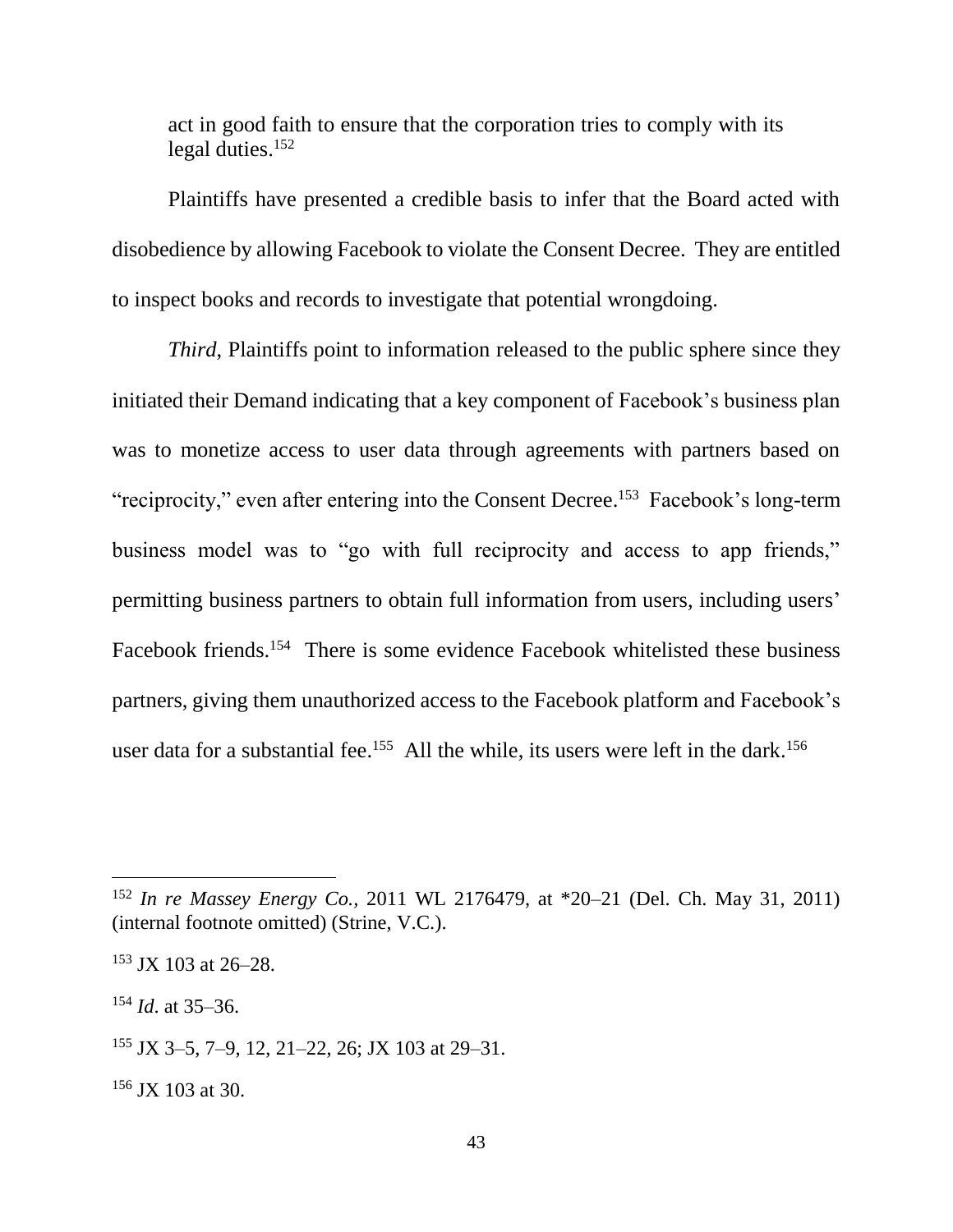*Fourth*, Plaintiffs presented a credible basis to infer the Board knew the Company was allowing unauthorized third-party access to user data. *The New York Times* reported Erskine Bowles, chairman of the Audit Committee, received a report from Stamos, then Chief Information Security Officer, and Colin Stretch, Facebook's General Counsel, about Russian interference with the Facebook platform and potential data privacy violations.<sup>157</sup> On the same day, Bowles questioned Zuckerberg and Sandberg at a full Board meeting regarding the extent to which they, and other Facebook senior management, had been transparent with the Board regarding data privacy issues.<sup>158</sup> At that meeting, Stamos expressed concerns that the Company had not monitored the protection of user data carefully, prompting Sandberg, as noted above, to accuse Stamos of "throw[ing] us under the bus!"<sup>159</sup> According to *The New York Times*, the Company's failure adequately to address data privacy ultimately led Whatsapp co-founder, Jan Koum, to resign from the Board.<sup>160</sup>

<sup>159</sup> *Id.*

 $157$  JX 82 at 9–10. The Board also received a presentation on the results of an audit regarding privacy and data use. PX 16 at 34; PX 22 at 21–23.

 $158$  JX 82 at 9–10.

<sup>160</sup> JX 57. *See In re Plains All Am. Pipeline, L.P.*, 2017 WL 6066570, at \*3–4 (Del. Ch. Aug. 8, 2017) (ORDER) (newspaper article deemed reliable evidence to support stockholder's showing of a credible basis to suspect wrongdoing for purposes of Section 220); *Paul v. China MediaExpress Hldgs., Inc.*, 2012 WL 28818, at \*4 (Del. Ch. Jan. 5, 2012) (same).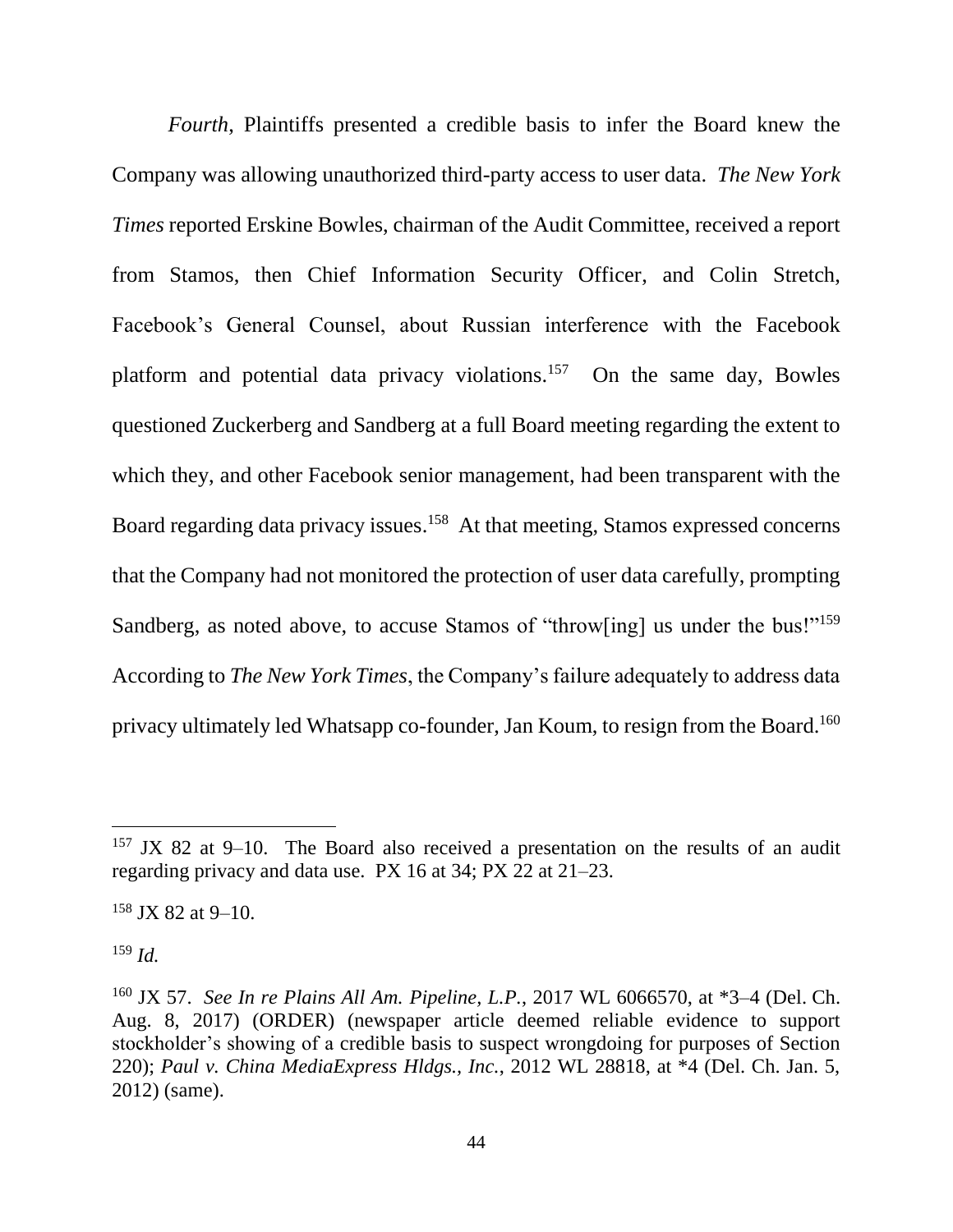*Fifth*, Plaintiffs have provided evidence that multiple regulatory authorities have opened investigations into Facebook's data privacy lapses.<sup>161</sup> Perhaps most troubling, following the Cambridge Analytica breach, the FTC opened an investigation to determine the extent to which Facebook violated the Consent Decree.<sup>162</sup> News outlets have recently reported the investigation could result in a multibillion dollar fine against Facebook––the largest fine ever imposed by the FTC.<sup>163</sup>

After the Cambridge Analytica scandal, the ICO fined Facebook the maximum fine permitted under British law, £500,000, for permitting third party developers to access user information without sufficient consent.<sup>164</sup> In addition, the Parliamentary Report revealed the ICO concluded that Facebook's "business

 $\overline{a}$ 

<sup>164</sup> JX 78.

<sup>&</sup>lt;sup>161</sup> As noted, the FBI, DOJ and SEC have all opened independent investigations into the Company stemming from its data privacy violations. JX 68. *See Freund v. Lucent Tech.*, 2003 WL 139766, at \*3 (Del. Ch. Jan. 9, 2003) (finding that a Securities and Exchange Commission investigation, financial restatements and pending civil suits comprised a "record [that] adequately supplies 'some credible basis' to support an inference of waste or mismanagement[.]") (citing *Sec. First Corp. v. U.S. Die Casting & Dev. Co.*, 687 A.2d 563, 567 (Del. 1997)).

 $162$  JX 51, 52.

<sup>163</sup> JX 102.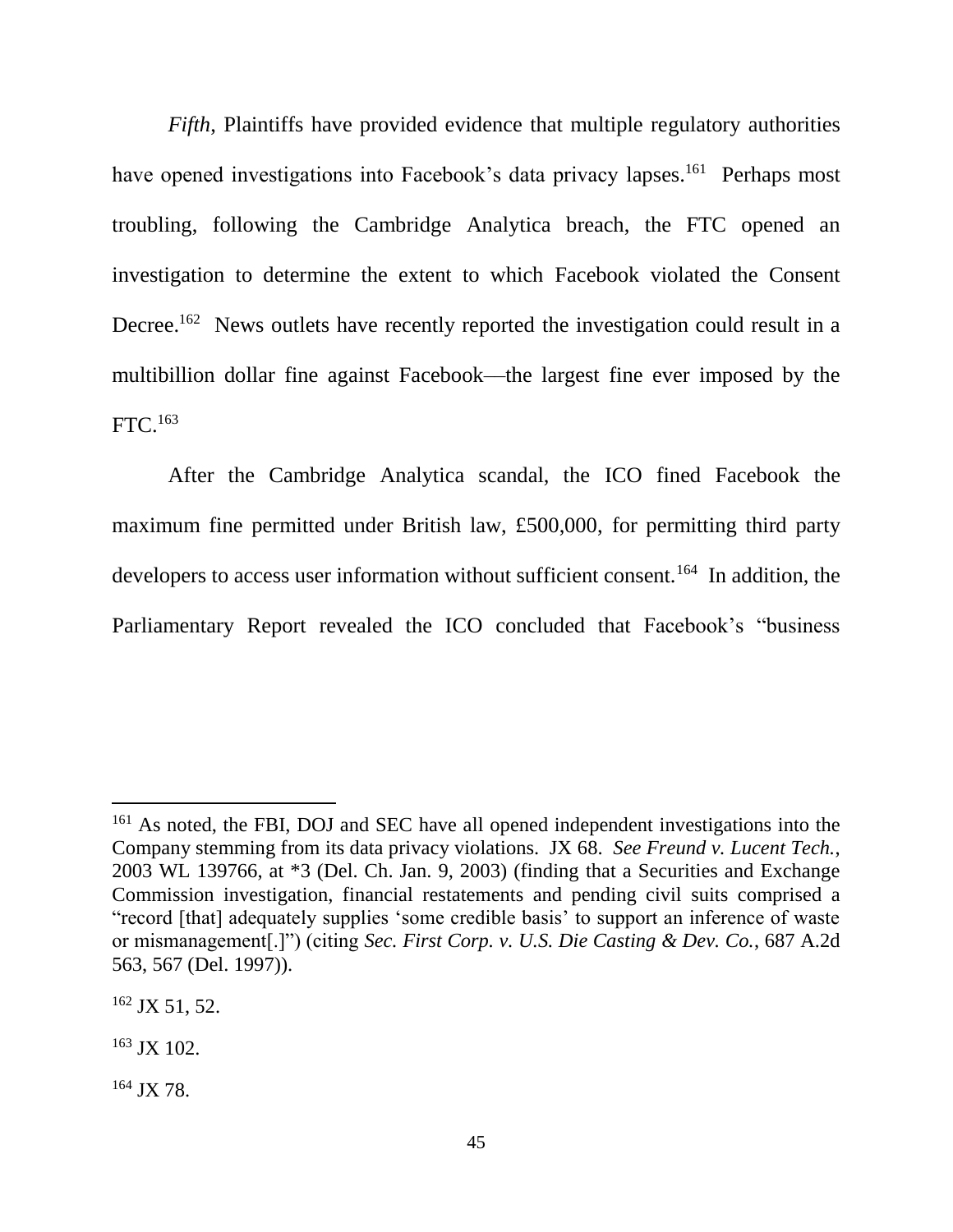practices and the way applications interact with data on the platform have contravened data protections law." 165

*Finally,* Facebook is subject to numerous lawsuits based on the same underlying misconduct.<sup>166</sup> These complaints further support Plaintiffs' credible basis to infer wrongdoing. 167

In light of the low Section 220 evidentiary threshold, I am satisfied Plaintiffs have proven "legitimate issues of wrongdoing."<sup>168</sup> Stated differently, Plaintiffs have presented some evidence that Facebook's directors and officers may have breached their *Caremark* duties, particularly in light of the Consent Decree in place at the time of most of the data privacy breaches alleged in this action.<sup>169</sup> Accordingly, they have

<sup>165</sup> JX 103 at 23.

<sup>166</sup> *Supra* note 104 and accompanying text*.*

<sup>167</sup> *See Elow v. Express Scripts Hldg. Co.*, 2017 WL 2352151, at \*6 (Del. Ch. May 31, 2017) ("[P]leadings in [a private suit against defendant], coupled with the statements made by [defendant's] management, are enough to meet the 'lowest burden of proof' set by Delaware law.") (citing *Seinfeld*, 909 A.2d at 123); *UnitedHealth*, 2018 WL 1110849, at \*7 (finding credible basis to suspect wrongdoing was evidenced by the contents of a complaint against the company brought on behalf of the Department of Justice).

<sup>168</sup> *Sec. First Corp.*, 687 A.2d at 568 ("[T]he threshold may be satisfied by a credible showing, through documents, logic, testimony or otherwise, that there are legitimate issues of wrongdoing.").

<sup>&</sup>lt;sup>169</sup> Given my finding that Plaintiffs have presented some evidence of Board level knowledge of Facebook's failure to implement data protection measures, and of the Board's failure to monitor what measures were in place, I decline to address Plaintiffs' argument that the "core operations doctrine" should be applied to infer Board level knowledge and involvement*. See In re Fitbit, Inc. S'holder Deriv. Litig.*, 2018 WL 6587159, at \*15 (Del. Ch. Dec. 14, 2018), *appeal refused*, 2019 WL 190933 (Del. Ch.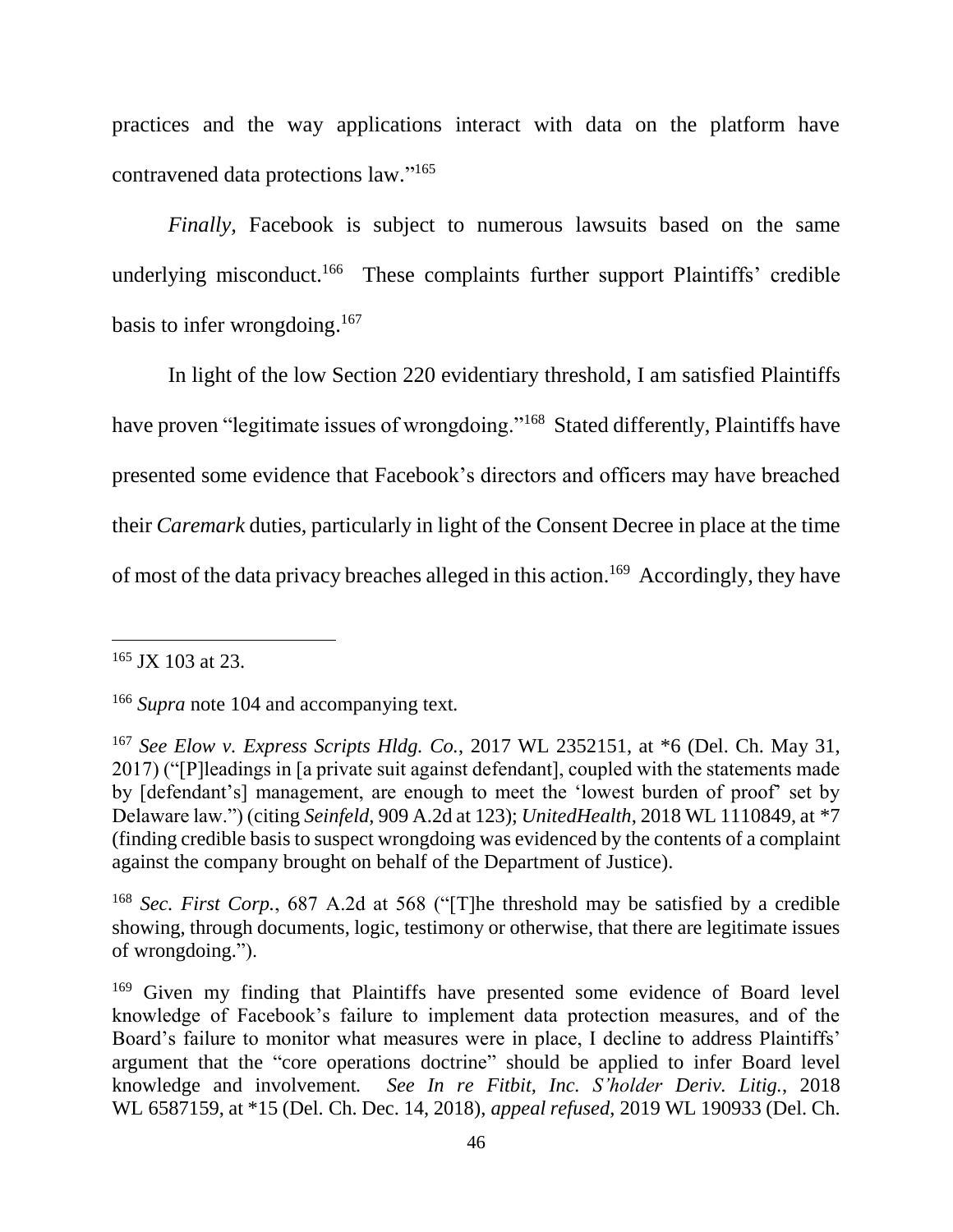demonstrated a proper purpose to inspect certain documents related to this potential wrongdoing. 170

Having demonstrated a credible basis to investigate wrongdoing in connection with Facebook's protection of data privacy, Plaintiffs have also supported their Demand to inspect books and records relating to director independence. Should stockholders elect to pursue claims against Facebook fiduciaries arising from the data privacy breaches, those claims most likely would be derivative claims asserted on behalf of the Company. It is well settled that the desire to investigate director independence is a proper purpose, particularly in instances where the stockholder seeks to investigate whether demand upon the board to pursue claims on behalf of the company would be futile. $171$ 

Jan. 14, 2019) (denying a motion to dismiss based on the core operations doctrine and "well-pled facts" that the Board and management would have been aware of problems encountered in the development of a new product that was responsible for a substantial portion of the company's revenue).

<sup>170</sup> Facebook cites *Marathon P'rs, L.P. v. M&F Worldwide Corp.* to argue that Plaintiffs have presented only "speculation of mismanagement." 2004 WL 1728604, at \*7 (Del. Ch. July 30, 2004). *Marathon* is distinguishable on its facts, as the plaintiff there suspected the directors breached their *Revlon* duties when they rebuffed a single overture by a potential acquirer outside of any bidding process. *Id.* Unlike *Marathon*, this case involves a company that was under a positive obligation to implement certain data privacy protections and some evidence that the levers of control within the Company may have failed to oversee compliance with those obligations in a manner that has caused harm to the Company.

<sup>&</sup>lt;sup>171</sup> Our courts regularly find that a stockholder states a proper purpose when he seeks to investigate director independence and disinterestedness as he investigates possible derivative claims. *See, e.g.*, *Amalgamated Bank v. Yahoo!*, 132 A.3d at 784–85 ("[T]he Delaware Supreme Court has indicated that a plaintiff could obtain 'a file of the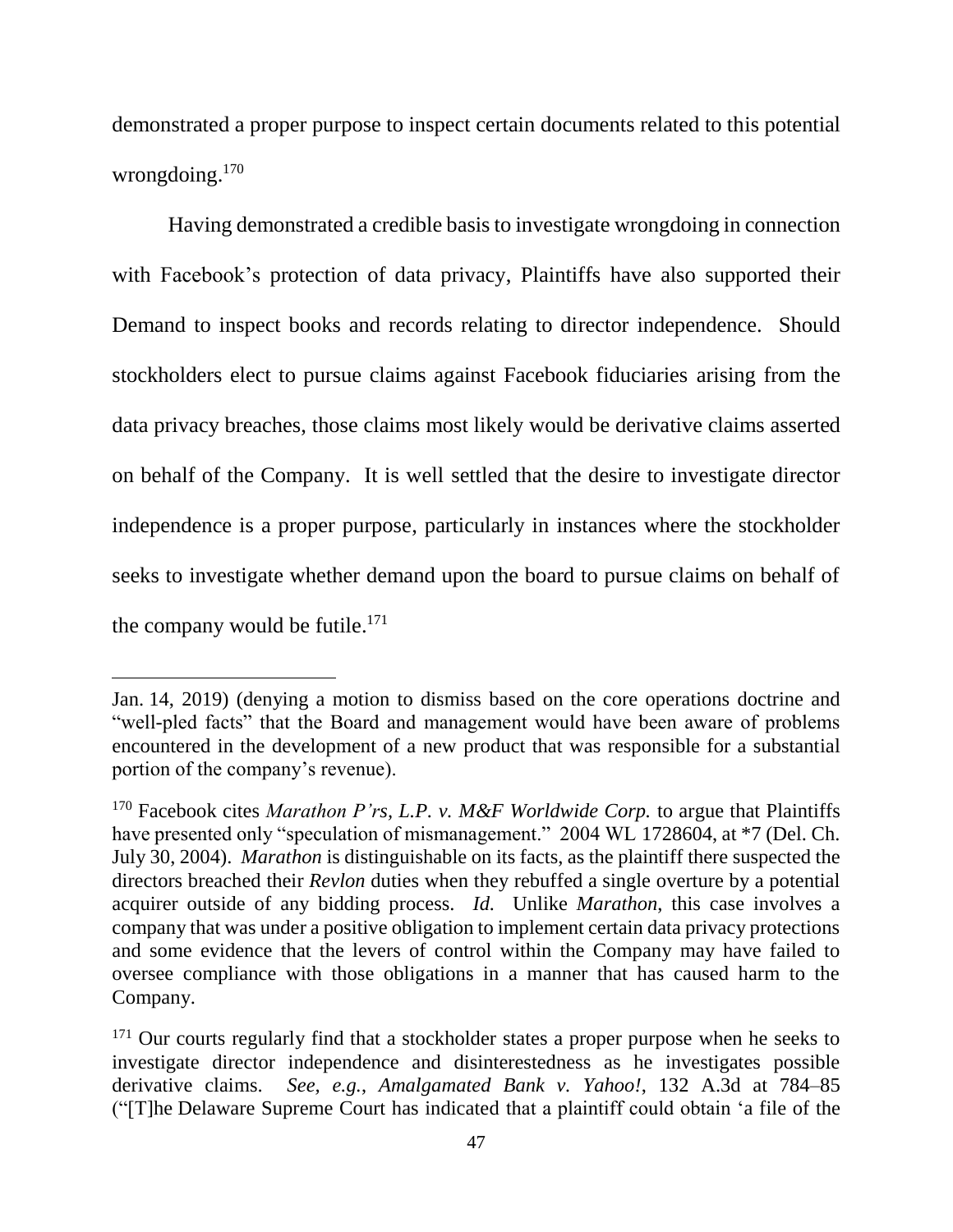#### **C. The Effect of Plaintiffs' Ever-Changing Demand**

Plaintiffs' have reshaped their requests to inspect books and records from their initial Demand, through the parties' meet and confer sessions, the pre-trial stipulation, Plaintiffs' pre-trial brief and, finally, trial. This metamorphosis has confounded the Court's analysis and justifiably frustrated the Company.<sup>172</sup> A stockholder's right to inspect books and records must be balanced against the corporation's right to be apprised of what the stockholder is asking for and why.<sup>173</sup>

In *Fuchs Family Trust v. Parker Drilling Co.*, the court denied the plaintiff's demand for inspection, partly because its late-term modification of the demand was prejudicial to the defendants.<sup>174</sup> There, the plaintiff's initial demand letter sought eight categories of documents and described its purpose as the investigation of possible mismanagement and violation of law by the company.<sup>175</sup> In its complaint,

<sup>175</sup> *Id.* at \*3.

disclosure questionnaires for the board' or similar materials that could 'provide more detail about the thickness of the relationship[s]' in the boardroom.") (citing *Del. Cty. Empls.' Ret. Fund v. Sanchez*, 124 A.3d 1017, 1024 (Del. 2015)).

<sup>&</sup>lt;sup>172</sup> I say metamorphosis rather than evolution because there has been no linear progression in Plaintiffs' requests for books and records; they have expanded and contracted with no apparent pattern.

<sup>173</sup> *Thomas & Betts Corp. v. Leviton Mfg. Co.*, 681 A.2d 1026, 1031 (Del. 1996) ("Undergirding this discretion [to determine the scope of inspection] is a recognition that the interests of the corporation must be harmonized with those of the inspecting stockholder.").

<sup>174</sup> *Fuchs Family Tr. v. Parker Drilling Co.*, 2015 WL 1036106 (Del. Ch. Mar. 4, 2015).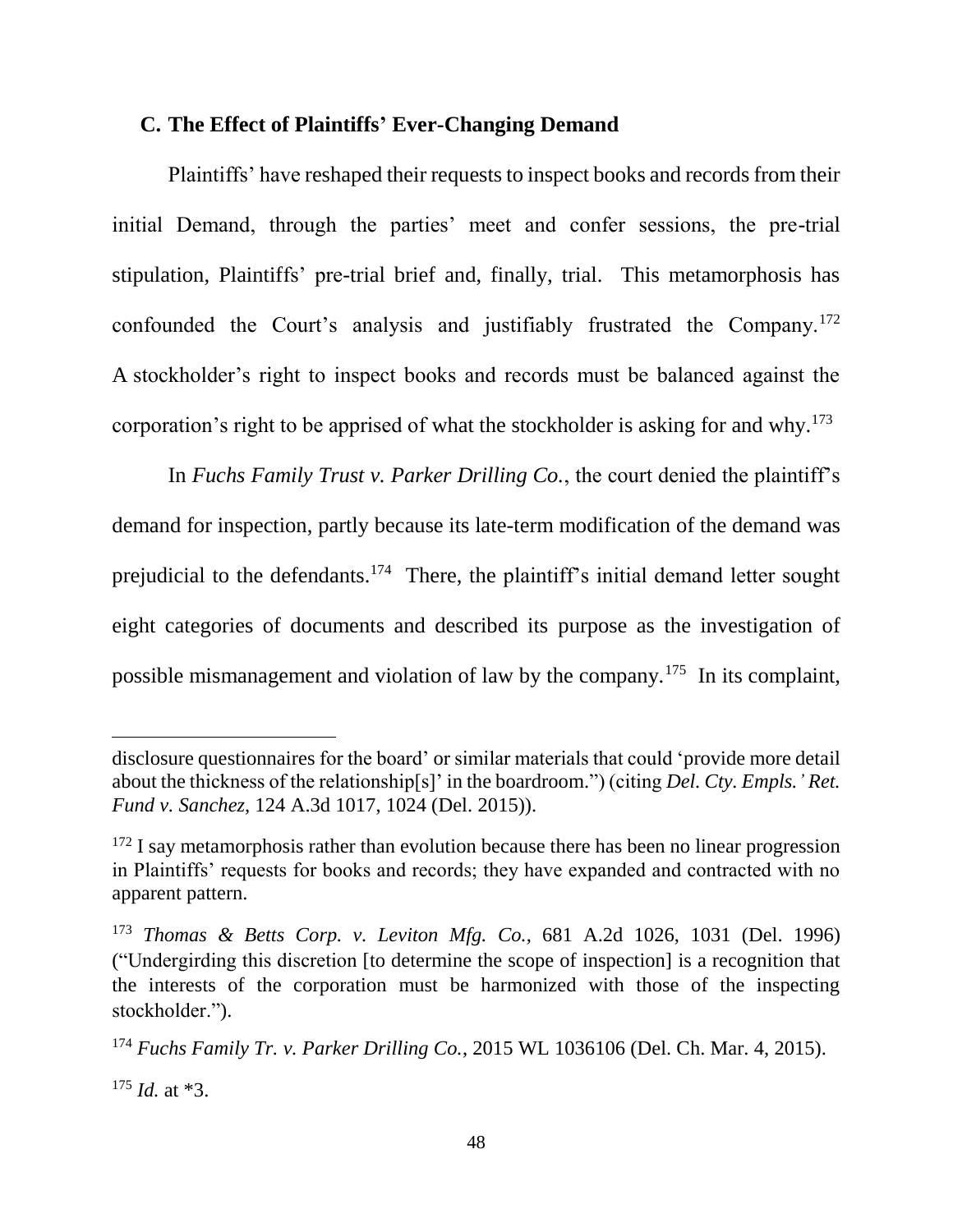the plaintiff modified its purpose and narrowed the scope of its demand. 176 The demand changed again eight days before trial and after both parties had filed pretrial briefs, when the plaintiff "updated" the demand by substantially broadening the scope of the documents requested.<sup>177</sup> The court refused to enforce the eleventh-hour update upon finding the defendant had been prejudiced by the moving targets set by the plaintiff:

Given the circumstances, [the plaintiff's] late attempt to expand its inspection must be rejected. 'Strict adherence to the section 220 procedural requirements for making an inspection demand protects the right of the corporation to receive and consider a demand in *proper form before litigation is initiated.*' [The defendant's] right to consider [the plaintiff's] demand properly would be substantially impaired by forcing it to adapt its response and defense to [the plaintiff's] evolving requests.<sup>178</sup>

The court then rejected the plaintiff's effort to enforce its demand after finding the books and records the plaintiff sought were not "necessary and essential" to fulfill its stated purpose.<sup>179</sup> Other decisions of this court are in accord.<sup>180</sup>

 $\overline{a}$ 

<sup>179</sup> *Id.* at \*7.

 $176$  *Id.* at  $*3-4$ .

<sup>&</sup>lt;sup>177</sup> *Id.* at \*4 (emphasis in original).

<sup>&</sup>lt;sup>178</sup> *Id.* ("Even beyond concerns related to Section 220's requirements, forcing [the defendant] to defend against issues raised only a week before trial would be at odds with fundamental fairness.").

<sup>180</sup> *See, e.g.*, *Beatrice Corwin Living Irrevocable Tr.*, 2016 WL 4548101, at \*7 (denying plaintiffs' Section 220 demand because it "was not clearly made until after trial" and refusing plaintiffs' attempts to expand the scope of their demand by adding participants in the alleged mismanagement and a new theory because the attempted expansions came too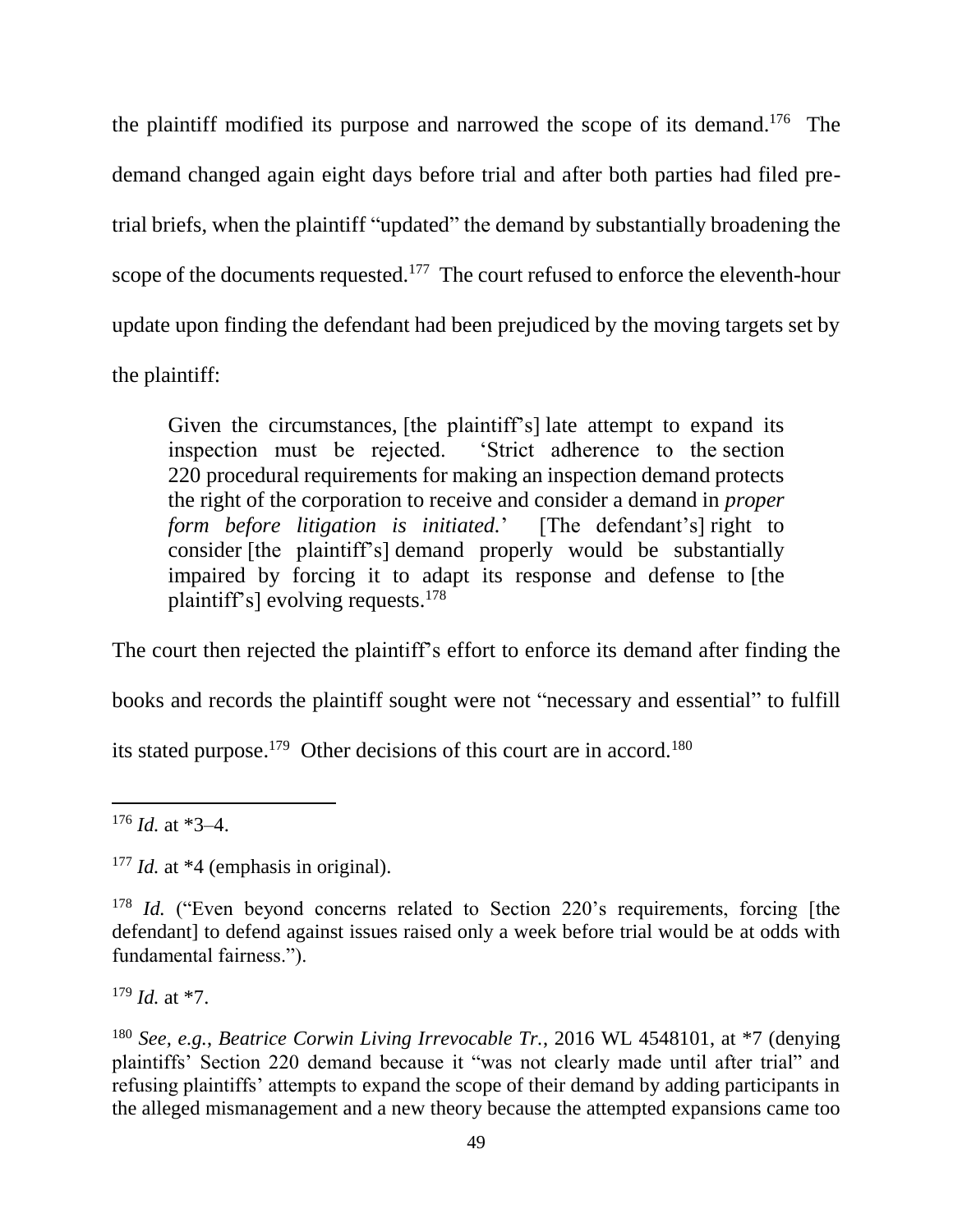While Plaintiffs' lack of precision in formulating its Demand, particularly with respect to the scope of documents requested, has provoked justified frustration and has prompted questions regarding possible abuse of the Section 220 process, I am satisfied there has been no such abuse here. Plaintiffs' stated purposes for inspection have remained constant throughout the various iterations of their Demand. And their lack of focus regarding the documents they seek, while unfortunate, does not evidence a lack of good faith. In my view, the proper approach here is to hold Plaintiffs to the request for documents as stated in the Pre-Trial Order, a request that was refined by the parties' several meet and confer sessions.<sup>181</sup> This is the version of the Demand that Defendants addressed in their pre-trial brief and at

late); *Highland Select Equity Fund, L.P. v. Motient Corp.*, 906 A.2d 156, 167 (Del. Ch. 2006) (holding the plaintiff's multiple amendments to its demand reflected a lack of precision that, in turn, suggested the plaintiff had not articulated a proper purpose in the first place). *But see Apogee Invs., Inc. v. Summit Equities LLC*, 2017 WL 4269013, at \*4 (Del. Ch. Sept. 22, 2017) (granting plaintiff's motion for leave to amend its demand—after plaintiff had already modified the scope of its demand on several occasions—and rejecting the defendant's argument that the amendment reflected a "creeping expansion" of claims on the eve of trial, and would have the same prejudicial effect on the defendant as identified in *Fuchs Family*). In *Apogee*, the court explained that, unlike in *Fuchs Family*, where the plaintiff broadened its demand after both parties had filed opening pre-trial briefs, and eight days before trial, the "trial in this case is weeks away, pretrial briefing has not yet taken place, and [the defendant] has been aware of the mismanagement and party loan purposes since at least December 2016." *Id.*

<sup>181</sup> PTO ¶ 18, 19. *See Apogee*, 2017 WL 4269013, at \*4 (enforcing post-litigation demand upon finding that the Company had been given an adequate opportunity to respond to it).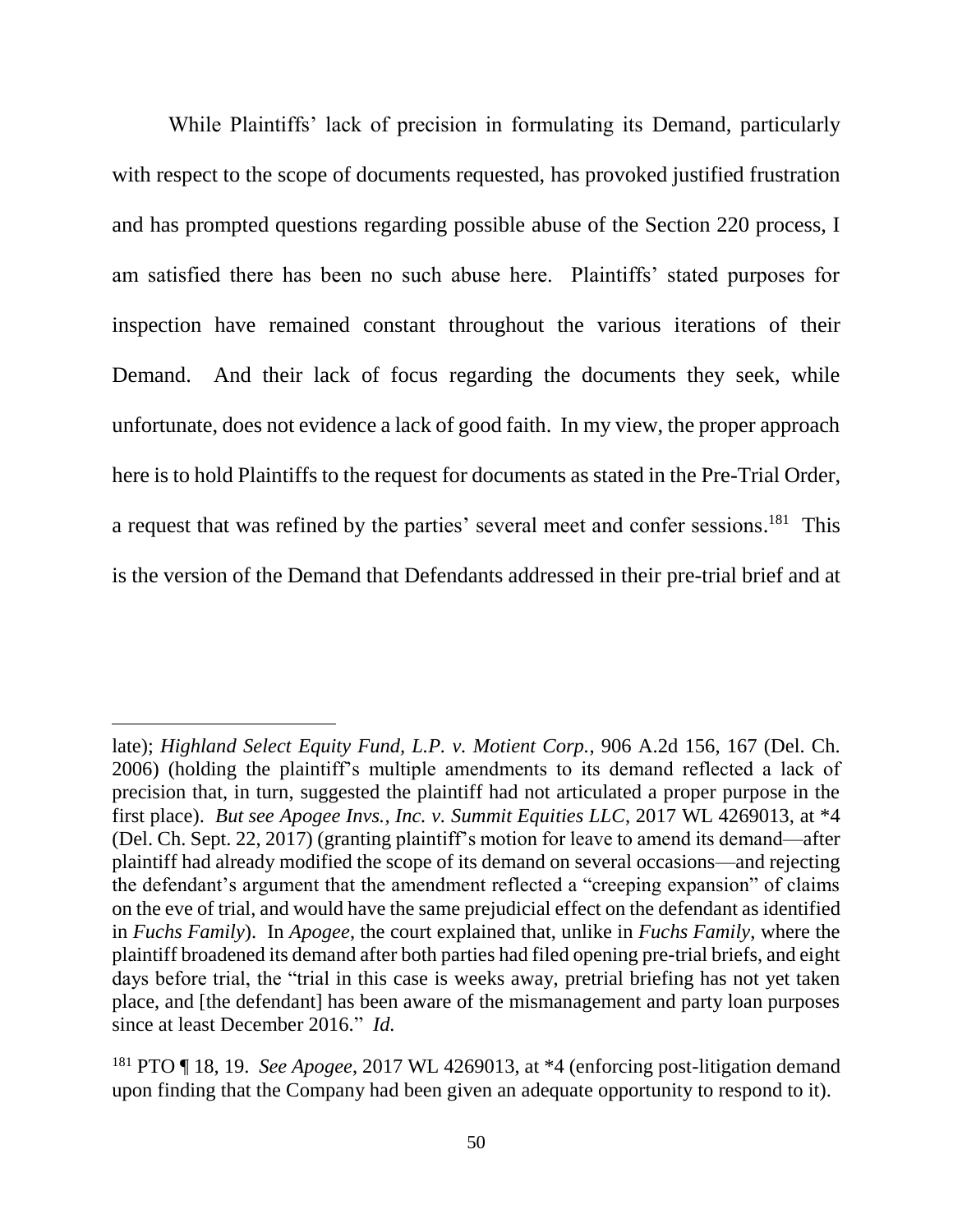trial. The scope of documents requested in that version, therefore, has been properly joined for decision.

### **D. Scope of Production**

 $\overline{a}$ 

Plaintiffs seek to inspect seven categories of books and records they claim "address the crux" of their stated purposes.<sup>182</sup> Some of these materials are "necessary and essential"; others are not. $^{183}$  Specifically, I am satisfied that the following categories of non-privileged documents<sup>184</sup> relating to the following topics (the "Ordered Documents") are "necessary and essential" to pursue Plaintiffs' proper purposes and should be produced:

(1) Hard-copy documents provided to, or generated by, the Board relating to investigations conducted by the FTC, DOJ, SEC, FBI and ICO regarding Facebook's data privacy practices ("Investigation Documents");

<sup>182</sup> Pls.' Pre-Trial Br. 27 (quoting *Wal-*Mart *Stores, Inc. v. Ind. Elec. Works Pension Tr. Fund IBEW*, 95 A.3d 1264, 1271 (Del. 2014)).

<sup>183</sup> *Wal-Mart Stores*, 95 A.3d at 1278 (discussing the "necessary and essential" standard).

<sup>184</sup> Plaintiffs have invoked the so-called *Garner* exception to the attorney-client privilege as a basis to defeat the Company's assertion of privilege. *See Garner v. Wolfinbarger*, 430 F.2d 1093, 1104 (5th Cir. 1970) (listing "good-cause" factors that would justify an exception to the privilege asserted by a fiduciary in response to a stockholder's request for documents). This exception is "narrow, exacting, and intended to be very difficult to satisfy." *Wal-Mart Stores*, 95 A.3d at 1278. Plaintiffs have not met their heavy burden under *Garner* because, on this record, they have not demonstrated that the privileged information they seek "is both necessary to prosecute the action and unavailable from other sources." *Buttonwood Tree Value P'rs, L.P. v. R.L. Polk & Co.*, 2018 WL 346036, at \*4 (Del. Ch. Jan. 10, 2018). This is "the most important of the *Garner* factors. *See id.* at \*3, \*5 n.24 (declining to apply *Garner* where necessity/unavailability factor not met even though the other two principal factors were satisfied); *Elow v. Express Scripts Hldg. Co.*, 2018 WL 2110946, at \*2 (Del. Ch. Apr. 27, 2018) (same).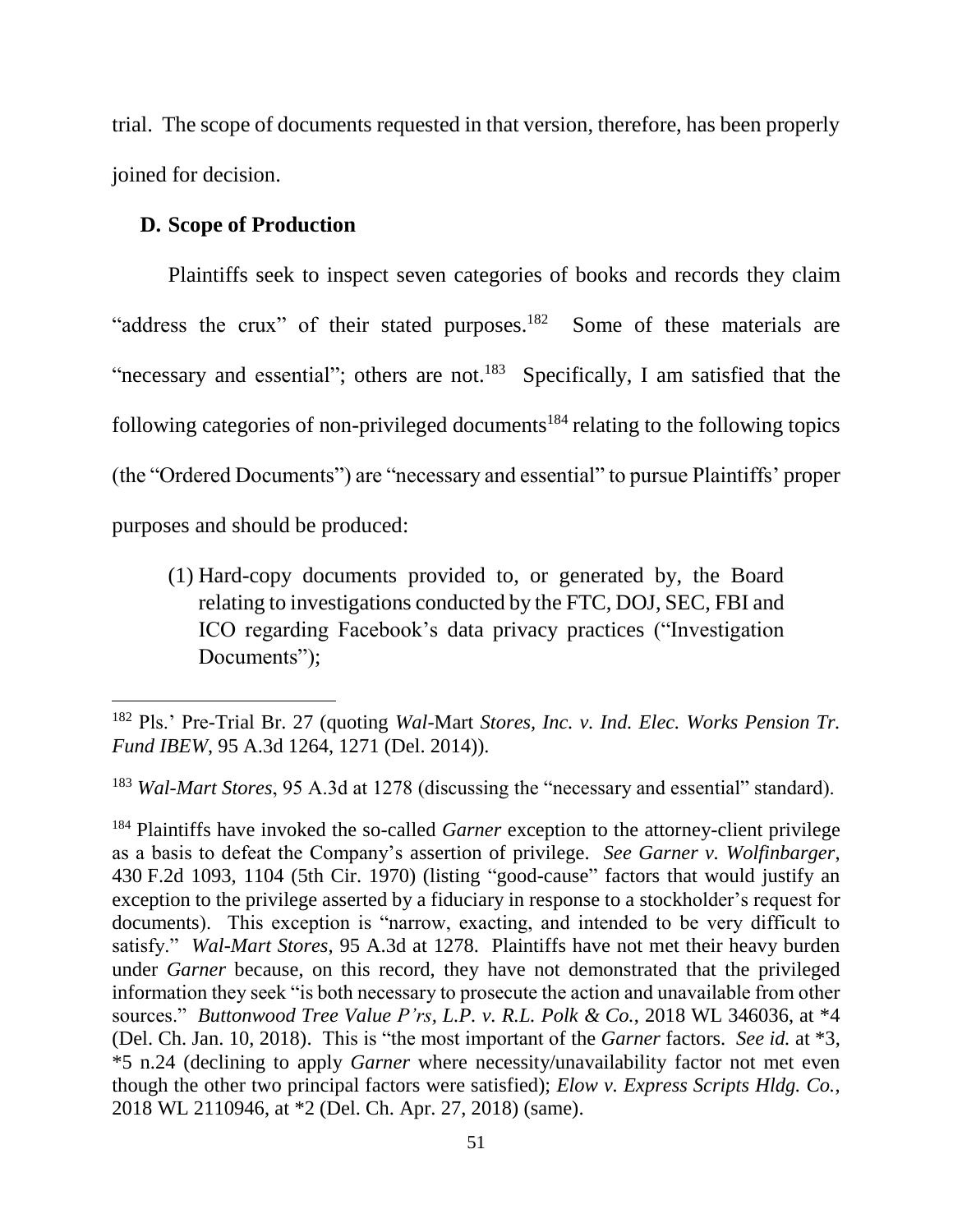- (2) Facebook's formally adopted policies and procedures respecting data privacy and access to user data, including those promulgated following the entry of the Consent Decree ("Policies and Procedures");
- (3) Facebook's Atlas (SOC1 & SOC 2/3), Custom Audience (SOC 2/3) and Workplace (SOC 2/3) audits performed on behalf of the Company, and any other formal internal audits performed regarding compliance with Facebook formal data privacy policies and procedures or with the Consent Decree ("Audit Documents");
- (4) documents concerning the independence of Facebook's directors and committees of the Board, particularly the Board disclosure questionnaires ("Independence Documents"); and
- (5) electronic communications, if coming from, directed to or copied to a member of the Board, concerning Facebook's post-Consent Decree whitelist practices, post-Consent Decree government investigations into Facebook's data privacy practices and compliance with the Consent Decree, to be collected from the following custodians: Erskine B. Bowles, Sheryl Sandberg, Alex Stamos, and Mark Zuckerberg ("Communication Documents").<sup>185</sup>

<sup>&</sup>lt;sup>185</sup> Plaintiffs have presented evidence that Board members were not saving their communications regarding data privacy issues for the boardroom. *See* JX 103 at 24, 30– 36 (Parliamentary Report found emails from Zuckerberg, Sandberg and other senior management relating to the extent to which Facebook was complying with data privacy laws and relating to the scope of its whitelisting agreements); JX 3, 4, 5 (emails among executives and Board members discussing Zuckerberg's plan to monetize user data within the Facebook platform). *See Yahoo!*, 132 A.3d at 791–94 (ordering the production of electronic documents and emails because they were "corporate records" that would "show what [key players] knew and when"); *KT4 P'rs*, 203 A.3d at 754–55 (reversing trial court for not ordering production of emails upon finding the plaintiff had presented evidence that board members were communicating by email regarding the subjects of the stockholder's investigation and defendant had "not buttressed its claims [that emails were not necessary] with any evidence that other materials would be sufficient to accomplish [the stockholder's] purpose."). Here, Plaintiffs' Demand sought Board level documents concerning Facebook's compliance with the Consent Decree and response to government investigations into Facebook's data privacy practices. In response, Facebook produced a compilation of highly redacted Board minutes that contain essentially no information regarding the relevant subjects. *See, e.g.*, PX 1–22. When considered against the backdrop of the evidence of Board level email communications Plaintiffs have introduced in this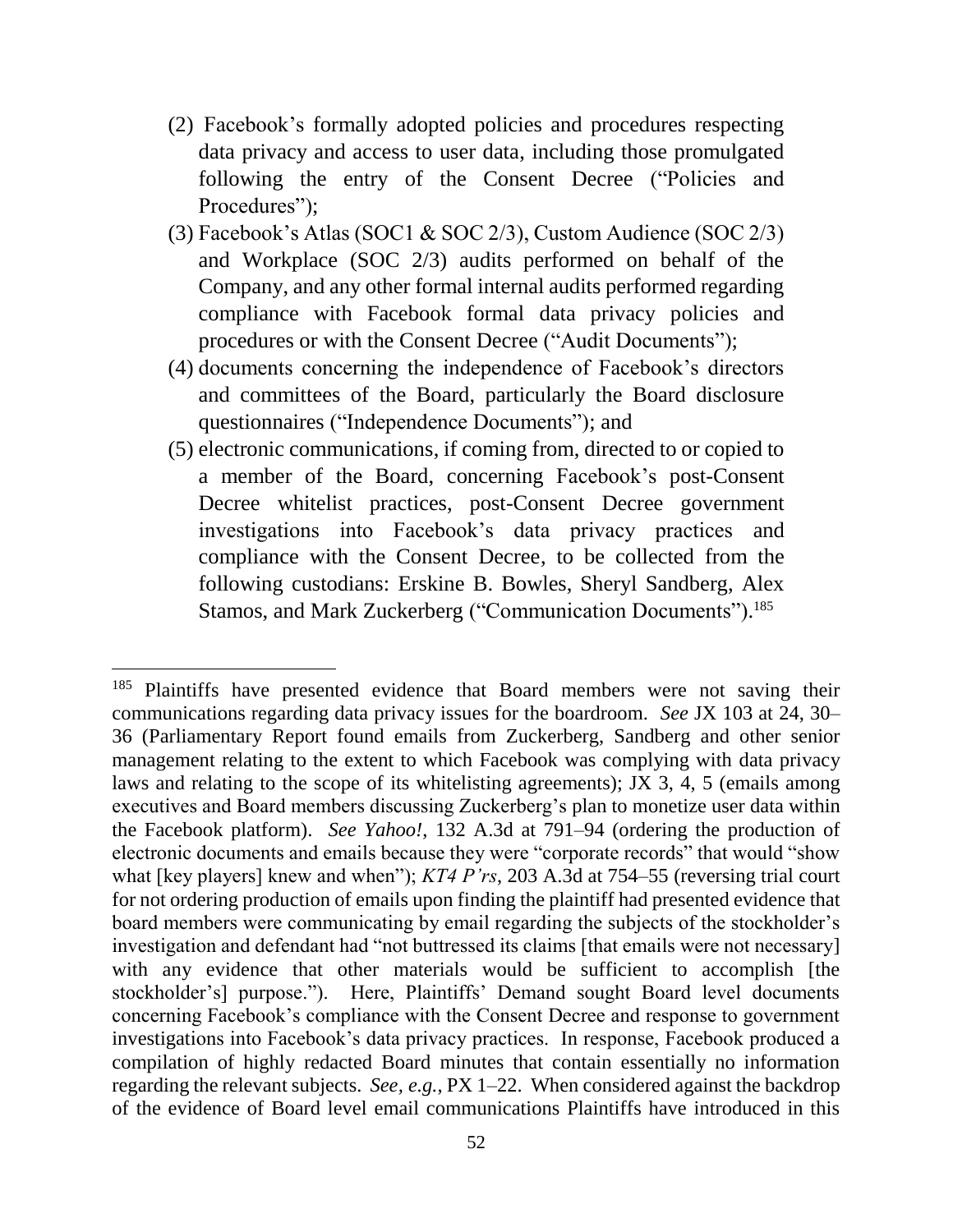Because many of Plaintiffs' document demands landed with the precision of buckshot,<sup>186</sup> I have tailored the inspection award to the purposes articulated in their inspection Demand. Thus, I have denied Plaintiffs' request for correspondence with the FTC at or near the time the Consent Decree was entered because those documents are far removed from what Plaintiffs seek to investigate now. I have similarly denied Plaintiffs' request for documents relating to "third party access to and handling of Facebook user data, including agreements with other companies regarding the same" beyond any such documents that might be within the Ordered Documents. The full breadth of the third-party documents Plaintiffs seek extends far beyond what is necessary and essential.<sup>187</sup> Also, except for the Policies and Procedures and Audit Documents, I have limited the scope of production to Board-level documents (and communications) because management-level communications are not, on this record, necessary and essential to Plaintiffs' investigation of their *Caremark*-based claims. Finally, I have limited the custodians from whom the Company must collect

record, the Company's production of redacted Board minutes hardly "buttresses" its claim that these books and records are sufficient "to accomplish [Plaintiffs'] purpose." *KT4 P'rs*, 203 A.3d at 754–55.

<sup>&</sup>lt;sup>186</sup> *Id.* at 776 ("The production order 'must be carefully tailored.' Framed metaphorically, it should be 'circumscribed with rifled precision' to target the plaintiff's proper purpose.") (quoting *Sec. First*, 687 A.2d at 565, 570).

<sup>187</sup> *Cook v. Hewlett-Packard Co.*, 2014 WL 311111, at \*5 (Del. Ch. Jan. 30, 2014) (holding that Section 220 demands should not amount to "fishing expeditions").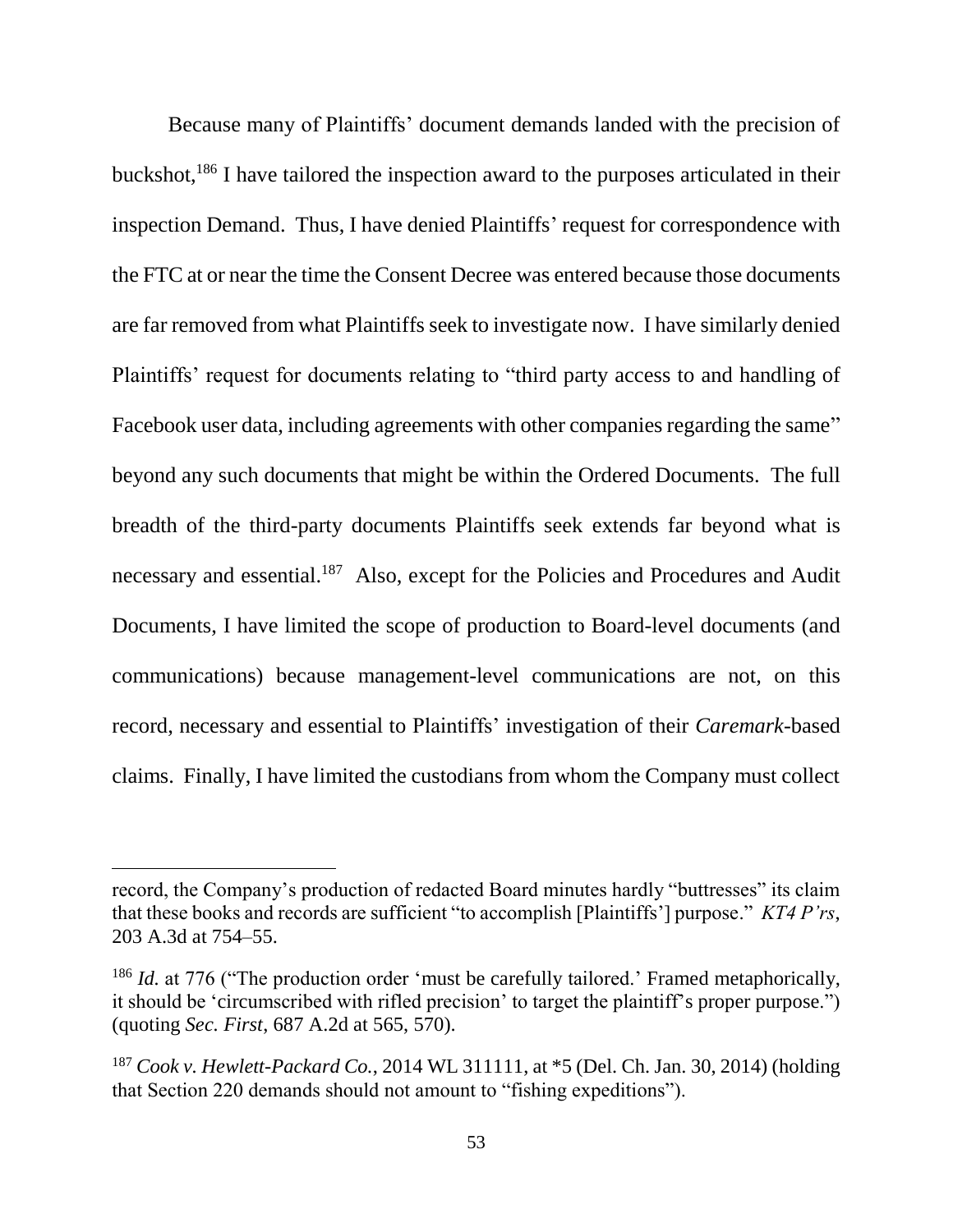electronic communications to comport with the evidence in the record, or lack of evidence, regarding the role of specific Facebook executives in the Company's post-Consent Decree data privacy compliance.<sup>188</sup>

While the temporal scope of discovery should a derivative claim be brought may well be broader, I am satisfied that Plaintiffs' demand for documents dating back to 2011 is too broad for a Section 220 inspection. 189 Claims relating to conduct in 2011, or conduct giving rise to the Consent Decree, likely would be time-barred.<sup>190</sup> Moreover, the Cambridge Analytica events primarily took place in 2014 and 2015.<sup>191</sup> And, importantly, the original Demand sought documents for a "period February 3, 2017 to present."<sup>192</sup> With these facts in mind, I am satisfied the scope of production

<sup>&</sup>lt;sup>188</sup> I have also removed Facebook's General Counsel, Colin Stretch, as a custodian both because Plaintiffs have failed to demonstrate that his documents are essential to accomplish their purpose and also to minimize the extent of post judgment privilege disputes. *See Sec. First Corp.*, 687 A.2d at 569 (holding that Section 220 plaintiff must show by a preponderance of the evidence "that each category of books and records is essential to the accomplishment of the stockholder's articulated purpose for the inspection.").

<sup>189</sup> *See, e.g.*, *Okla. Firefighters Pension & Ret. Sys. v. Citigroup Inc.*, 2015 WL 1884453, at \*7 & n.61 (Del. Ch. Apr. 24, 2015) ("substantially narrow[ing]" the starting date for defendant to produce documents to 2011, where plaintiffs requested materials from 2008); *UnitedHealth*, 2018 WL 1110849, at \*10 (holding that Section 220 demand seeking documents over an eight year span too broad.).

<sup>190</sup> *See Graulich*, 2011 WL 1843813, at \*1, \*6 (finding derivative claims resulting from Section 220 action investigating possible corporate mismanagement from 6–8 years prior to the demand would likely be time-barred).

<sup>191</sup> *See* JX 45; JX 46.

 $192$  Compl. Ex. A at 6.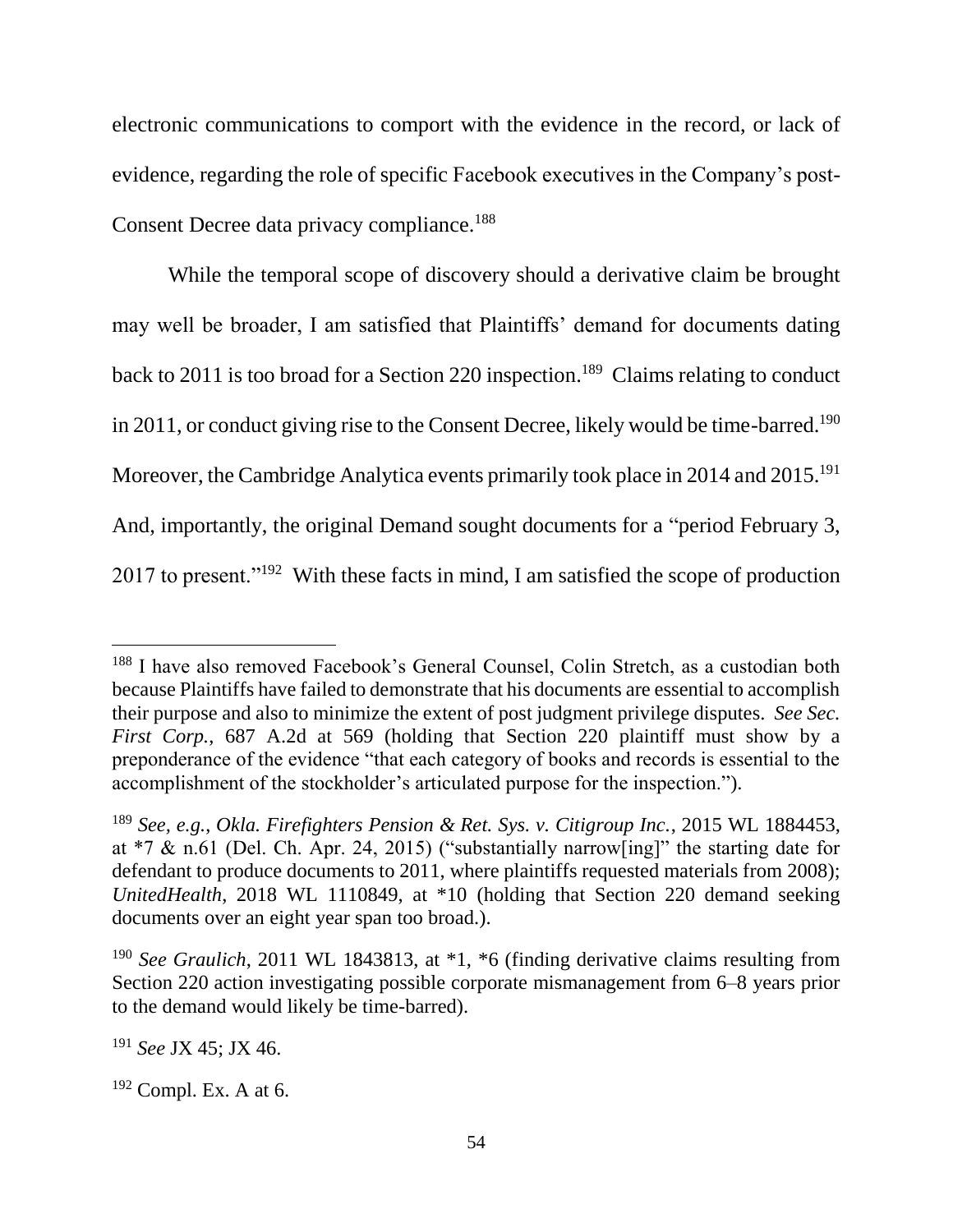of Communication Documents, for reasons of burden and expense, and Investigation Documents, for reasons of temporal relevance and burden, should be limited to the time specified in the original Demand—February 3, 2017 to present. As for the Audit Documents, the scope of production shall be from January 2013 to present, in order to capture a time just prior to the Cambridge Analytica breach and far enough removed from the Consent Decree that the Company's compliance with the privacy program and third-party audit requirements of that mandate should have been evident. As for the Policies and Procedures, the scope of production shall be from January 2013 to present, not only to capture the time prior to the Cambridge Analytica breach but also to reveal the Company and the Board's response to the Consent Decree. Finally, as for the Independence Documents, the scope of production will be limited to the most recent Board questionnaires given that the Board's independence for demand futility purposes will be measured as of the time the complaint alleging demand futility is filed.<sup>193</sup>

<sup>193</sup> *See Rales v. Blasband*, 634 A.2d 927, 934 (Del. 1993) ("[A] court must determine whether or not the particularized factual allegations of a derivative stockholder complaint create a reasonable doubt that, *as of the time the complaint is filed*, the board of directors could have properly exercised its independent and disinterested business judgment in responding to a demand.") (emphasis supplied).